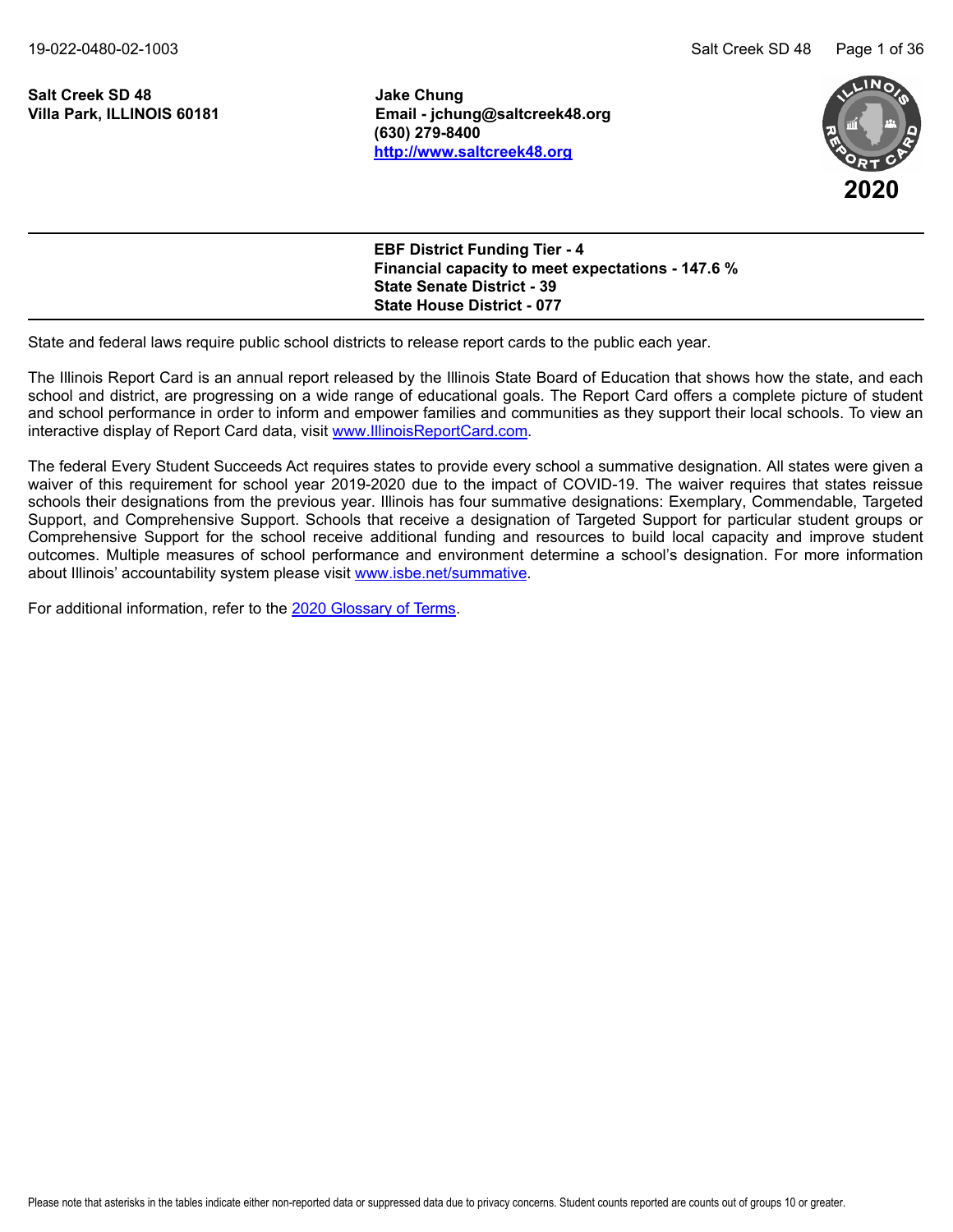# **STUDENTS**

|                 | <b>STUDENT ENROLLMENT</b> |         |              |                 |         |                           |                   |                |                              |         |         |                 |
|-----------------|---------------------------|---------|--------------|-----------------|---------|---------------------------|-------------------|----------------|------------------------------|---------|---------|-----------------|
|                 |                           |         |              |                 |         | <b>Native</b><br>Hawaiian | /Pacific American | Two or<br>More | <b>Children</b><br>with      | English | Low     |                 |
|                 | All                       | White   | <b>Black</b> | <b>Hispanic</b> | Asian   | <b>Islander</b>           | Indian            | Races          | <b>Disabilities Learners</b> |         | Income  | <b>Homeless</b> |
| <b>District</b> | 500                       | 290     | 43           | 92              | 63      |                           |                   | 10             | 81                           | 69      | 187     | 4               |
|                 |                           | 58.0%   | 8.6%         | 18.4%           | 12.6%   | 0.2%                      | 0.2%              | 2.0%           | 16.2%                        | 13.8%   | 37.4%   | 0.8%            |
| <b>State</b>    | 1,957,018                 | 929,443 | 324,212      | 519,982         | 102.732 | 2,035                     | 4,936             | 73,678         | 348,751                      | 245,502 | 949.618 | 38,890          |
|                 |                           | 47.5%   | 16.6%        | 26.6%           | 5.2%    | 0.1%                      | 0.3%              | 3.8%           | 17.8%                        | 12.5%   | 48.5%   | 2.0%            |

**Student Enrollment** is based on Serving School.

**Children with Disabilities** are those students eligible to receive special education services through an IEP or support through a 504 plan. **English Learners** are students eligible for transitional bilingual programs. **Low Income** are students who receive or live in households that receive SNAP or TANF; are classified as homeless, migrant, runaway, Head Start, or foster children; or live in a household where the household income meets the USDA income guidelines to receive free or reduced-price meals.

**Homeless** students are those who do not have permanent and adequate homes.

|          | <b>CHRONIC ABSENTEEISM RATE</b> |       |              |                 |       |                                       |          |                |                         |                         |                |               |
|----------|---------------------------------|-------|--------------|-----------------|-------|---------------------------------------|----------|----------------|-------------------------|-------------------------|----------------|---------------|
|          |                                 |       |              |                 |       | <b>Native</b><br>Hawaiian<br>/Pacific | American | Two or<br>More | <b>Children</b><br>with | <b>Students</b><br>with | <b>Enalish</b> | Low           |
|          | All                             | White | <b>Black</b> | <b>Hispanic</b> | Asian | <b>Islander</b>                       | Indian   | Races          | <b>Disabilities</b>     | <b>IEPs</b>             | Learners       | <b>Income</b> |
| District | 5.4%                            | 5.0%  | 5.1%         | 4.9%            | 8.8%  |                                       |          | 0.0%           | 12.9%                   | 12.1%                   | 10.6%          | 9.9%          |
| State    | 11.0%                           | 7.8%  | 18.7%        | 12.5%           | 5.7%  | 10.0%                                 | 15.6%    | 13.0%          | 16.3%                   | 16.9%                   | 11.3%          | 16.4%         |

**Users of this report should note that this data may have possibly been affected by the suspension of in-person instruction during the 2019-20 school year. While it was collected in accordance with ISBE data policy and validated through normal procedures, the state environment and policy changes resulting from the suspension of in-person instruction may have possibly affected the results. Thus, please use caution when interpreting results and trends.**

|              | <b>STUDENT MOBILITY RATE</b> |      |         |       |              |                 |       |                                  |                   |                |                         |                         |          |               |
|--------------|------------------------------|------|---------|-------|--------------|-----------------|-------|----------------------------------|-------------------|----------------|-------------------------|-------------------------|----------|---------------|
|              |                              |      |         |       |              |                 |       | <b>Native</b><br><b>Hawaiian</b> | /Pacific American | Two or<br>More | <b>Children</b><br>with | <b>Students</b><br>with | English  | Low           |
|              | All                          | Male | Female  | White | <b>Black</b> | <b>Hispanic</b> | Asian | <b>Islander</b>                  | Indian            | Races          | <b>Disabilities</b>     | <b>IEPs</b>             | Learners | <b>Income</b> |
| District     | 6.5%                         | 5.4% | 7.6%    | 4.1%  | 9.8%         | 4.4%            | 16.9% |                                  |                   | 8.3%           | $6.9\%$                 | 6.7%                    | 14.1%    | 8.2%          |
| <b>State</b> | 6.2%                         | 6.5% | $5.8\%$ | 4.1%  | 11.8%        | 5.9%            | 6.1%  | 8.2%                             | 8.6%              | 7.6%           | 6.2%                    | $6.8\%$                 | 7.4%     | 9.0%          |

**Students with IEPs** are those eligible to receive special education services.

Users of this report should note that this data may have possibly been affected by the suspension of in-person instruction during the 2019-20 school year. While it was collected **in accordance with ISBE data policy and validated through normal procedures, the state environment and policy changes resulting from the suspension of in-person instruction may have possibly affected the results. Thus, please use caution when interpreting results and trends.**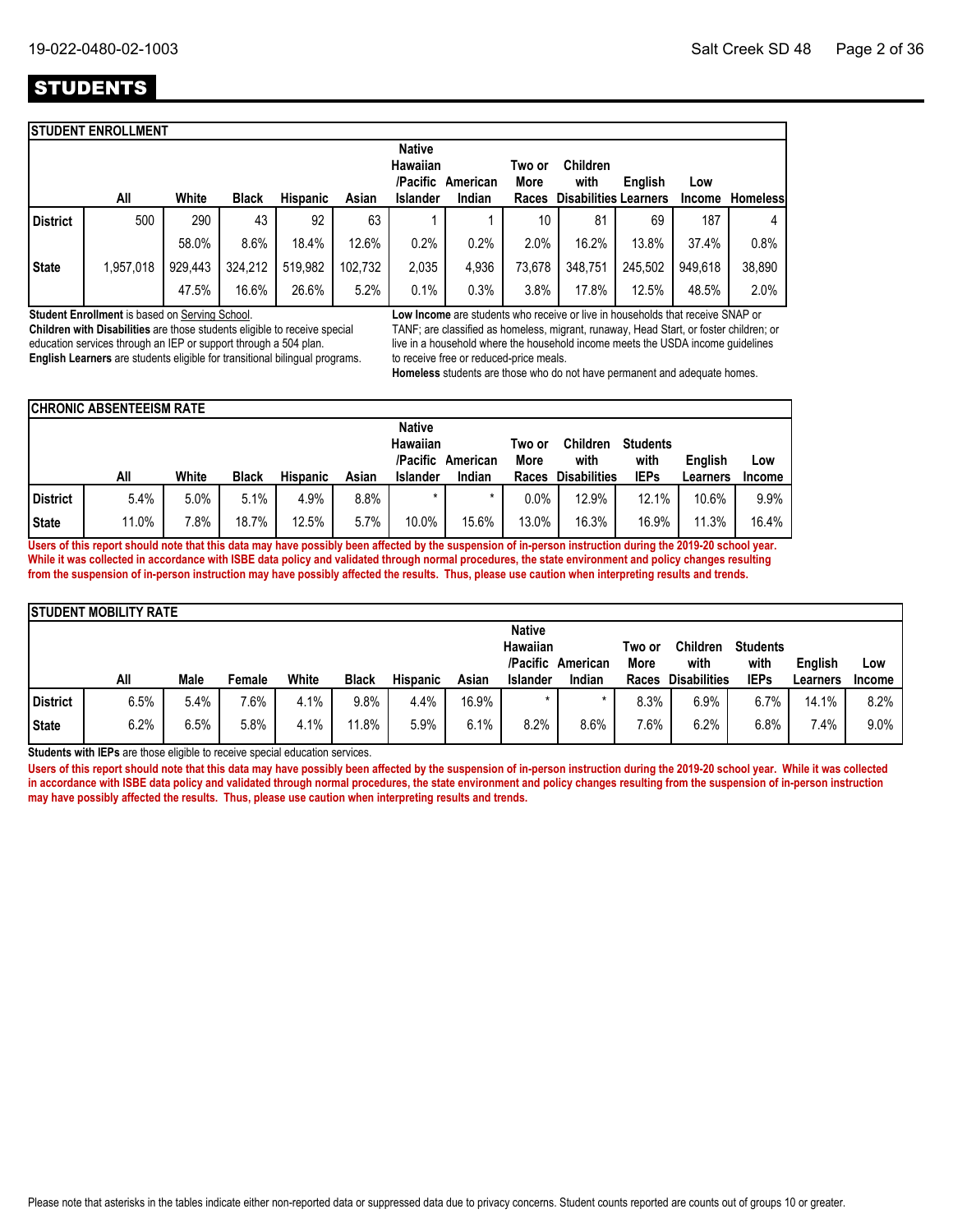# EARLY LEARNING

| % of Entering  |                    |                                   |                       |                                                                      |            |                                 |                                                                                                  |
|----------------|--------------------|-----------------------------------|-----------------------|----------------------------------------------------------------------|------------|---------------------------------|--------------------------------------------------------------------------------------------------|
| Kindergartners | In $0$             | In 1                              | ln 2                  | In All $3$                                                           | Social and | Language and                    |                                                                                                  |
|                |                    | <b>Developmental</b>              | Developmental         | <b>Developmental</b>                                                 |            | Literacy                        |                                                                                                  |
|                |                    |                                   |                       |                                                                      |            |                                 | <b>Math</b>                                                                                      |
| 91.7%          | 29.5%              | 13.6%                             | 27.3%                 | 29.5%                                                                | 70.5%      | 56.8%                           | 29.5%                                                                                            |
| 88.7%          | 36.9%              | 17.0%                             | 17.5%                 | 28.6%                                                                | 56.0%      | 47.1%                           | 34.6%                                                                                            |
|                | <b>14 Measures</b> | <b>Rated on Required</b><br>Areas | Developmental<br>Area | KINDERGARTEN INDIVIDUAL DEVELOPMENTAL SURVEY (KIDS) RESULTS<br>Areas | Areas      | Emotional<br><b>Development</b> | % of Entering Kindergartners Demonstrating Readiness by Developmental Area<br><b>Development</b> |

The Kindergarten Individual Development Survey (KIDS) is an observational tool designed to help teachers, administrators, families and policymakers better understand the developmental readiness of children entering kindergarten.

|              | <b>KINDERGARTEN INDIVIDUAL DEVELOPMENTAL SURVEY (KIDS) RESULTS (Demographics)</b> |              |                 |       |                 |          |             |                |                                                                                   |                 |                 |              |              |
|--------------|-----------------------------------------------------------------------------------|--------------|-----------------|-------|-----------------|----------|-------------|----------------|-----------------------------------------------------------------------------------|-----------------|-----------------|--------------|--------------|
|              |                                                                                   |              |                 |       |                 |          |             |                | % of Entering Kindergartners Demonstrating Readiness in all 3 Developmental Areas |                 |                 |              |              |
|              |                                                                                   |              |                 |       | <b>Native</b>   |          |             |                |                                                                                   |                 |                 | <b>Free/</b> | Non Free/    |
|              |                                                                                   |              |                 |       | Hawaiian        |          | Two or      |                | Non                                                                               | <b>Students</b> | <b>Students</b> | Reduced      | Reduced      |
|              |                                                                                   |              |                 |       | /Pacific        | American | <b>More</b> | <b>Enalish</b> | English                                                                           | with            | with            | Price        | <b>Price</b> |
|              | White                                                                             | <b>Black</b> | <b>Hispanic</b> | Asian | <b>Islander</b> | Indian   | Races       | Learners       | Learners                                                                          | <b>IEPs</b>     | Non-IEPs        | Lunch        | Lunch        |
| District     | 32.0%                                                                             | 50.0%        | 11.1%           | 50.0% |                 | 0.0%     | $0.0\%$     | 0.0%           | 31.0%                                                                             | 0.0%            | 30.2%           | 13.3%        | 37.9%        |
| <b>State</b> | 34.9%                                                                             | 23.4%        | 17.3%           | 35.3% | 36.6%           | 14.5%    | 30.9%       | 13.7%          | 31.6%                                                                             | 14.3%           | 30.2%           | 19.7%        | 36.3%        |

The Kindergarten Individual Development Survey (KIDS) is an observational tool designed to help teachers, administrators, families and policymakers better understand the developmental readiness of children entering kindergarten.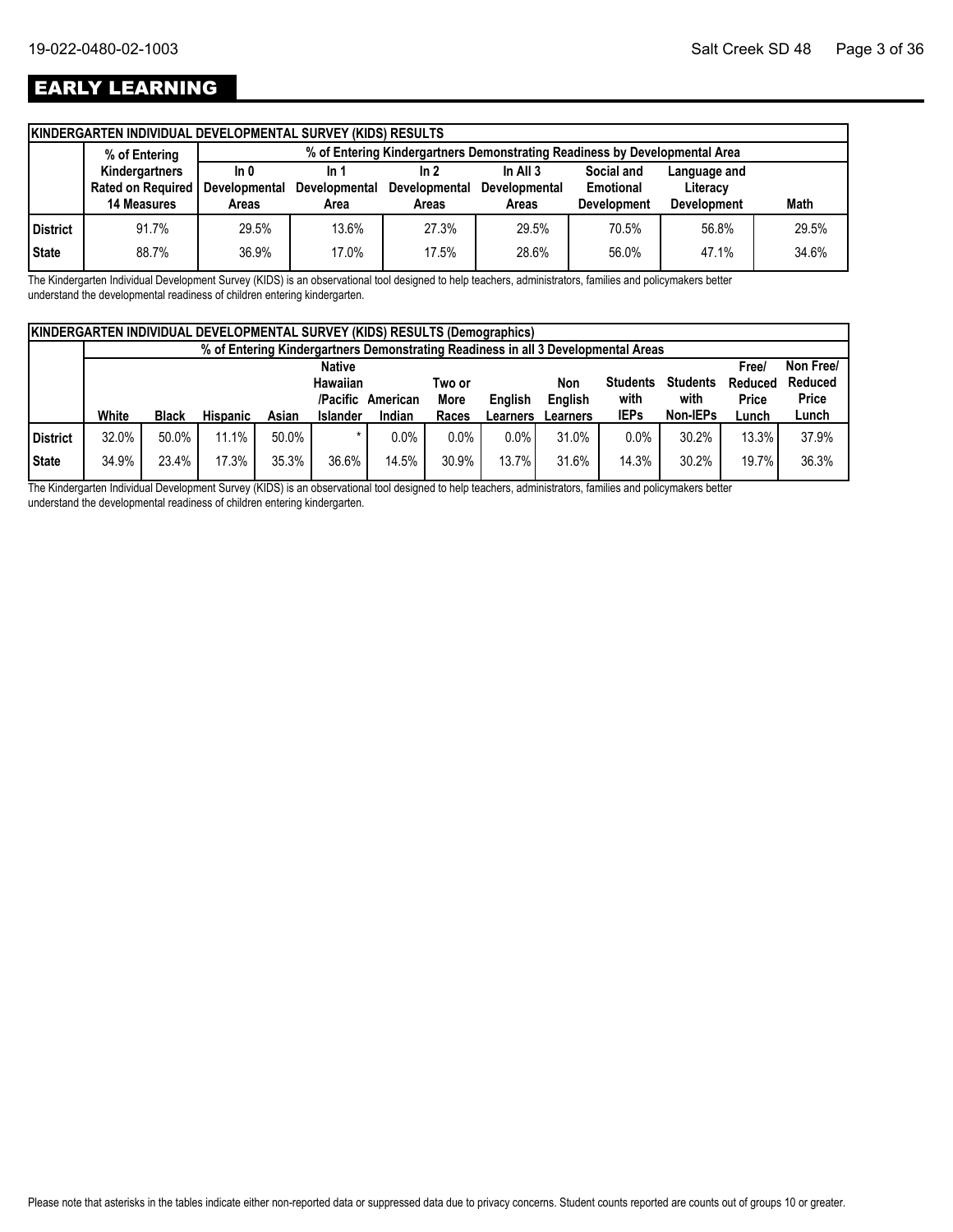### GIFTED STUDENTS

"Gifted Education" is defined as educational services, including differentiated curricula and instructional methods, designed to meet the needs of gifted children as defined in Article 14A of this code.

"Advanced Academic Program" is defined as a course of study to which students are assigned based on advanced cognitive ability or advanced academic achievement compared to local age peers and in which the curriculum is substantially differentiated from the general curriculum to provide appropriate challenge and pace. Note that gifted students are a subset of accelerated placement /advanced academic program students and are included in these metrics also.

|                 | <b>ISTUDENTS ASSESSED FOR</b><br><b>IGIFTEDNESS</b> |            |  |  |  |  |  |  |  |  |  |
|-----------------|-----------------------------------------------------|------------|--|--|--|--|--|--|--|--|--|
|                 | # Students                                          | % Students |  |  |  |  |  |  |  |  |  |
| <b>District</b> |                                                     |            |  |  |  |  |  |  |  |  |  |
| <b>State</b>    | 165,182                                             | 7.6%       |  |  |  |  |  |  |  |  |  |

#### **STUDENTS ASSESSED FOR GIFTEDNESS (Demographics)**

|                 | All     | Male | Female | White | <b>Black</b> | <b>Hispanic</b> | Asian | <b>Native</b><br>Hawaiian<br>/Pacific<br><b>Islander</b> | American<br>Indian | Two or<br>More<br>Races | <b>Students</b><br>With<br><b>IEPs</b> | English<br>Learners | Low<br>Income |
|-----------------|---------|------|--------|-------|--------------|-----------------|-------|----------------------------------------------------------|--------------------|-------------------------|----------------------------------------|---------------------|---------------|
| <b>District</b> |         |      |        |       | $\star$      |                 |       |                                                          | $\star$            | *                       | $\star$                                | *                   | $\star$       |
| <b>State</b>    | 165,182 | 7.5% | 7.7%   | 8.5%  | 4.7%         | 5.5%            | 18.4% | 8.1%                                                     | 7.4%               | 9.1%                    | 5.9%                                   | 6.3%                | 4.7%          |

|                 | ISTUDENTS ASSESSED FOR GIFTEDNESS TAUGHT BY<br><b>GIFTED-ENDORSED TEACHERS</b> |            |  |  |  |  |  |  |  |  |  |
|-----------------|--------------------------------------------------------------------------------|------------|--|--|--|--|--|--|--|--|--|
|                 | # Students                                                                     | % Students |  |  |  |  |  |  |  |  |  |
| <b>District</b> | $\star$                                                                        | $\star$    |  |  |  |  |  |  |  |  |  |
| <b>State</b>    | 19.414                                                                         | 0.9%       |  |  |  |  |  |  |  |  |  |

|          | STUDENTS ASSESSED FOR GIFTEDNESS TAUGHT BY GIFTED-ENDORSED TEACHERS (Demographics) |      |        |       |              |                 |         |                      |          |                |                         |                |               |
|----------|------------------------------------------------------------------------------------|------|--------|-------|--------------|-----------------|---------|----------------------|----------|----------------|-------------------------|----------------|---------------|
|          |                                                                                    |      |        |       |              |                 |         | <b>Native</b>        |          |                |                         |                |               |
|          |                                                                                    |      |        |       |              |                 |         | Hawaiian<br>/Pacific | American | Two or<br>More | <b>Students</b><br>With | <b>English</b> | Low           |
|          | All                                                                                | Male | Female | White | <b>Black</b> | <b>Hispanic</b> | Asian   | <b>Islander</b>      | Indian   | Races          | <b>IEPs</b>             | Learners       | <b>Income</b> |
| District |                                                                                    |      |        |       |              |                 | $\star$ |                      |          |                |                         |                |               |
|          |                                                                                    |      |        |       |              |                 |         |                      |          |                |                         |                |               |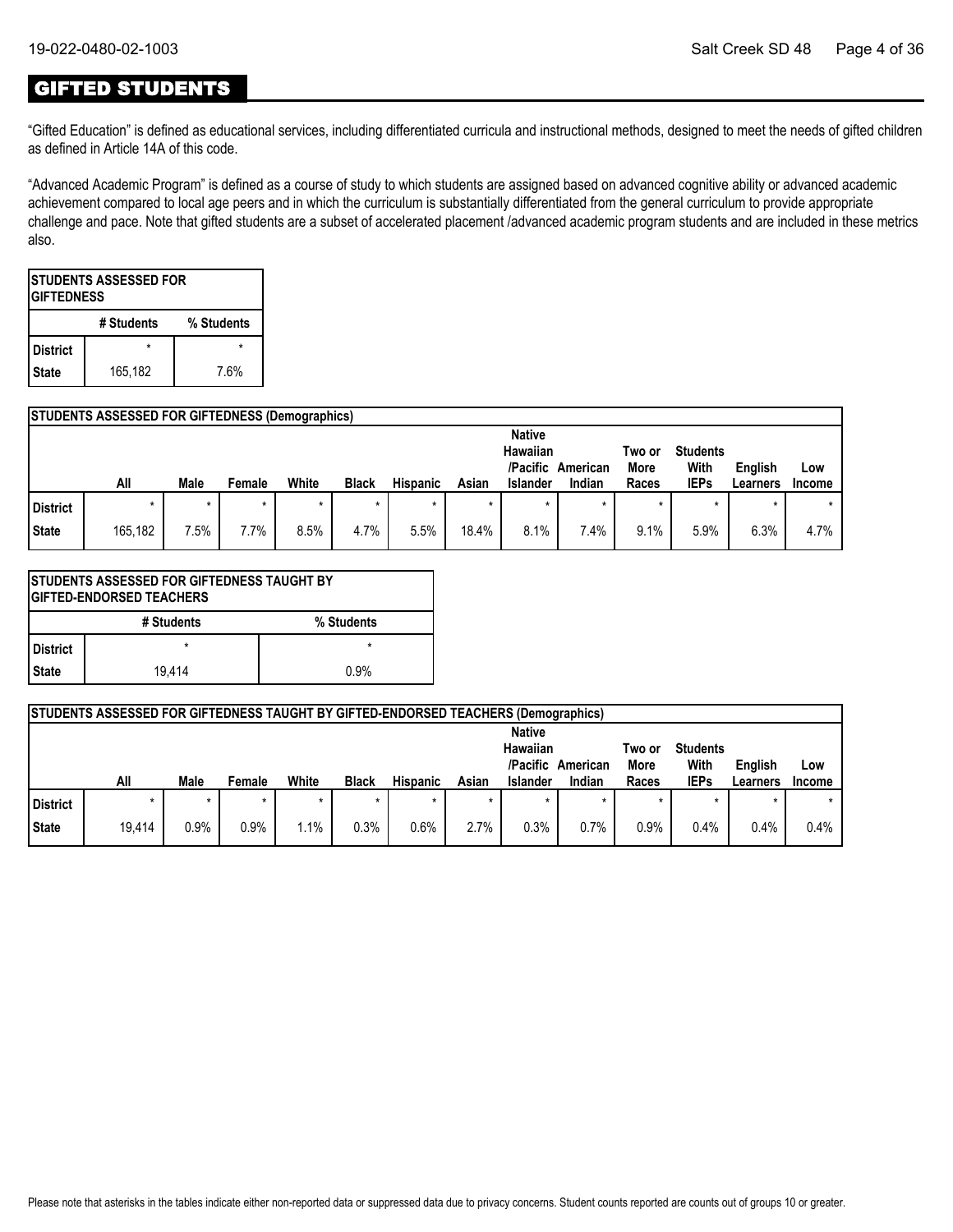|                 | <b>ISTUDENTS IDENTIFIED AS GIFTED</b> |            |
|-----------------|---------------------------------------|------------|
|                 | # Students                            | % Students |
| <b>District</b> | ×                                     |            |
| I State         | 50.813                                | 2.3%       |

|          | <b>STUDENTS IDENTIFIED AS GIFTED (Demographics)</b> |      |        |       |              |                 |       |                      |          |                |                         |          |               |
|----------|-----------------------------------------------------|------|--------|-------|--------------|-----------------|-------|----------------------|----------|----------------|-------------------------|----------|---------------|
|          |                                                     |      |        |       |              |                 |       | <b>Native</b>        |          |                |                         |          |               |
|          |                                                     |      |        |       |              |                 |       | Hawaiian<br>/Pacific | American | Two or<br>More | <b>Students</b><br>With | English  | Low           |
|          | All                                                 | Male |        |       |              |                 |       |                      |          |                |                         |          |               |
|          |                                                     |      | Female | White | <b>Black</b> | <b>Hispanic</b> | Asian | Islander             | Indian   | Races          | <b>IEPs</b>             | Learners | <b>Income</b> |
| District |                                                     |      |        |       |              |                 |       |                      |          | $\star$        |                         |          |               |

| <b>STUDENTS IDENTIFIED AS GIFTED TAUGHT BY</b><br><b>IGIFTED-ENDORSED TEACHERS</b> |            |            |  |  |
|------------------------------------------------------------------------------------|------------|------------|--|--|
|                                                                                    | # Students | % Students |  |  |
| l District                                                                         | $\star$    |            |  |  |
| l State                                                                            | 9.454      | 0.4%       |  |  |

|          | <b>STUDENTS IDENTIFIED AS GIFTED TAUGHT BY GIFTED-ENDORSED TEACHERS (Demographics)</b> |         |        |       |              |                 |        |                                                          |                    |                         |                                        |                     |                      |
|----------|----------------------------------------------------------------------------------------|---------|--------|-------|--------------|-----------------|--------|----------------------------------------------------------|--------------------|-------------------------|----------------------------------------|---------------------|----------------------|
|          | All                                                                                    | Male    | Female | White | <b>Black</b> | <b>Hispanic</b> | Asian  | <b>Native</b><br>Hawaiian<br>/Pacific<br><b>Islander</b> | American<br>Indian | Two or<br>More<br>Races | <b>Students</b><br>With<br><b>IEPs</b> | English<br>Learners | Low<br><b>Income</b> |
| District |                                                                                        | $\star$ |        |       | $\star$      |                 |        |                                                          |                    | $\star$                 |                                        |                     |                      |
| State    | 9.454                                                                                  | 0.4%    | 0.4%   | 0.5%  | 0.1%         | 0.2%            | $.9\%$ | 0.1%                                                     | 0.3%               | 0.5%                    | 0.1%                                   | 0.1%                | 0.1%                 |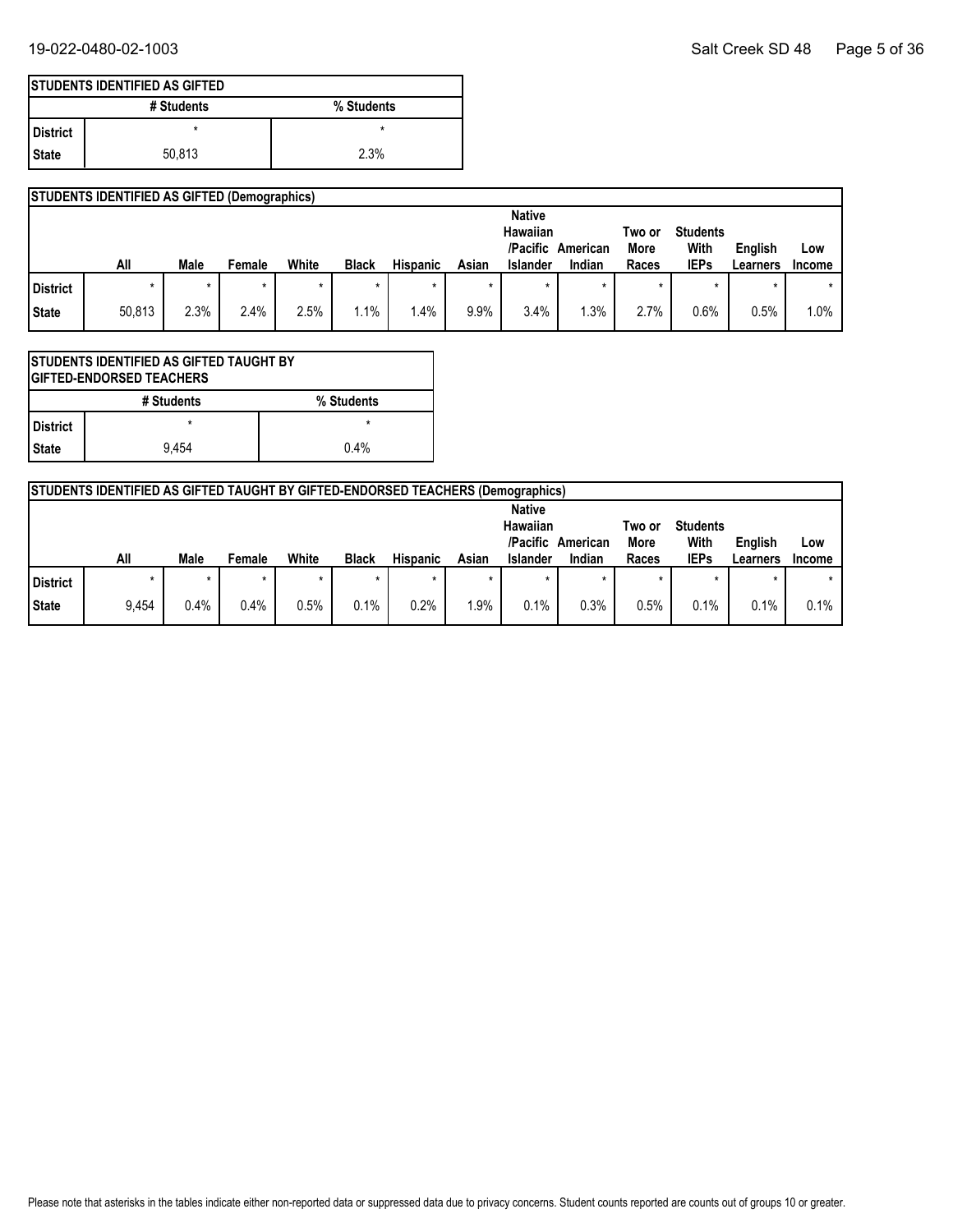## INSTRUCTIONAL SETTING

| <b>TOTAL SCHOOL DAYS</b> |     |  |  |  |
|--------------------------|-----|--|--|--|
| <b>Number of Days</b>    |     |  |  |  |
| l District               | 176 |  |  |  |
| l State                  | 175 |  |  |  |

**Users of this report should note that this data may have possibly been affected by the suspension of in-person instruction during the 2019-20 school year. While it was collected in accordance with ISBE data policy and validated through normal procedures, the state environment and policy changes resulting from the suspension of in-person instruction may have possibly affected the results. Thus, please use caution when interpreting results and trends.**

| % of 8TH GRADERS<br><b>PASSING ALGEBRA I</b> |       |  |  |  |
|----------------------------------------------|-------|--|--|--|
| <b>District</b>                              | 4.4%  |  |  |  |
| <b>State</b>                                 | 30.8% |  |  |  |

**Users of this report should note that this data may have possibly been affected by the suspension of in-person instruction during the 2019-20 school year. HOWEVER, based on the data collected and comparisons to historical data, the data collected for this collection cycle does not, in aggregate, exhibit greater variation than is normally observed from year to year.**

| <b>STUDENT-TO-STAFF RATIOS</b> |                                        |                                       |                                            |                         |  |  |  |  |
|--------------------------------|----------------------------------------|---------------------------------------|--------------------------------------------|-------------------------|--|--|--|--|
|                                | Pupil-<br><b>Teacher</b><br>Elementary | Pupil-<br><b>Teacher</b><br>Secondary | Pupil-<br><b>Certified</b><br><b>Staff</b> | Pupil-<br>Administrator |  |  |  |  |
| <b>District</b>                | 15.2                                   | $\star$                               | 8.2                                        | 90.9                    |  |  |  |  |
| <b>State</b>                   | 18.1                                   | 18.6                                  | 10.1                                       | 171.1                   |  |  |  |  |

| <b>HFAI TH</b><br>AND<br><b>WELLNESS</b><br>(days per week) |  |     |  |
|-------------------------------------------------------------|--|-----|--|
| <b>District</b>                                             |  | 5.0 |  |
| <b>State</b>                                                |  | 3.6 |  |

**Users of this report should note that this data may have possibly been affected by the suspension of in-person instruction during the 2019-20 school year. HOWEVER, based on the data collected and comparisons to historical data, the data collected for this collection cycle does not, in aggregate, exhibit greater variation than is normally observed from year to year.**

| <b>AVERAGE CLASS SIZE</b> (as of the first school day in May) |      |      |      |      |      |      |      |      |      |          |         |
|---------------------------------------------------------------|------|------|------|------|------|------|------|------|------|----------|---------|
| Grades                                                        |      |      |      |      |      |      |      |      |      | $9 - 12$ | Overall |
| District                                                      | 17.0 | 26.0 | 16.7 | 17.3 | 22.7 | 22.1 | 22.6 | 23.7 | 17.8 |          | 20.2    |
| <b>State</b>                                                  | 19.1 | 20.8 | 21.2 | 21.9 | 22.0 | 22.6 | 23.1 | 23.0 | 22.5 | 21.6     | 21.7    |

|                                     | <b>TEACHER INFORMATION</b> (Full-Time Equivalents) |       |        |       |              |                 |         |          |                   |       |                |
|-------------------------------------|----------------------------------------------------|-------|--------|-------|--------------|-----------------|---------|----------|-------------------|-------|----------------|
| <b>Native</b><br>Hawaiian<br>Two or |                                                    |       |        |       |              |                 |         |          |                   |       |                |
|                                     | Total                                              |       |        |       |              |                 |         |          | /Pacific American | More  |                |
|                                     | <b>Number</b>                                      | Male  | Female | White | <b>Black</b> | <b>Hispanic</b> | Asian   | Islander | Indian            | Races | <b>Unknown</b> |
| <b>District</b>                     | 39                                                 | 18.7% | 81.3%  | 97.8% | $\star$      | $\star$         | $\star$ | $\star$  | 2.2%              |       |                |
| <b>State</b>                        | 131,230                                            | 23.2% | 76.8%  | 82.3% | 5.9%         | 7.0%            | $1.7\%$ | 0.1%     | 0.2%              | 0.8%  | 2.0%           |

| <b>TEACHER INFORMATION (Experience)</b> |                                                            |                                                                          |                                                           |  |  |  |
|-----------------------------------------|------------------------------------------------------------|--------------------------------------------------------------------------|-----------------------------------------------------------|--|--|--|
|                                         | Average<br><b>Teaching</b><br><b>Experience</b><br>(Years) | $%$ of<br><b>Teachers</b><br>with<br><b>Bachelor's</b><br><b>Degrees</b> | $%$ of<br><b>Teachers</b><br>with<br>Masters's<br>& Above |  |  |  |
| <b>District</b><br><b>State</b>         | 13.7<br>13.4                                               | 33.4%<br>39.6%                                                           | 66.6%<br>59.8%                                            |  |  |  |

Please note that asterisks in the tables indicate either non-reported data or suppressed data due to privacy concerns. Student counts reported are counts out of groups 10 or greater.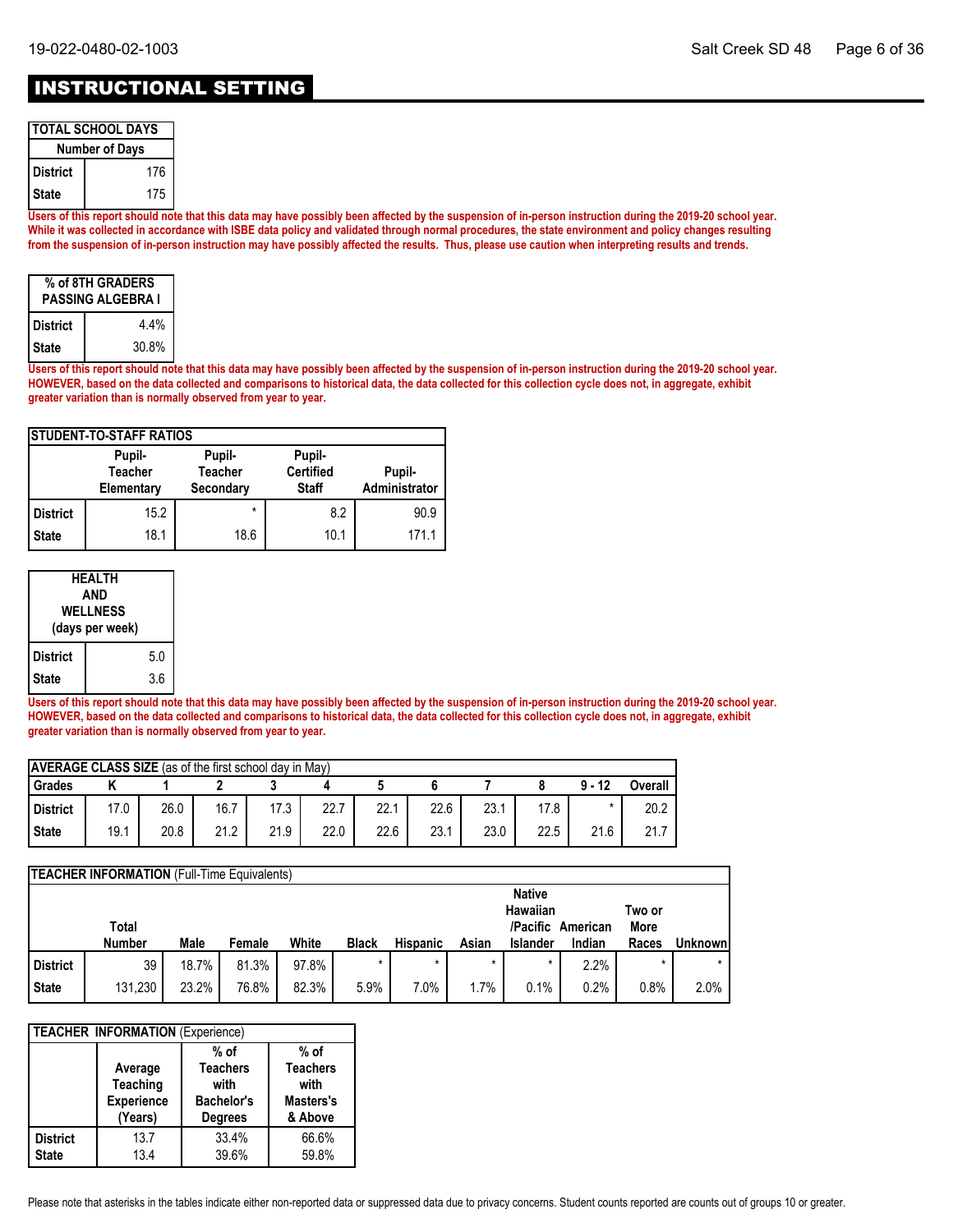| <b>TEACHER RETENTION RATE</b> |       |  |                   | <b>IPRINCIPAL TURNOVER (Count)</b> |
|-------------------------------|-------|--|-------------------|------------------------------------|
| <b>District</b>               | 89.5% |  | <b>I</b> District | 1 O                                |
| I State                       | 85.9% |  | I State           | 20                                 |

#### **TEACHER ATTENDANCE RATE**

| <b>District</b> | 94.5% |
|-----------------|-------|
| State           | 86.6% |

**Users of this report should note that this data may have possibly been affected by the suspension of in-person instruction during the 2019-20 school year. While it was collected in accordance with ISBE data policy and validated through normal procedures, the state environment and policy changes resulting from the suspension of in-person instruction may have possibly affected the results. Thus, please use caution when interpreting results and trends.**

| ITEACHER EVALUATION RATE |        |  |  |  |
|--------------------------|--------|--|--|--|
| <b>District</b>          | 100.0% |  |  |  |
| <b>State</b>             | 98.7%  |  |  |  |

**Users of this report should note that this data may have possibly been affected by the suspension of in-person instruction during the 2019-20 school year. While it was collected in accordance with ISBE data policy and validated through normal procedures, the state environment and policy changes resulting from the suspension of in-person instruction may have possibly affected the results. Thus, please use caution when interpreting results and trends.**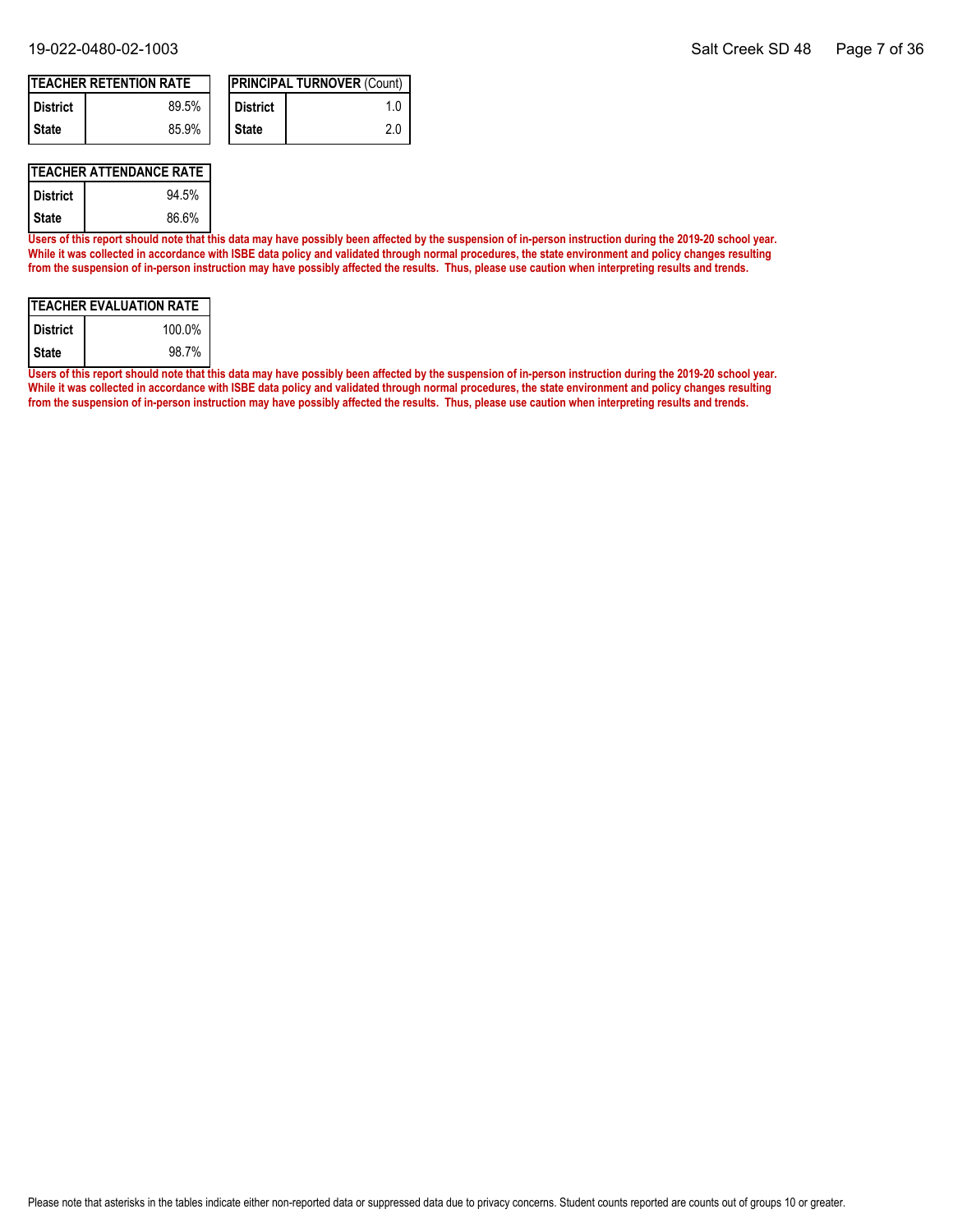# SCHOOL DISTRICT FINANCES

#### **AVERAGE TEACHER/ADMINISTRATOR SALARIES**





| <b>IREVENUE BY SOURCE 2018-19</b> |                 |            |         | <b>EXPENDITURE BY FUND 2018-19</b>  |                 |            |         |
|-----------------------------------|-----------------|------------|---------|-------------------------------------|-----------------|------------|---------|
|                                   | <b>District</b> | District % | State % |                                     | <b>District</b> | District % | State % |
| <b>Local Property Taxes</b>       | \$11,224,500    | 85.6%      | 60.3%   | <b>Education</b>                    | \$7,897,401     | 47.1%      | 70.4%   |
|                                   |                 |            |         | <b>Operations &amp; Maintenance</b> | \$1,463,317     | 8.7%       | 7.3%    |
| <b>Other Local Funding</b>        | \$777,435       | 5.9%       | 6.1%    | Transportation                      | \$668,508       | 4.0%       | 3.9%    |
|                                   |                 |            |         | Debt Service                        | \$2,213,208     | 13.2%      | 8.4%    |
| <b>Evidence-Based Funding</b>     | \$482,444       | 3.7%       | 21.7%   | <b>Tort</b>                         | \$0             | $0.0\%$    | 1.2%    |
|                                   |                 |            |         | Municipal Retirement/               |                 |            |         |
| Other State Funding               | \$221,091       | 1.7%       | 4.9%    | <b>Social Security</b>              | \$166,651       | 1.0%       | 1.9%    |
|                                   |                 |            |         | <b>Fire Prevention &amp; Safety</b> | \$0             | 0.0%       | 0.6%    |
| Federal Funding                   | \$400,238       | 3.1%       | 7.0%    | <b>Capital Projects</b>             | \$4,356,553     | 26.0%      | 6.3%    |
| I TOTAL                           | \$13,105,708    |            |         | <b>TOTAL</b>                        | \$16,765,638    |            |         |

#### **OTHER FINANCIAL INDICATORS**

|                 | 2017 Equalized<br><b>Assessed Valuation</b><br>per Pupil | 2017 Total School<br>Tax Rate<br>per \$100 | 2018-19 Instructional<br><b>Expenditure</b><br>per Pupil | 2018-19 Operating<br><b>Expenditure</b><br>per Pupil |
|-----------------|----------------------------------------------------------|--------------------------------------------|----------------------------------------------------------|------------------------------------------------------|
| <b>District</b> | \$1,536,203                                              | .66                                        | \$10.396                                                 | \$23,422                                             |
| <b>State</b>    | $***$                                                    | $***$                                      | \$8,582                                                  | \$14.492                                             |

\*\* Due to the way Illinois school districts are configured, state averages for equalized assessed valuation per pupil and total school tax rate per \$100 are not provided.

**Equalized assessed valuation** includes all computed property values upon which a district's local tax rate is calculated.

**Total school tax rate** is a district's total tax rate as it appears on local property tax bills.

**Instructional expenditure per pupil** includes the direct costs of teaching pupils or the interaction between teachers and pupils.

**Operating expenditure per pupil** includes the gross operating cost of a school district excluding summer school, adult education, bond principal retired, and capital expenditures.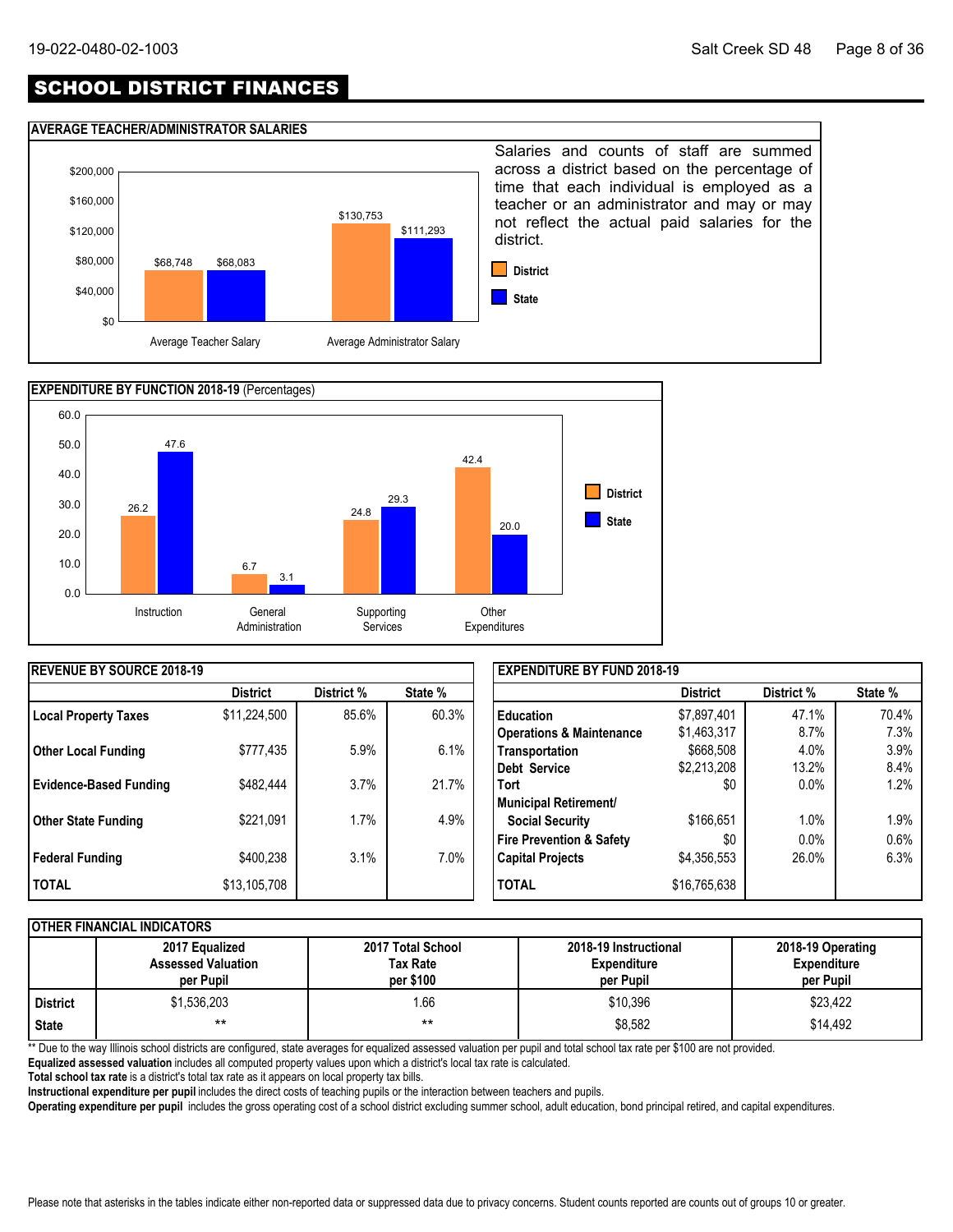### SCHOOL-LEVEL FINANCES

The Every Student Succeeds Act requires LEAs to report school-level expenditure data, beginning with school year 2018-19. LEAs are required to report actual personnel and non-personnel expenditures of both site-specific and district centralized expenditures. These data are self-reported and may differ from Annual Financial Report data. For more information, visit [www.isbe.net/site-based](https://www.isbe.net/site-based).

For Site-Based Expenditure Reporting, enrollment numbers display the average of the enrolled student count on October 1 and March 1 of the reporting year, including all children aged 3 through 21 in grades prekindergarten through 12 served by the LEA or placed in another educational institution by the LEA. Note that students attending only part of each day are counted as proportional students in the count, which may lead to decimal places in the enrollment number.

|                                  |                   |       | <b>Site-Level Per-Pupil</b><br><b>Expenditures</b> |         |     | <b>Expenditures</b>                 |          |       | District Centralized Per-Pupil Total Per-Pupil Expenditures |          |                   |                                     |
|----------------------------------|-------------------|-------|----------------------------------------------------|---------|-----|-------------------------------------|----------|-------|-------------------------------------------------------------|----------|-------------------|-------------------------------------|
| <b>District Sites</b>            | <b>Enrollment</b> |       | Federal State/Local Subtotal                       |         |     | <b>Federal State/Local Subtotal</b> |          |       | Federal State/Local Subtotal                                |          | <b>Exclusions</b> | <b>Total</b><br><b>Expenditures</b> |
| John E Albright Middle<br>School | 198.00            | \$0   | \$8,609                                            | \$8.609 | \$0 | \$16,798                            | \$16,798 | \$0   | \$25.408                                                    | \$25,408 |                   |                                     |
| Salt Creek Elem<br>School        | 132.00            | \$0   | \$6,470                                            | \$6.470 | \$0 | \$16,798                            | \$16,798 | \$0   | \$23,269                                                    | \$23,269 |                   |                                     |
| Stella May Swartz<br>Elem School | 167.00            | \$545 | \$6,575                                            | \$7.120 | \$0 | \$16.798                            | \$16,798 | \$545 | \$23,373                                                    | \$23,918 |                   |                                     |
| <b>District</b>                  | 497.00            | \$183 | \$7,358                                            | \$7,541 | \$0 | \$16.798                            | \$16,798 | \$183 | \$24,156                                                    | \$24,339 | \$4,008,029       | \$16,104,532                        |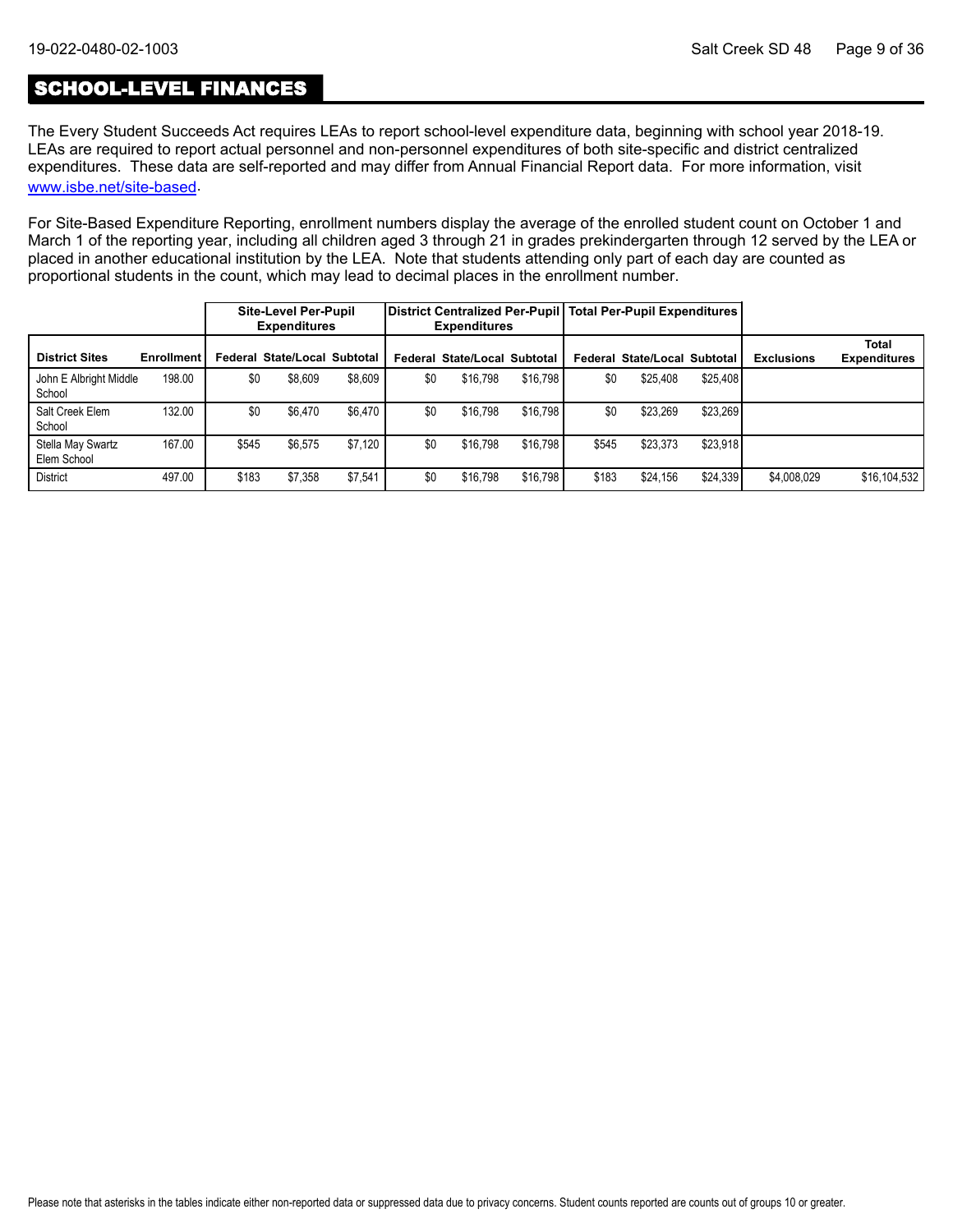### SCHOOL IMPROVEMENT FUNDS

Title I School Improvement - 1003(a) Grant funds are federal Title I funds allocated to districts to support school improvement efforts in schools designated as targeted or comprehensive. Funds must be spent on activities that supplement core programs. Comprehensive schools receive comprehensive support and are required to utilize an approved Learning Partner. Targeted schools receive targeted support and may utilize an approved Learning Partner. Any school utilizing Title I School Improvement - 1003(a) funds must complete an application and School Improvement Report based on a local Board of Education approved School Improvement Plan and submit the Illinois Quality Framework Supporting Rubric. Additional information on the requirements of this grant can be found here:<https://www.isbe.net/Pages/IL-EMPOWER.aspx>

| <b>ISCHOOL IMPROVEMENT FUNDS</b>                                                     |                                                                            |                         |                                                                                           |                                                                                       |
|--------------------------------------------------------------------------------------|----------------------------------------------------------------------------|-------------------------|-------------------------------------------------------------------------------------------|---------------------------------------------------------------------------------------|
| <b>Schools Who Receive Title I</b><br><b>School Improvement -</b><br>$1003(a)$ Funds | <b>School Year First</b><br><b>Identified As</b><br><b>Needing Support</b> | <b>Level of Support</b> | Title I School Improvement -<br>1003(a) Funds Received for<br><b>Previous School Year</b> | <b>Reason for Receiving Title I</b><br><b>School Improvement -</b><br>$1003(a)$ Funds |
| <b>John E Albright Middle School</b>                                                 | 2019                                                                       | Targeted                | 15.000                                                                                    | CWD                                                                                   |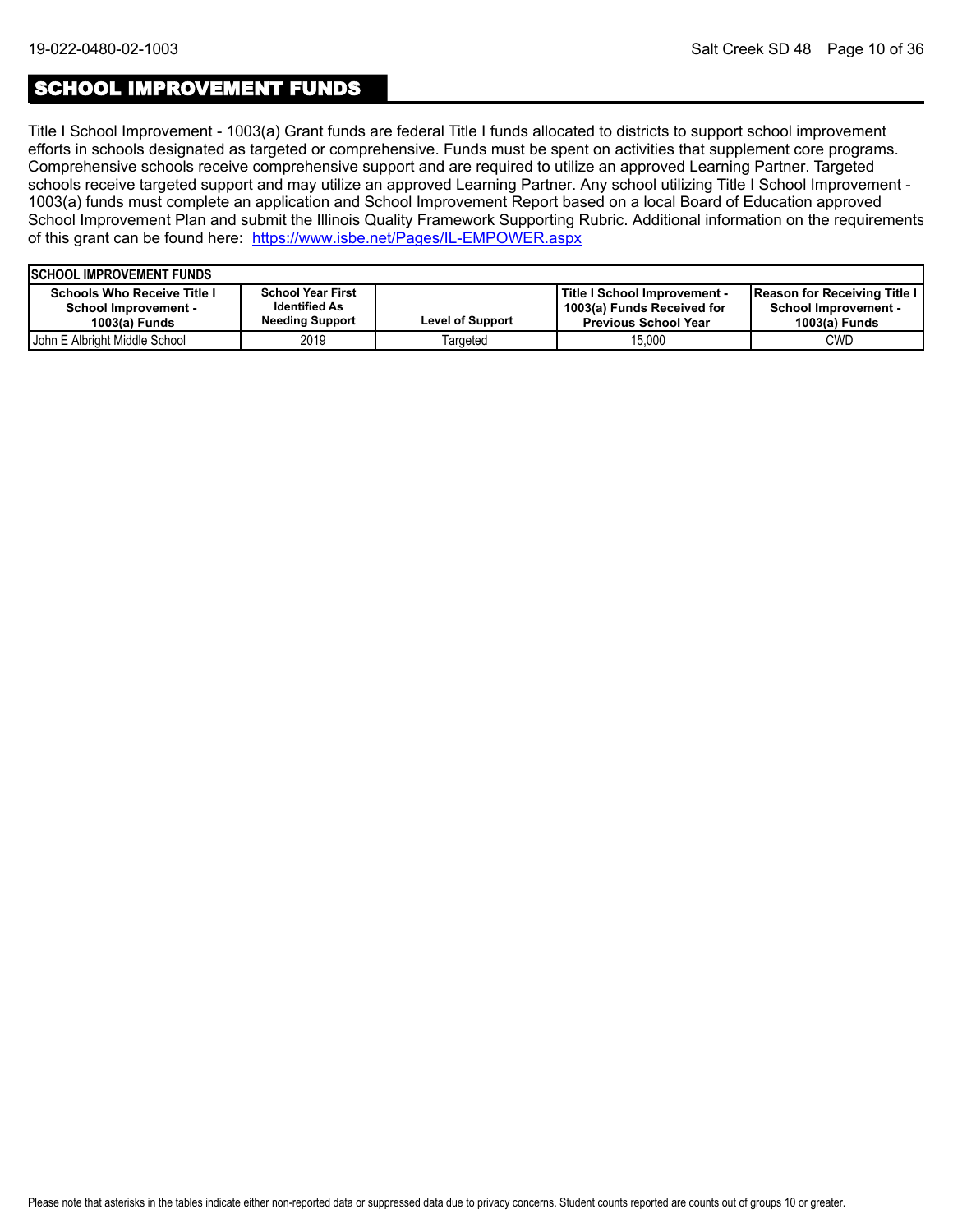## ACADEMIC PERFORMANCE - ASSESSMENTS

The federal Every Student Succeeds Act (ESSA) requires states to assess their learning standards for English language arts (ELA), mathematics, and science. Each state may also have a general assessment for the majority of its students, and an alternate assessment for the one percent of students with the most significant cognitive disabilities. ESSA also requires that English Learners be assessed in four domains (reading, writing, speaking and listening) each year until they reach proficiency. Results are presented both by subject (all tests combined) and then by individual test.

|                 | <b>ELA PARTICIPATION - ALL TESTS (Demographics)</b> |      |        |       |              |                 |       |                           |                   |        |                     |                 |          |        |
|-----------------|-----------------------------------------------------|------|--------|-------|--------------|-----------------|-------|---------------------------|-------------------|--------|---------------------|-----------------|----------|--------|
|                 |                                                     |      |        |       |              |                 |       | <b>Native</b><br>Hawaiian |                   | Two or | Children            | <b>Students</b> |          |        |
|                 |                                                     |      |        |       |              |                 |       |                           | /Pacific American | More   | with                | with            | English  | Low    |
|                 | All                                                 | Male | Female | White | <b>Black</b> | <b>Hispanic</b> | Asian | <b>Islander</b>           | Indian            | Races  | <b>Disabilities</b> | <b>IEPs</b>     | Learners | Income |
| <b>District</b> |                                                     |      |        |       |              |                 |       |                           |                   |        |                     |                 |          |        |
| <b>State</b>    |                                                     |      |        |       |              |                 |       |                           |                   |        |                     |                 |          |        |
|                 |                                                     |      |        |       |              |                 |       |                           |                   |        |                     |                 |          |        |

**Due to the suspension of in-person instruction during the 2019-20 school year, the data for this metric is unavailable for use in the School Year 2020 Report Card.**

|                 | <b>MATH PARTICIPATION - ALL TESTS (Demographics)</b> |      |                           |                   |                |                  |                         |                 |        |       |                     |             |          |               |
|-----------------|------------------------------------------------------|------|---------------------------|-------------------|----------------|------------------|-------------------------|-----------------|--------|-------|---------------------|-------------|----------|---------------|
|                 |                                                      |      | <b>Native</b><br>Hawaiian | /Pacific American | Two or<br>More | Children<br>with | <b>Students</b><br>with | English         | Low    |       |                     |             |          |               |
|                 | All                                                  | Male | Female                    | White             | <b>Black</b>   | Hispanic         | Asian                   | <b>Islander</b> | Indian | Races | <b>Disabilities</b> | <b>IEPs</b> | Learners | <b>Income</b> |
| <b>District</b> |                                                      |      |                           |                   |                |                  |                         |                 |        |       |                     |             |          |               |
| State           |                                                      |      |                           |                   |                |                  |                         |                 |        |       |                     |             |          |               |
|                 |                                                      |      |                           |                   |                |                  |                         |                 |        |       |                     |             |          |               |

**Due to the suspension of in-person instruction during the 2019-20 school year, the data for this metric is unavailable for use in the School Year 2020 Report Card.**

|                 | <b>SCIENCE PARTICIPATION - ALL TESTS (Demographics)</b> |      |        |       |              |                 |       |                 |                   |        |                     |                 |          |               |
|-----------------|---------------------------------------------------------|------|--------|-------|--------------|-----------------|-------|-----------------|-------------------|--------|---------------------|-----------------|----------|---------------|
|                 |                                                         |      |        |       |              |                 |       | <b>Native</b>   |                   |        |                     |                 |          |               |
|                 |                                                         |      |        |       |              |                 |       | Hawaiian        |                   | Two or | Children            | <b>Students</b> |          |               |
|                 |                                                         |      |        |       |              |                 |       |                 | /Pacific American | More   | with                | with            | English  | Low           |
|                 | All                                                     | Male | Female | White | <b>Black</b> | <b>Hispanic</b> | Asian | <b>Islander</b> | Indian            | Races  | <b>Disabilities</b> | <b>IEPs</b>     | Learners | <b>Income</b> |
| <b>District</b> |                                                         |      |        |       |              |                 |       |                 |                   |        |                     |                 |          |               |
| <b>State</b>    |                                                         |      |        |       |              |                 |       |                 |                   |        |                     |                 |          |               |
|                 |                                                         |      |        |       |              |                 |       |                 |                   |        |                     |                 |          |               |

**Due to the suspension of in-person instruction during the 2019-20 school year, the data for this metric is unavailable for use in the School Year 2020 Report Card.**

#### **NUMBER AND PERCENTAGE OF ENGLISH LEARNERS EXEMPTED FROM ASSESSMENT**

No English Learners are exempted from assessment, including those who are newly arrived in the U.S. Previously, states could exempt newly arrived English Learners from ELA testing only. Under ESSA, states have flexibility in how they test and use scores from newly arrived English Learners. Per the approved Illinois ESSA State Plan, "Illinois will assess newly arrived ELs, enrolled in their first year in U.S. schools, in grades 3-12 in academic content areas: English language arts, mathematics, and science. Data from the first-year assessments will not be included in accountability determinations, but serve solely for baseline purposes."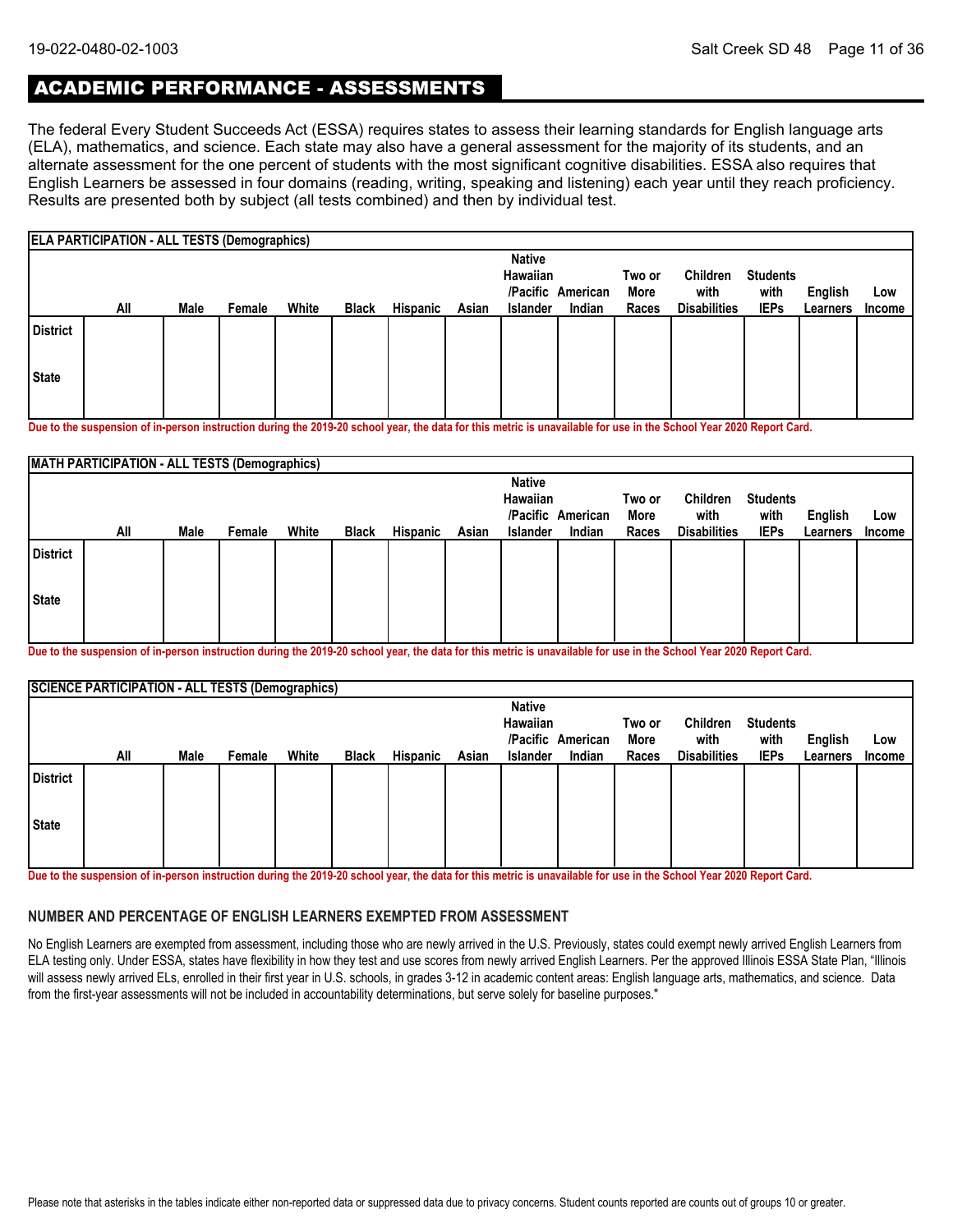#### **Students with IEPs Two or More All Races English** White Black Hispanic Asian Islander Indian Races Disabilities IEPs Learners Income **Low IAR ELA PARTICIPATION (Demographics) American /Pacific Indian Native Hawaiian Male Female White Black Hispanic Asian Islander Children with Disabilities State District**

**Due to the suspension of in-person instruction during the 2019-20 school year, the data for this metric is unavailable for use in the School Year 2020 Report Card.**

|                 | <b>IAR MATH PARTICIPATION (Demographics)</b> |      |        |       |              |          |       |                 |                   |        |                     |                 |          |        |
|-----------------|----------------------------------------------|------|--------|-------|--------------|----------|-------|-----------------|-------------------|--------|---------------------|-----------------|----------|--------|
|                 |                                              |      |        |       |              |          |       |                 | Hawaiian          | Two or | Children            | <b>Students</b> |          |        |
|                 |                                              |      |        |       |              |          |       |                 | /Pacific American | More   | with                | with            | English  | Low    |
|                 | All                                          | Male | Female | White | <b>Black</b> | Hispanic | Asian | <b>Islander</b> | Indian            | Races  | <b>Disabilities</b> | <b>IEPs</b>     | Learners | Income |
| <b>District</b> |                                              |      |        |       |              |          |       |                 |                   |        |                     |                 |          |        |
| State           |                                              |      |        |       |              |          |       |                 |                   |        |                     |                 |          |        |
|                 |                                              |      |        |       |              |          |       |                 |                   |        |                     |                 |          |        |

**Due to the suspension of in-person instruction during the 2019-20 school year, the data for this metric is unavailable for use in the School Year 2020 Report Card.**

|                 | SAT ELA PARTICIPATION (Demographics) |      |        |       |              |          |       |                           |                             |               |                             |                     |                     |                      |
|-----------------|--------------------------------------|------|--------|-------|--------------|----------|-------|---------------------------|-----------------------------|---------------|-----------------------------|---------------------|---------------------|----------------------|
|                 |                                      |      |        |       |              |          |       | <b>Native</b><br>Hawaiian |                             | Two or        | Children                    | <b>Students</b>     |                     |                      |
|                 | All                                  | Male | Female | White | <b>Black</b> | Hispanic | Asian | Islander                  | /Pacific American<br>Indian | More<br>Races | with<br><b>Disabilities</b> | with<br><b>IEPs</b> | English<br>Learners | Low<br><b>Income</b> |
| <b>District</b> |                                      |      |        |       |              |          |       |                           |                             |               |                             |                     |                     |                      |
| State           |                                      |      |        |       |              |          |       |                           |                             |               |                             |                     |                     |                      |
|                 |                                      |      |        |       |              |          |       |                           |                             |               |                             |                     |                     |                      |

**Due to the suspension of in-person instruction during the 2019-20 school year, the data for this metric is unavailable for use in the School Year 2020 Report Card.**

|                 | SAT MATH PARTICIPATION (Demographics) |      |        |       |              |          |       |                                              |                             |                         |                                         |                                        |                     |                      |
|-----------------|---------------------------------------|------|--------|-------|--------------|----------|-------|----------------------------------------------|-----------------------------|-------------------------|-----------------------------------------|----------------------------------------|---------------------|----------------------|
|                 | All                                   | Male | Female | White | <b>Black</b> | Hispanic | Asian | <b>Native</b><br>Hawaiian<br><b>Islander</b> | /Pacific American<br>Indian | Two or<br>More<br>Races | Children<br>with<br><b>Disabilities</b> | <b>Students</b><br>with<br><b>IEPs</b> | English<br>Learners | Low<br><b>Income</b> |
| <b>District</b> |                                       |      |        |       |              |          |       |                                              |                             |                         |                                         |                                        |                     |                      |
| State           |                                       |      |        |       |              |          |       |                                              |                             |                         |                                         |                                        |                     |                      |

**Due to the suspension of in-person instruction during the 2019-20 school year, the data for this metric is unavailable for use in the School Year 2020 Report Card.**

|                 | <b>DLM-AA ELA PARTICIPATION (Demographics)</b> |      |        |       |              |          |       |                           |                   |               |                     |                         |                     |                      |
|-----------------|------------------------------------------------|------|--------|-------|--------------|----------|-------|---------------------------|-------------------|---------------|---------------------|-------------------------|---------------------|----------------------|
|                 |                                                |      |        |       |              |          |       | <b>Native</b><br>Hawaiian | /Pacific American | Two or        | Children<br>with    | <b>Students</b><br>with |                     |                      |
|                 | All                                            | Male | Female | White | <b>Black</b> | Hispanic | Asian | Islander                  | Indian            | More<br>Races | <b>Disabilities</b> | <b>IEPs</b>             | English<br>Learners | Low<br><b>Income</b> |
| <b>District</b> |                                                |      |        |       |              |          |       |                           |                   |               |                     |                         |                     |                      |
| State           |                                                |      |        |       |              |          |       |                           |                   |               |                     |                         |                     |                      |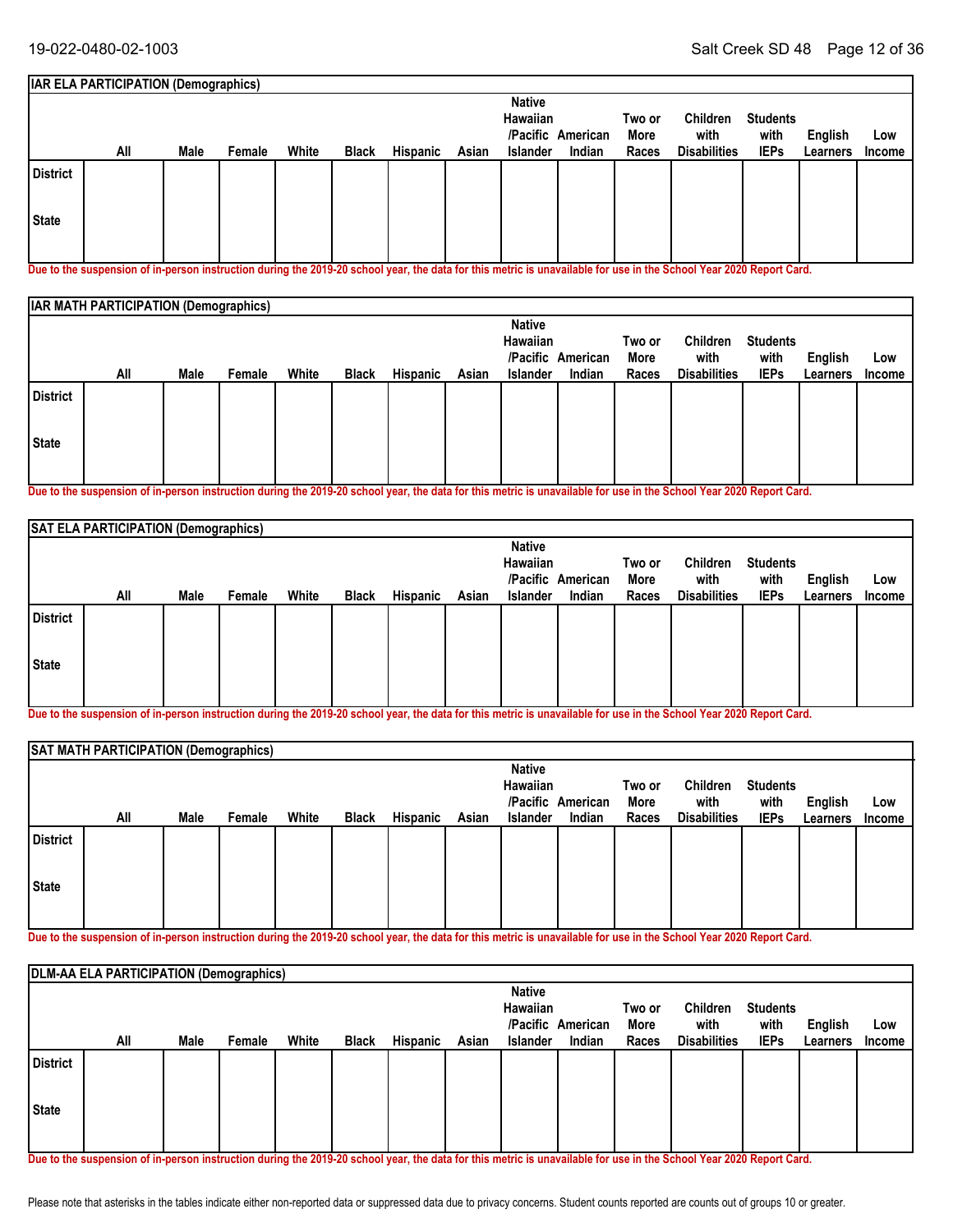|          | DLM-AA MATH PARTICIPATION (Demographics) |      |        |       |              |          |       |               |                   |        |                     |                 |          |        |
|----------|------------------------------------------|------|--------|-------|--------------|----------|-------|---------------|-------------------|--------|---------------------|-----------------|----------|--------|
|          |                                          |      |        |       |              |          |       | <b>Native</b> |                   |        |                     |                 |          |        |
|          |                                          |      |        |       |              |          |       | Hawaiian      |                   | Two or | Children            | <b>Students</b> |          |        |
|          |                                          |      |        |       |              |          |       |               | /Pacific American | More   | with                | with            | English  | Low    |
|          | All                                      | Male | Female | White | <b>Black</b> | Hispanic | Asian | Islander      | Indian            | Races  | <b>Disabilities</b> | <b>IEPs</b>     | Learners | Income |
| District |                                          |      |        |       |              |          |       |               |                   |        |                     |                 |          |        |
| State    |                                          |      |        |       |              |          |       |               |                   |        |                     |                 |          |        |
|          |                                          |      |        |       |              |          |       |               |                   |        |                     |                 |          |        |

**Due to the suspension of in-person instruction during the 2019-20 school year, the data for this metric is unavailable for use in the School Year 2020 Report Card.**

|                 | <b>DLM-AA SCIENCE PARTICIPATION (Demographics)</b> |      |        |       |              |                 |       |                           |                   |        |                     |                 |          |               |
|-----------------|----------------------------------------------------|------|--------|-------|--------------|-----------------|-------|---------------------------|-------------------|--------|---------------------|-----------------|----------|---------------|
|                 |                                                    |      |        |       |              |                 |       | <b>Native</b><br>Hawaiian |                   | Two or | Children            | <b>Students</b> |          |               |
|                 |                                                    |      |        |       |              |                 |       |                           | /Pacific American | More   | with                | with            | English  | Low           |
|                 | All                                                | Male | Female | White | <b>Black</b> | <b>Hispanic</b> | Asian | <b>Islander</b>           | Indian            | Races  | <b>Disabilities</b> | <b>IEPs</b>     | Learners | <b>Income</b> |
| <b>District</b> |                                                    |      |        |       |              |                 |       |                           |                   |        |                     |                 |          |               |
| State           |                                                    |      |        |       |              |                 |       |                           |                   |        |                     |                 |          |               |
|                 |                                                    |      |        |       |              |                 |       |                           |                   |        |                     |                 |          |               |

**Due to the suspension of in-person instruction during the 2019-20 school year, the data for this metric is unavailable for use in the School Year 2020 Report Card.**

|                 | <b>ISA PARTICIPATION (Demographics)</b> |      |        |       |              |          |       |                                       |          |                |                     |                         |          |        |
|-----------------|-----------------------------------------|------|--------|-------|--------------|----------|-------|---------------------------------------|----------|----------------|---------------------|-------------------------|----------|--------|
|                 |                                         |      |        |       |              |          |       | <b>Native</b><br>Hawaiian<br>/Pacific | American | Two or<br>More | Children<br>with    | <b>Students</b><br>with | English  | Low    |
|                 | All                                     | Male | Female | White | <b>Black</b> | Hispanic | Asian | <b>Islander</b>                       | Indian   | Races          | <b>Disabilities</b> | <b>IEPs</b>             | Learners | Income |
| <b>District</b> |                                         |      |        |       |              |          |       |                                       |          |                |                     |                         |          |        |
| State           |                                         |      |        |       |              |          |       |                                       |          |                |                     |                         |          |        |
|                 |                                         |      |        |       |              |          |       |                                       |          |                |                     |                         |          |        |

**Due to the suspension of in-person instruction during the 2019-20 school year, the data for this metric is unavailable for use in the School Year 2020 Report Card.**

|                 | <b>ELA PROFICIENCY - ALL TESTS (Demographics)</b> |      |        |       |       |                         |                           |                   |        |
|-----------------|---------------------------------------------------|------|--------|-------|-------|-------------------------|---------------------------|-------------------|--------|
|                 |                                                   |      |        |       |       |                         | <b>Native</b><br>Hawaiian |                   | Two or |
|                 | All                                               |      |        |       |       |                         |                           | /Pacific American | More   |
|                 | <b>Students</b>                                   | Male | Female | White | Black | Hispanic Asian Islander |                           | Indian            | Races  |
| <b>District</b> |                                                   |      |        |       |       |                         |                           |                   |        |
| <b>State</b>    |                                                   |      |        |       |       |                         |                           |                   |        |
|                 |                                                   |      |        |       |       |                         |                           |                   |        |

**Due to the suspension of in-person instruction during the 2019-20 school year, the data for this metric is unavailable for use in the School Year 2020 Report Card.**

| <b>ELA PROFICIENCY - ALL TESTS (Demographics Continued)</b> |                                                |                                        |                            |     |                         |  |                     |          |  |  |  |  |
|-------------------------------------------------------------|------------------------------------------------|----------------------------------------|----------------------------|-----|-------------------------|--|---------------------|----------|--|--|--|--|
|                                                             | <b>Children</b><br>with<br><b>Disabilities</b> | <b>Students</b><br>with<br><b>IEPs</b> | English<br><b>Learners</b> | Low | Income Homeless Migrant |  | Youth<br>In<br>Care | Military |  |  |  |  |
| <b>District</b>                                             |                                                |                                        |                            |     |                         |  |                     |          |  |  |  |  |
| <b>State</b>                                                |                                                |                                        |                            |     |                         |  |                     |          |  |  |  |  |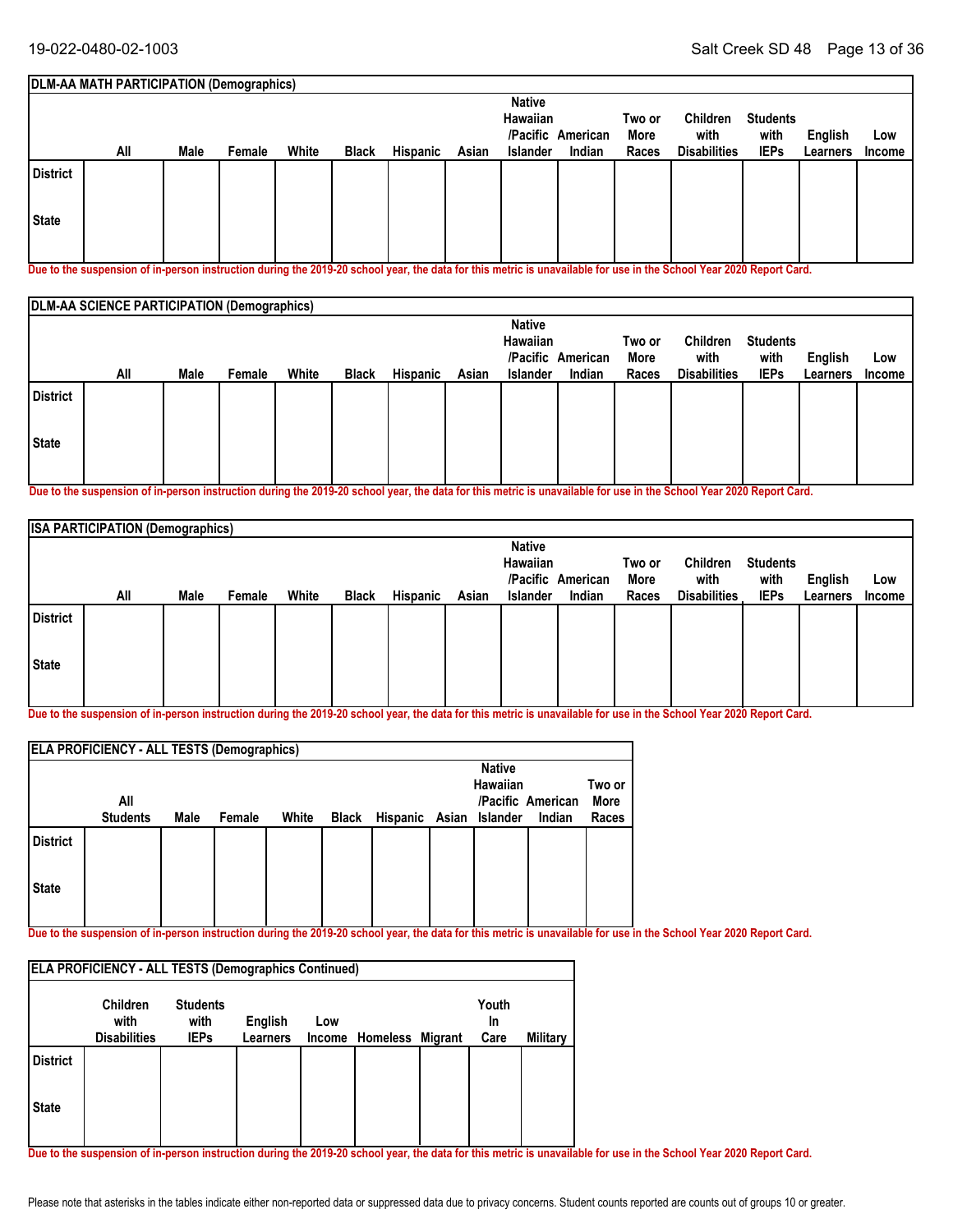|                 | <b>MATH PROFICIENCY - ALL TESTS (Demographics)</b> |      |        |       |                               |                           |                             |                         |
|-----------------|----------------------------------------------------|------|--------|-------|-------------------------------|---------------------------|-----------------------------|-------------------------|
|                 | All<br><b>Students</b>                             | Male | Female | White | Black Hispanic Asian Islander | <b>Native</b><br>Hawaiian | /Pacific American<br>Indian | Two or<br>More<br>Races |
| <b>District</b> |                                                    |      |        |       |                               |                           |                             |                         |
| <b>State</b>    |                                                    |      |        |       |                               |                           |                             |                         |

**Due to the suspension of in-person instruction during the 2019-20 school year, the data for this metric is unavailable for use in the School Year 2020 Report Card.**

| <b>MATH PROFICIENCY - ALL TESTS (Demographics Continued)</b> |                                                |                                        |                     |     |                         |  |                     |          |  |  |
|--------------------------------------------------------------|------------------------------------------------|----------------------------------------|---------------------|-----|-------------------------|--|---------------------|----------|--|--|
|                                                              | <b>Children</b><br>with<br><b>Disabilities</b> | <b>Students</b><br>with<br><b>IEPs</b> | English<br>Learners | Low | Income Homeless Migrant |  | Youth<br>In<br>Care | Military |  |  |
| <b>District</b>                                              |                                                |                                        |                     |     |                         |  |                     |          |  |  |
| <b>State</b>                                                 |                                                |                                        |                     |     |                         |  |                     |          |  |  |

**Due to the suspension of in-person instruction during the 2019-20 school year, the data for this metric is unavailable for use in the School Year 2020 Report Card.**

|                 | <b>SCIENCE PROFICIENCY - ALL TESTS (Demographics)</b> |      |        |       |       |                         |                           |                   |                |
|-----------------|-------------------------------------------------------|------|--------|-------|-------|-------------------------|---------------------------|-------------------|----------------|
|                 | All                                                   |      |        |       |       |                         | <b>Native</b><br>Hawaiian | /Pacific American | Two or<br>More |
|                 | <b>Students</b>                                       | Male | Female | White | Black | Hispanic Asian Islander |                           | Indian            | Races          |
| <b>District</b> |                                                       |      |        |       |       |                         |                           |                   |                |
| <b>State</b>    |                                                       |      |        |       |       |                         |                           |                   |                |

**Due to the suspension of in-person instruction during the 2019-20 school year, the data for this metric is unavailable for use in the School Year 2020 Report Card.**

|                 | SCIENCE PROFICIENCY - ALL TESTS (Demographics Continued) |                                        |                            |               |                  |                     |          |
|-----------------|----------------------------------------------------------|----------------------------------------|----------------------------|---------------|------------------|---------------------|----------|
|                 | Children<br>with<br><b>Disabilities</b>                  | <b>Students</b><br>with<br><b>IEPs</b> | English<br><b>Learners</b> | Low<br>Income | Homeless Migrant | Youth<br>In<br>Care | Military |
| <b>District</b> |                                                          |                                        |                            |               |                  |                     |          |
| <b>State</b>    |                                                          |                                        |                            |               |                  |                     |          |

|                 | <b>IEL PROFICIENCY ON ACCESS</b> |         |                                            |        |      |              |                     |
|-----------------|----------------------------------|---------|--------------------------------------------|--------|------|--------------|---------------------|
|                 |                                  |         |                                            |        |      |              | %                   |
|                 | #                                |         | %                                          |        | %    | Long<br>Term | Long<br><b>Term</b> |
|                 |                                  |         |                                            |        |      |              |                     |
|                 | <b>ELS</b>                       | Tested  | <b>Participation Proficient Proficient</b> |        |      | EL           | EL                  |
| <b>District</b> | 69                               | 68      | 98.6%                                      |        | 1.5% |              | 1.4%                |
| <b>State</b>    | 223,399                          | 220,920 | 98.9%                                      | 17,503 | 7.9% | 20,127       | 9.0%                |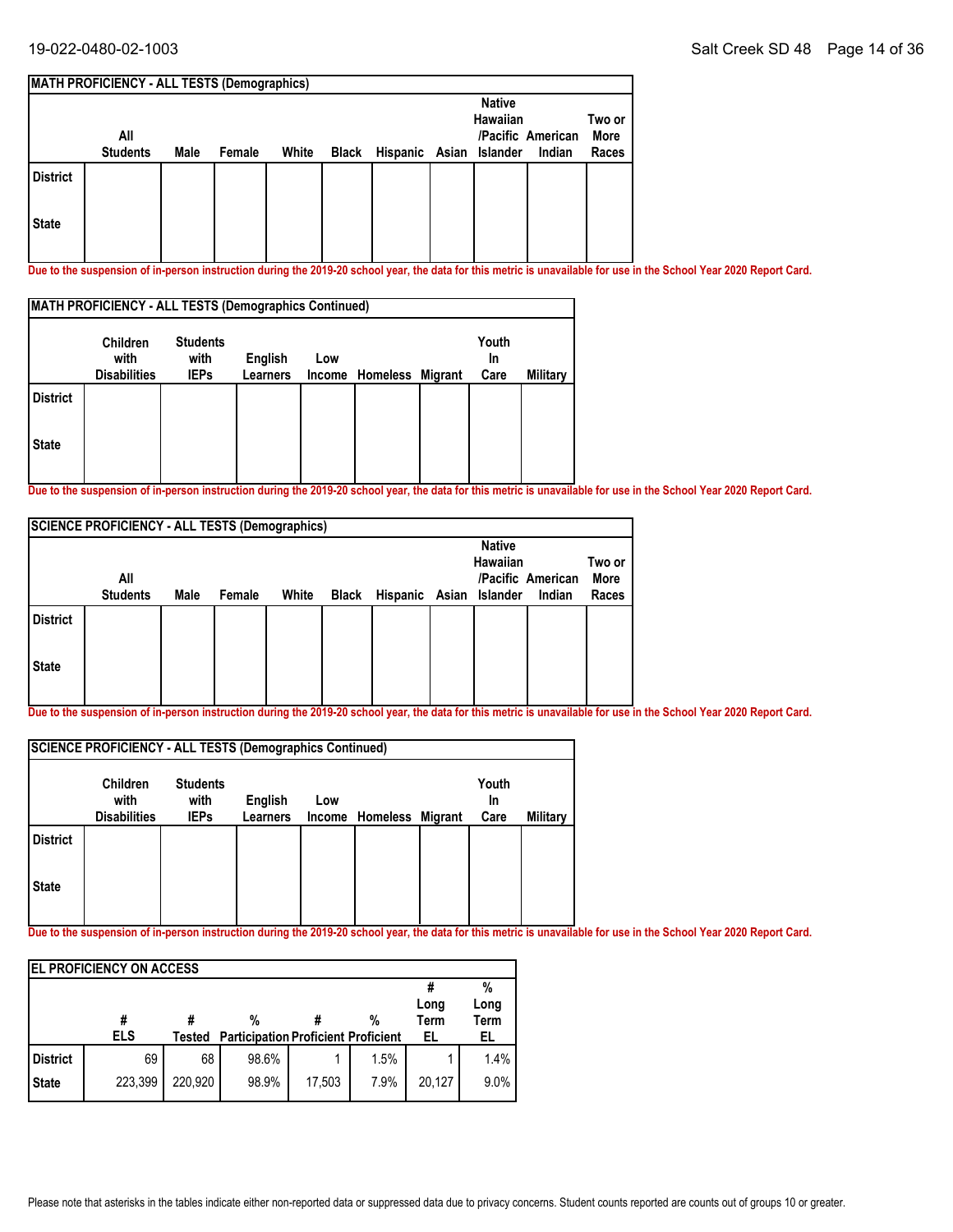#### **MEAN ELA GROWTH PERCENTILE - IAR (Demographics) All Students Native Hawaiian /Pacific Islander American Male Female White Black Hispanic Asian Indian Two or More Races State District**

**Due to the suspension of in-person instruction during the 2019-20 school year, the data for this metric is unavailable for use in the School Year 2020 Report Card.**

| MEAN ELA GROWTH PERCENTILE - IAR (Demographics Continued) |                                                |                                        |                     |               |                  |  |                     |          |  |  |
|-----------------------------------------------------------|------------------------------------------------|----------------------------------------|---------------------|---------------|------------------|--|---------------------|----------|--|--|
|                                                           | <b>Children</b><br>with<br><b>Disabilities</b> | <b>Students</b><br>with<br><b>IEPs</b> | English<br>Learners | Low<br>Income | Homeless Migrant |  | Youth<br>In<br>Care | Military |  |  |
| <b>District</b>                                           |                                                |                                        |                     |               |                  |  |                     |          |  |  |
| <b>State</b>                                              |                                                |                                        |                     |               |                  |  |                     |          |  |  |

**Due to the suspension of in-person instruction during the 2019-20 school year, the data for this metric is unavailable for use in the School Year 2020 Report Card.**

|                 | <b>MEAN MATH GROWTH PERCENTILE - IAR (Demographics)</b> |      |        |       |              |          |       |                                                   |                    |                         |
|-----------------|---------------------------------------------------------|------|--------|-------|--------------|----------|-------|---------------------------------------------------|--------------------|-------------------------|
|                 | All<br><b>Students</b>                                  | Male | Female | White | <b>Black</b> | Hispanic | Asian | <b>Native</b><br>Hawaiian<br>/Pacific<br>Islander | American<br>Indian | Two or<br>More<br>Races |
| <b>District</b> |                                                         |      |        |       |              |          |       |                                                   |                    |                         |
| <b>State</b>    |                                                         |      |        |       |              |          |       |                                                   |                    |                         |

**Due to the suspension of in-person instruction during the 2019-20 school year, the data for this metric is unavailable for use in the School Year 2020 Report Card.**

|                 | MEAN MATH GROWTH PERCENTILE - IAR (Demographics Continued) |                                        |                     |               |                  |                     |          |
|-----------------|------------------------------------------------------------|----------------------------------------|---------------------|---------------|------------------|---------------------|----------|
|                 | <b>Children</b><br>with<br><b>Disabilities</b>             | <b>Students</b><br>with<br><b>IEPs</b> | English<br>Learners | Low<br>Income | Homeless Migrant | Youth<br>In<br>Care | Military |
| <b>District</b> |                                                            |                                        |                     |               |                  |                     |          |
| <b>State</b>    |                                                            |                                        |                     |               |                  |                     |          |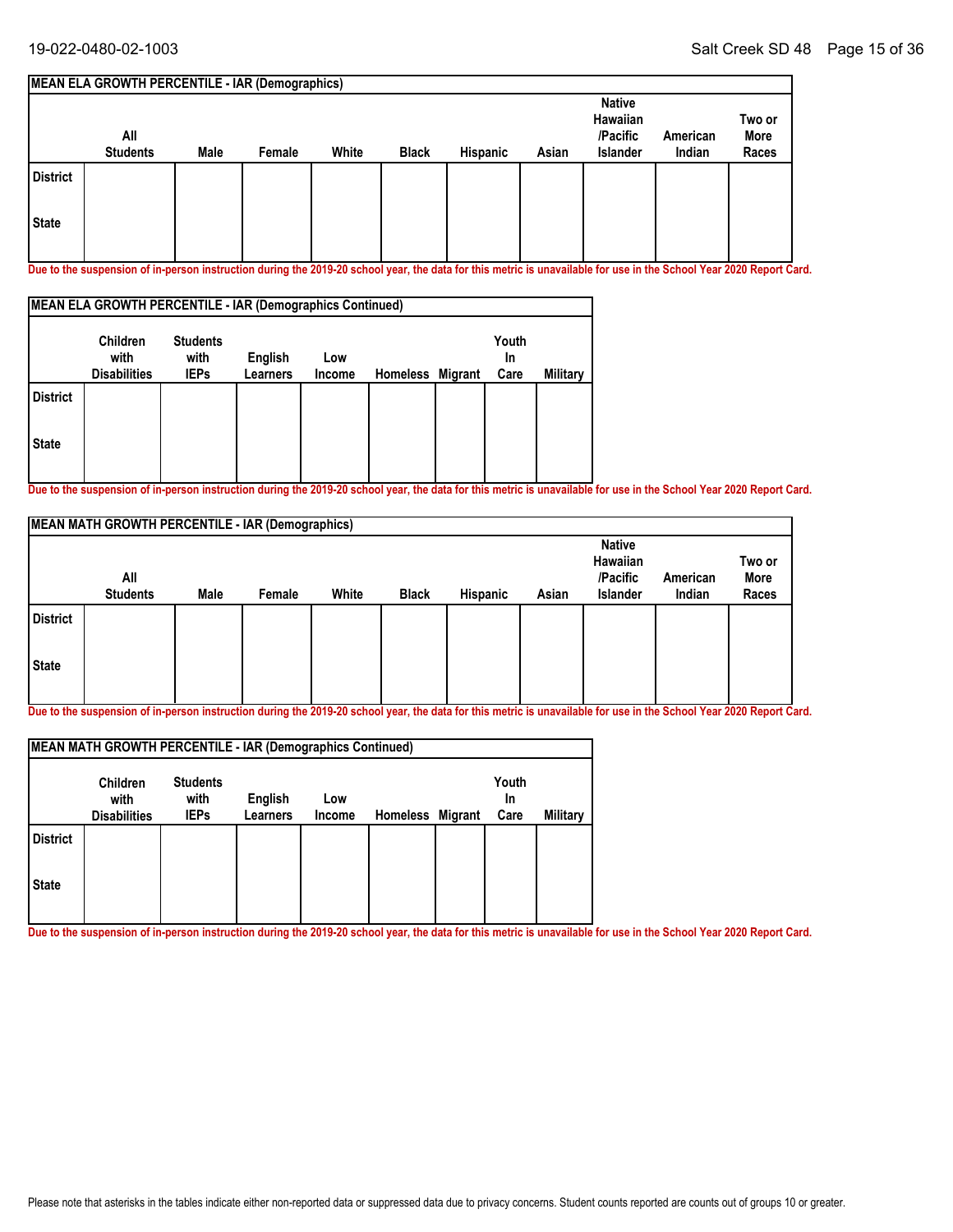# 2019 Mathematics State Snapshot Report Illinois ■ Grade 4 ■ Public Schools

# **Results for Student Groups in 2019**

|                                         | Percentage of | Avg.  |       | Percentage at or<br>above NAEP | Percentage at<br><b>NAEP</b> |
|-----------------------------------------|---------------|-------|-------|--------------------------------|------------------------------|
| <b>Reporting Groups</b>                 | students      | score | Basic | <b>Proficient</b>              | <b>Advanced</b>              |
| <b>Race/Ethnicity</b>                   |               |       |       |                                |                              |
| White                                   | 46            | 246   | 86    | 51                             |                              |
| <b>Black</b>                            | 17            | 217   | 57    |                                |                              |
| <b>Hispanic</b>                         | 27            | 231   | 74    | 28                             | 4                            |
| <b>Asian</b>                            | 4             | 259   | 88    | 65                             | 25                           |
| American Indian/Alaska Native           | #             |       | ŧ     |                                |                              |
| <b>Native Hawaiian/Pacific Islander</b> | #             | ‡I    | ŧ     |                                |                              |
| Two or more races                       | 4             | 238   | 76    | 40                             | 12                           |
| Gender                                  |               |       |       |                                |                              |
| <b>Male</b>                             | 50            | 239   | 78    | 41                             | 10                           |
| Female                                  | 50            | 236   | 77    | 36                             | 6                            |
| <b>National School Lunch Program</b>    |               |       |       |                                |                              |
| <b>Eligible</b>                         | 52            | 226   | 67    | 24                             |                              |
| <b>Not eligible</b>                     | 48            | 249   | 88    | 54                             | 14                           |

# Rounds to zero.

‡ Reporting standards not met.

NOTE: Detail may not sum to totals because of rounding, and because the "Information not available" category for the National School Lunch Program, which provides free/reduced-price lunches, is not displayed. Black includes African American and Hispanic includes Latino. Race categories exclude Hispanic origin.

# **NAEP Achievement-Level Percentages and Average Score Results**



\* Significantly different (p < .05) from state's results in 2019. Significance tests were performed using unrounded numbers.

NOTE: NAEP achievement levels are to be used on a trial basis and should be interpreted and used with caution. Detail may not sum to totals because of rounding.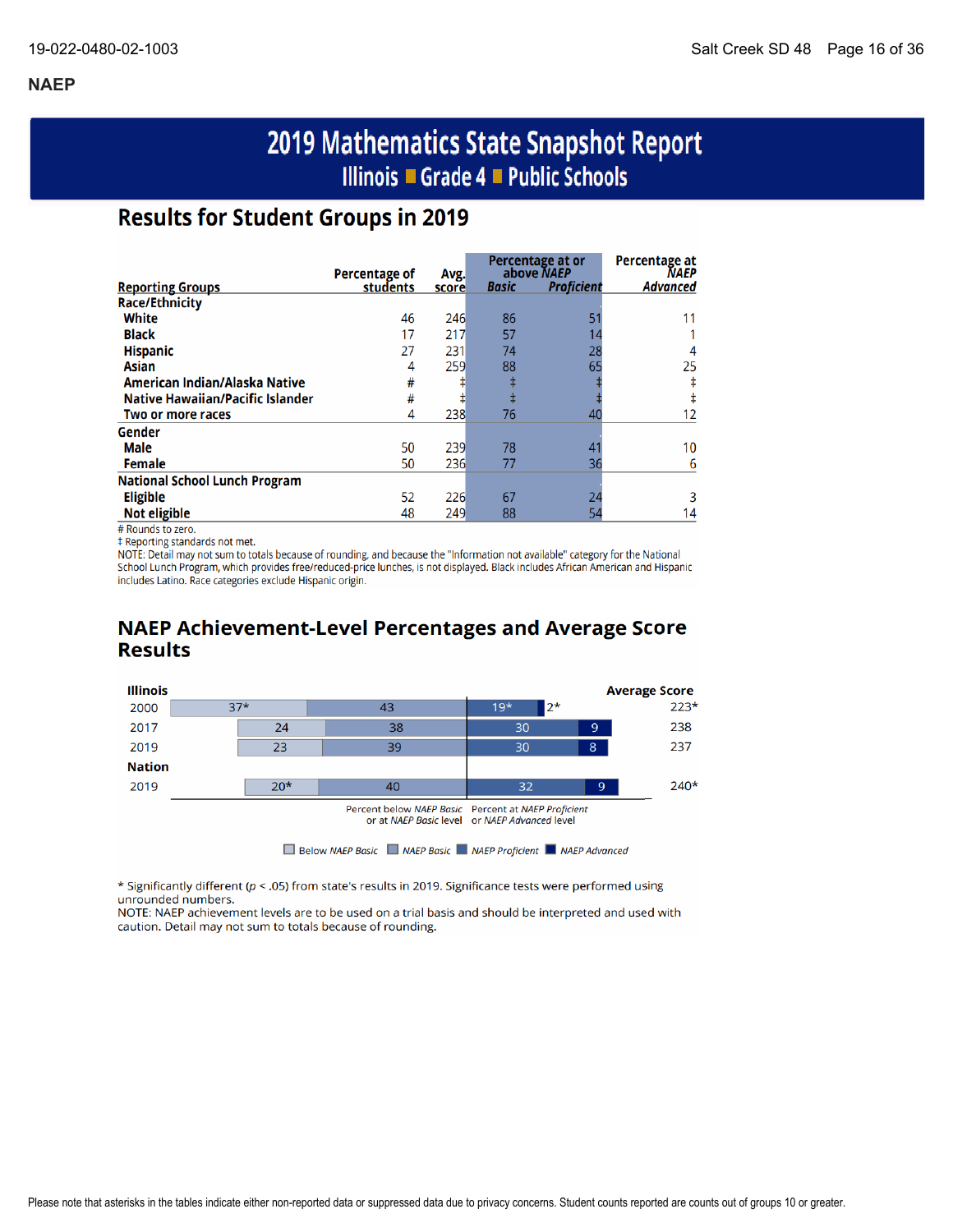# 2019 Mathematics State Snapshot Report Illinois ■ Grade 8 ■ Public Schools

# **Results for Student Groups in 2019**

|                                         | Percentage of | Avg.  |              | Percentage at or<br>above NAEP | <b>Percentage at</b><br><b>NAEP</b> |
|-----------------------------------------|---------------|-------|--------------|--------------------------------|-------------------------------------|
| <b>Reporting Groups</b>                 | students      | score | <b>Basic</b> | <b>Proficient</b>              | <b>Advanced</b>                     |
| <b>Race/Ethnicity</b>                   |               |       |              |                                |                                     |
| White                                   | 48            | 291   | 78           | 42                             | 12                                  |
| <b>Black</b>                            | 18            | 262   | 49           |                                |                                     |
| <b>Hispanic</b>                         | 25            | 273   | 62           | 24                             | 5                                   |
| Asian                                   | 6             | 320   | 92           | 73                             | 36                                  |
| American Indian/Alaska Native           | #             |       |              |                                |                                     |
| <b>Native Hawaiian/Pacific Islander</b> | #             | ⋣     | ŧ            |                                |                                     |
| Two or more races                       | 3             | 286   | 71           | 38                             |                                     |
| Gender                                  |               |       |              |                                |                                     |
| <b>Male</b>                             | 51            | 283   | 69           | 35                             | 12                                  |
| Female                                  | 49            | 282   | 70           | 32                             | q                                   |
| <b>National School Lunch Program</b>    |               |       |              |                                |                                     |
| <b>Eligible</b>                         | 48            | 269   | 56           | 20                             | 4                                   |
| <b>Not eligible</b>                     | 52            | 295   | 82           | 46                             | 15                                  |

# Rounds to zero.

‡ Reporting standards not met.

NOTE: Detail may not sum to totals because of rounding, and because the "Information not available" category for the National School Lunch Program, which provides free/reduced-price lunches, is not displayed. Black includes African American and Hispanic includes Latino. Race categories exclude Hispanic origin.

# **NAEP Achievement-Level Percentages and Average Score Results**



\* Significantly different ( $p <$  .05) from state's results in 2019. Significance tests were performed using unrounded numbers.

NOTE: NAEP achievement levels are to be used on a trial basis and should be interpreted and used with caution. Detail may not sum to totals because of rounding.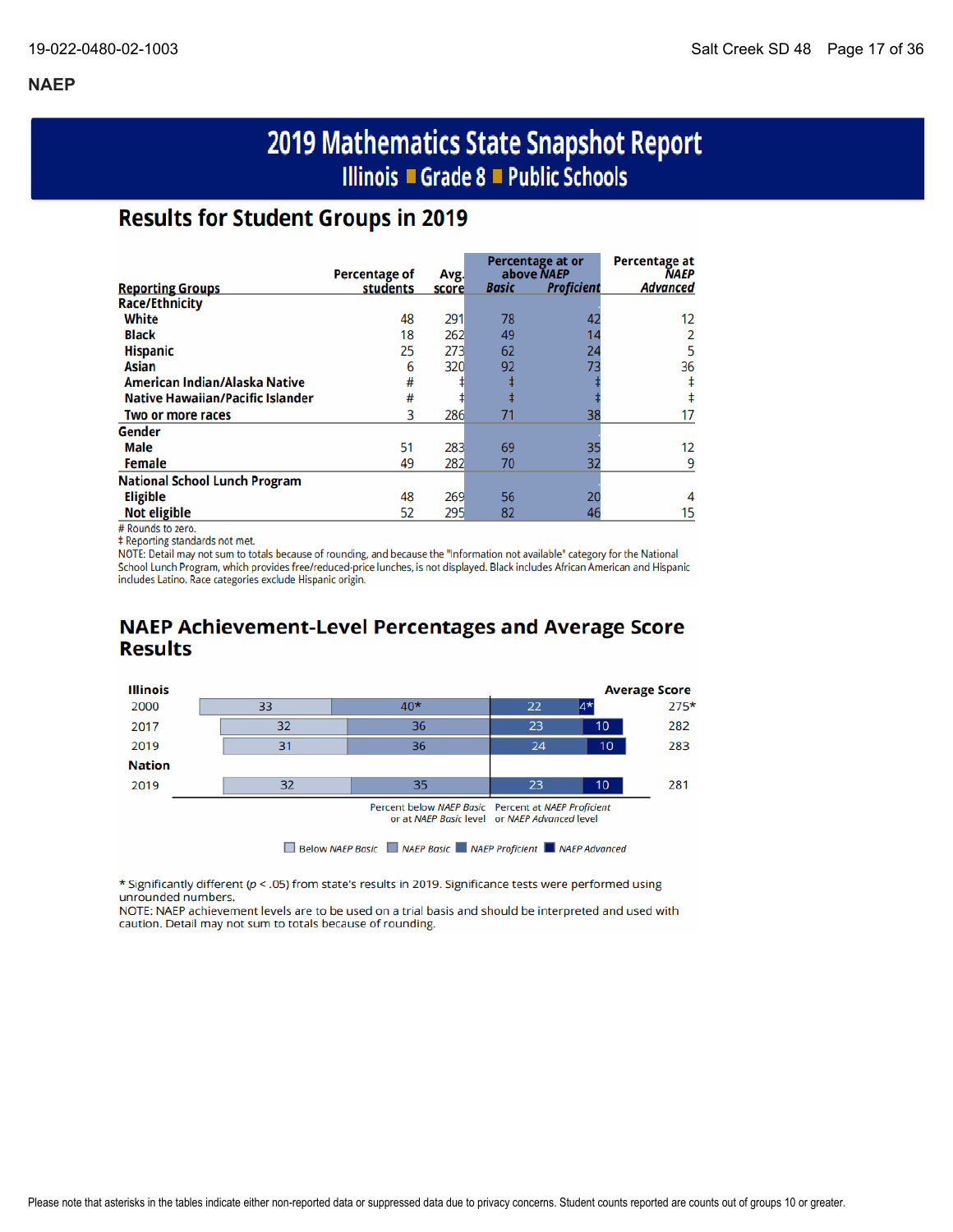# **National Center for Education Statistics**

2019 Mathematics Grades 4 and 8 Assessment Report Cards: Summary Data Tables for National and State Sample Sizes, Participation Rates, Proportions of SD and ELL Students Identified, and Types of Accommodations

Table A-11. Inclusion rate and standard error (SE) in NAEP mathematics for fourth- and eighth-grade public school students with disabilities (SD) and English language learners (ELL), as a percentage of identified SD or ELL students, by state/jurisdiction: 2019

|                    |                | Percentage of identified SD or ELL students |                      |                |    |                |           |
|--------------------|----------------|---------------------------------------------|----------------------|----------------|----|----------------|-----------|
|                    | Grade 4        |                                             |                      | Grade 8        |    |                |           |
|                    | <b>SD</b>      |                                             |                      | <b>SD</b>      |    |                |           |
| State/jurisdiction | Inclusion rate | SE                                          | SE<br>Inclusion rate | Inclusion rate | SE | Inclusion rate | <b>SE</b> |
| <b>Illinois</b>    | 95             |                                             | 98                   | 94             |    | 95             | 2.0       |

† Not applicable. Standard error estimate cannot be accurately determined.

± Reporting standards not met. Sample size insufficient to permit a reliable estimate.

<sup>1</sup> The state/jurisdiction's inclusion rate is higher than or not significantly different from the National Assessment Governing Board goal of 85 percent.

<sup>2</sup> Department of Defense Education Activity (overseas and domestic schools).

NOTE: Beginning with the 2017 assessment, NAEP mathematics results are from a digitally based assessment; prior to 2017, results were from a paper-andpencil based assessment. SD includes students identified as having an Individualized Education Program but excludes other students protected under Section 504 of the Rehabilitation Act of 1973. In Puerto Rico, the English language learner (ELL) category is for the Spanish language learner (SLL).

SOURCE: U.S. Department of Education, Institute of Education Sciences, National Center for Education Statistics, National Assessment of Educational Progress (NAEP), 2019 Mathematics Assessment.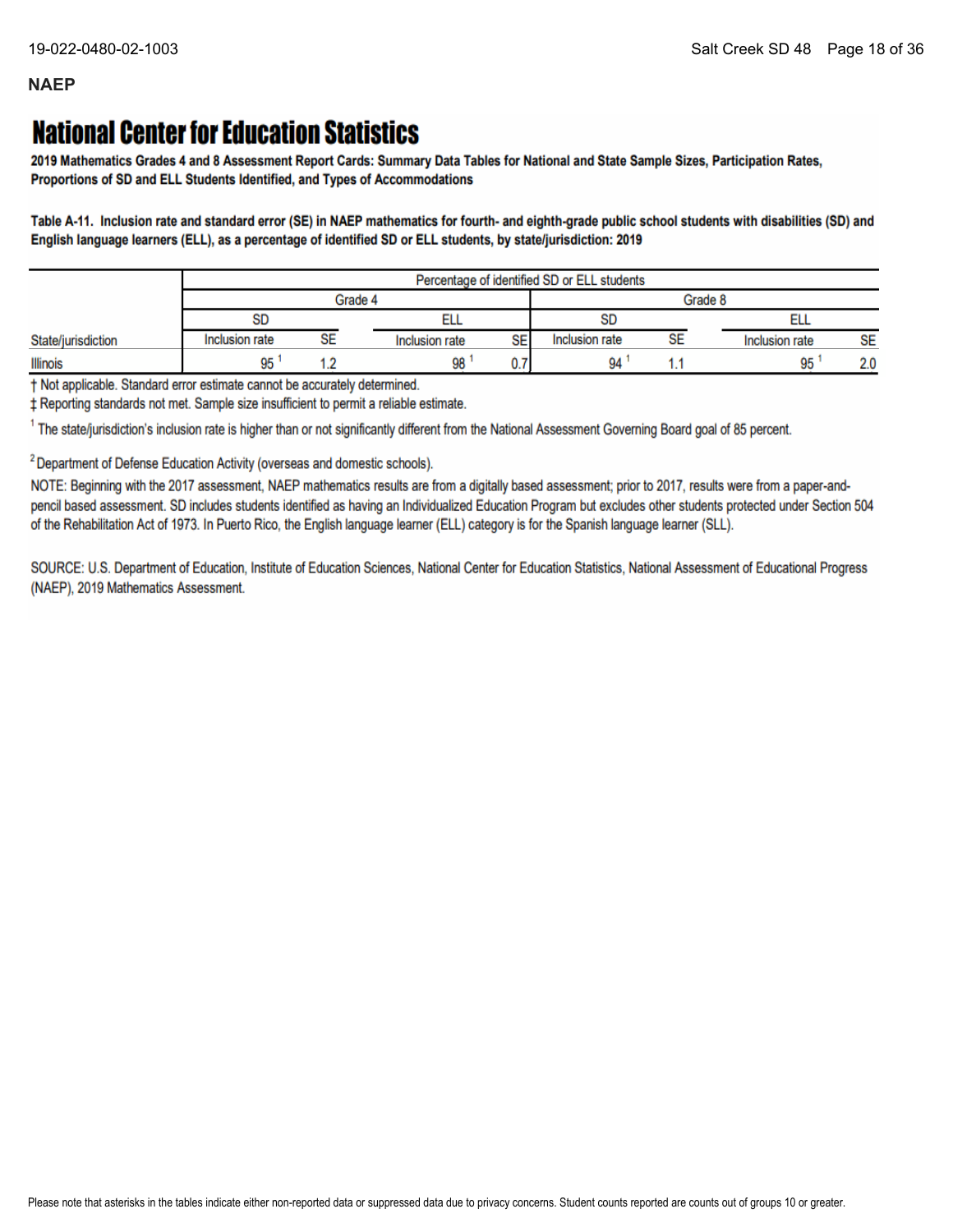# 2019 Reading State Snapshot Report Illinois ■ Grade 4 ■ Public Schools

# **Results for Student Groups in 2019**

|                                         |                                  |               |              | Percentage at or<br>above NAEP | <b>Percentage at</b><br><b>NAEP</b> |
|-----------------------------------------|----------------------------------|---------------|--------------|--------------------------------|-------------------------------------|
| <b>Reporting Groups</b>                 | <b>Percentage of</b><br>students | Avg.<br>score | <b>Basic</b> | <b>Proficient</b>              | Advanced                            |
| <b>Race/Ethnicity</b>                   |                                  |               |              |                                |                                     |
| White                                   | 46                               | 228           | 75           | 45                             | 12                                  |
| <b>Black</b>                            | 18                               | 200           | 46           |                                |                                     |
| <b>Hispanic</b>                         | 27                               | 208           | 55           | 23                             | 4                                   |
| Asian                                   | 4                                | 238           | 82           | 57                             | 19                                  |
| American Indian/Alaska Native           | #                                |               |              |                                |                                     |
| <b>Native Hawaiian/Pacific Islander</b> | #                                |               |              |                                |                                     |
| Two or more races                       | 4                                | 229           | 74           | 43                             |                                     |
| Gender                                  |                                  |               |              |                                |                                     |
| Male                                    | 50                               | 215           | 61           | 32                             | 8                                   |
| <b>Female</b>                           | 50                               | 221           | 68           | 36                             |                                     |
| <b>National School Lunch Program</b>    |                                  |               |              |                                |                                     |
| <b>Eligible</b>                         | 52                               | 205           | 51           |                                |                                     |
| <b>Not eligible</b>                     | 47                               | 233           | 79           |                                | 14                                  |

# Rounds to zero.

‡ Reporting standards not met.

NOTE: Detail may not sum to totals because of rounding, and because the "Information not available" category for the National School Lunch Program, which provides free/reduced-price lunches, is not displayed. Black includes African American and Hispanic includes Latino. Race categories exclude Hispanic origin.

# **NAEP Achievement-Level Percentages and Average Score Results**



NOTE: NAEP achievement levels are to be used on a trial basis and should be interpreted and used with caution. Detail may not sum to totals because of rounding.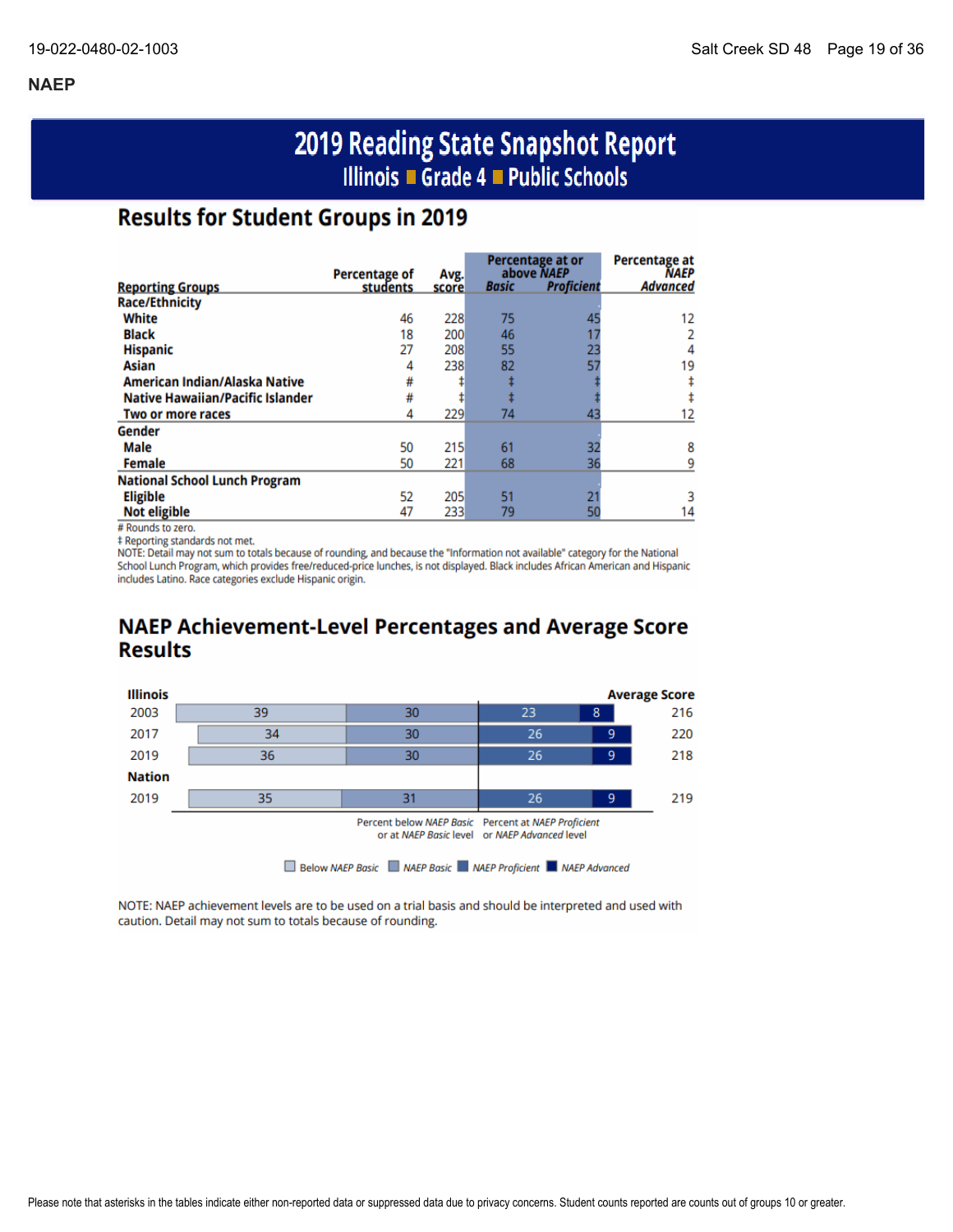# 2019 Reading State Snapshot Report Illinois ■ Grade 8 ■ Public Schools

# **Results for Student Groups in 2019**

|                                         |                                  |               |              | Percentage at or                | Percentage at           |
|-----------------------------------------|----------------------------------|---------------|--------------|---------------------------------|-------------------------|
| <b>Reporting Groups</b>                 | <b>Percentage of</b><br>students | Avg.<br>score | <b>Basic</b> | above NAEP<br><b>Proficient</b> | NAEP<br><b>Advanced</b> |
| <b>Race/Ethnicity</b>                   |                                  |               |              |                                 |                         |
| White                                   | 48                               | 274           | 82           | 45                              | 6                       |
| <b>Black</b>                            | 18                               | 246           | 56           |                                 |                         |
| <b>Hispanic</b>                         | 25                               | 255           | 66           | 25                              |                         |
| Asian                                   | 6                                | 290           | 90           | 66                              | 15                      |
| American Indian/Alaska Native           | #                                |               |              |                                 |                         |
| <b>Native Hawaiian/Pacific Islander</b> | #                                |               |              |                                 |                         |
| Two or more races                       | 3                                | 263           | 72           | 32                              |                         |
| Gender                                  |                                  |               |              |                                 |                         |
| <b>Male</b>                             | 51                               | 260           | 69           | 32                              |                         |
| <b>Female</b>                           | 49                               | 269           | 78           | 40                              |                         |
| <b>National School Lunch Program</b>    |                                  |               |              |                                 |                         |
| <b>Eligible</b>                         | 50                               | 251           | 62           |                                 |                         |
| <b>Not eligible</b>                     | 50                               | 278           | 85           | 50                              |                         |

# Rounds to zero.

‡ Reporting standards not met.

NOTE: Detail may not sum to totals because of rounding, and because the "Information not available" category for the National School Lunch Program, which provides free/reduced-price lunches, is not displayed. Black includes African American and Hispanic includes Latino. Race categories exclude Hispanic origin.

# **NAEP Achievement-Level Percentages and Average Score Results**



\* Significantly different ( $p < .05$ ) from state's results in 2019. Significance tests were performed using unrounded numbers.

NOTE: NAEP achievement levels are to be used on a trial basis and should be interpreted and used with caution. Detail may not sum to totals because of rounding.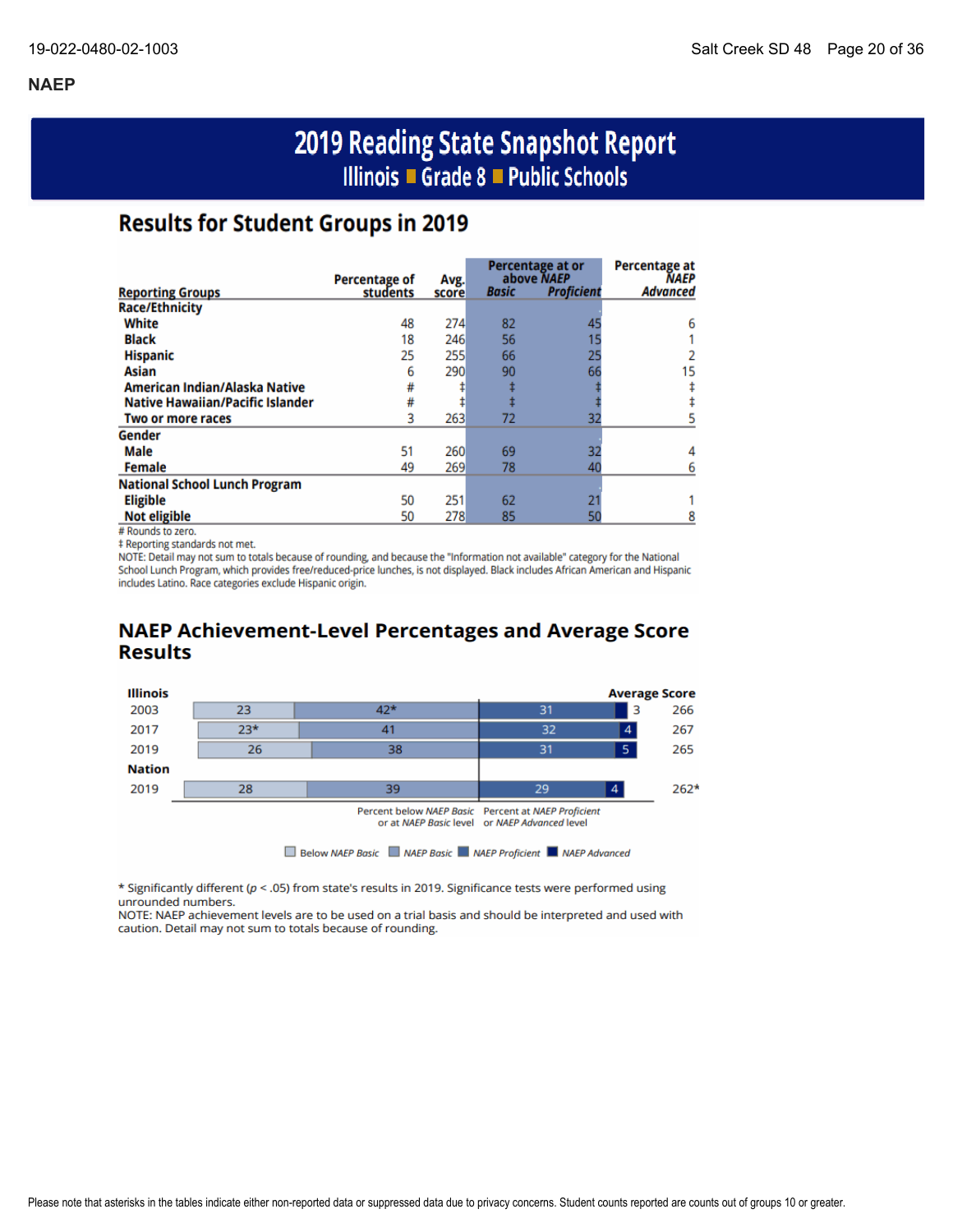# **National Center for Education Statistics**

2019 Reading Grades 4 and 8 Assessment Report Cards: Summary Data Tables for National and State Sample Sizes, Participation Rates, Proportions of SD and ELL Students Identified, and Types of Accommodations

Table A-11. Inclusion rate and standard error (SE) in NAEP reading for fourth- and eighth-grade public school students with disabilities (SD) and English language learners (ELL), as a percentage of identified SD or ELL students, by state/jurisdiction: 2019

|                    | Percentage of identified SD or ELL students |    |                |         |                 |    |                |           |
|--------------------|---------------------------------------------|----|----------------|---------|-----------------|----|----------------|-----------|
|                    | Grade 4                                     |    |                | Grade 8 |                 |    |                |           |
|                    | <b>SD</b>                                   |    |                |         | <b>OD</b><br>ວບ |    |                |           |
| State/jurisdiction | Inclusion rate                              | SE | Inclusion rate | SE      | Inclusion rate  | SE | Inclusion rate | <b>SE</b> |
| <b>Illinois</b>    | 91                                          |    | 96             | 0۱.،    | 95              |    | 94             | 1.6       |

† Not applicable. Standard error estimate cannot be accurately determined.

± Reporting standards not met. Sample size insufficient to permit a reliable estimate.

<sup>1</sup> The state/jurisdiction's inclusion rate is higher than or not significantly different from the National Assessment Governing Board goal of 85 percent.

<sup>2</sup> Department of Defense Education Activity (overseas and domestic schools).

NOTE: Beginning with the 2017 assessment, NAEP reading results are from a digitally based assessment; prior to 2017, results were from a paper-and-pencil based assessment. SD includes students identified as having an Individualized Education Program but excludes other students protected under Section 504 of the Rehabilitation Act of 1973.

SOURCE: U.S. Department of Education, Institute of Education Sciences, National Center for Education Statistics, National Assessment of Educational Progress (NAEP), 2019 Reading Assessment.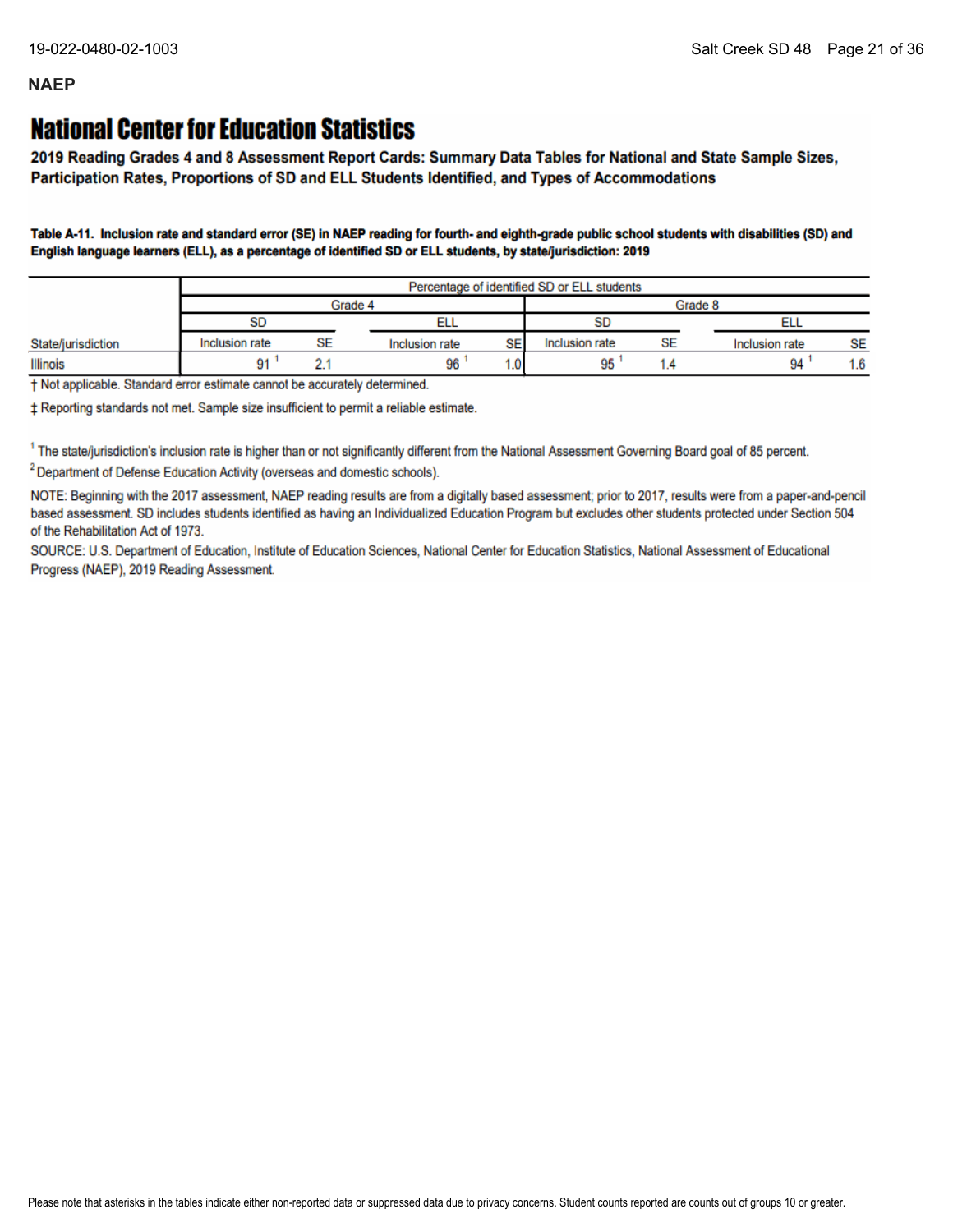#### **2019 IL Gr 4 Math - Students with Disabilities**

Percentage below Basic, percentage at Basic, percentage at Proficient and percentage at Advanced for grade 4 mathematics, by Disability status of student, including those with 504 plan [IEP] for jurisdiction: 2019 2019, Illinois



IEP NOTE: The category "students with disabilities" includes students identified as having either an Individualized Education Program (IEP) or protection under Section 504 of the Rehabilitation Act of 1973.

NOTE: Some apparent differences between estimates may not be statistically significant.

SOURCE: U.S. Department of Education, Institute of Education Sciences, National Center for Education Statistics, National Assessment of Educational Progress (NAEP), 2019 Mathematics Assessment.

#### **2019 IL Gr 8 Math - Students with Disabilities**

Percentage below Basic, percentage at Basic, percentage at Proficient and percentage at Advanced for grade 8 mathematics, by Disability status of student, including those with 504 plan [IEP] for jurisdiction: 2019 2019, Illinois



# Rounds to zero.

IEP NOTE: The category "students with disabilities" includes students identified as having either an Individualized Education Program (IEP) or protection under Section 504 of the Rehabilitation Act of 1973.

NOTE: Some apparent differences between estimates may not be statistically significant.

SOURCE: U.S. Department of Education, Institute of Education Sciences, National Center for Education Statistics, National Assessment of Educational Progress (NAEP), 2019 Mathematics Assessment.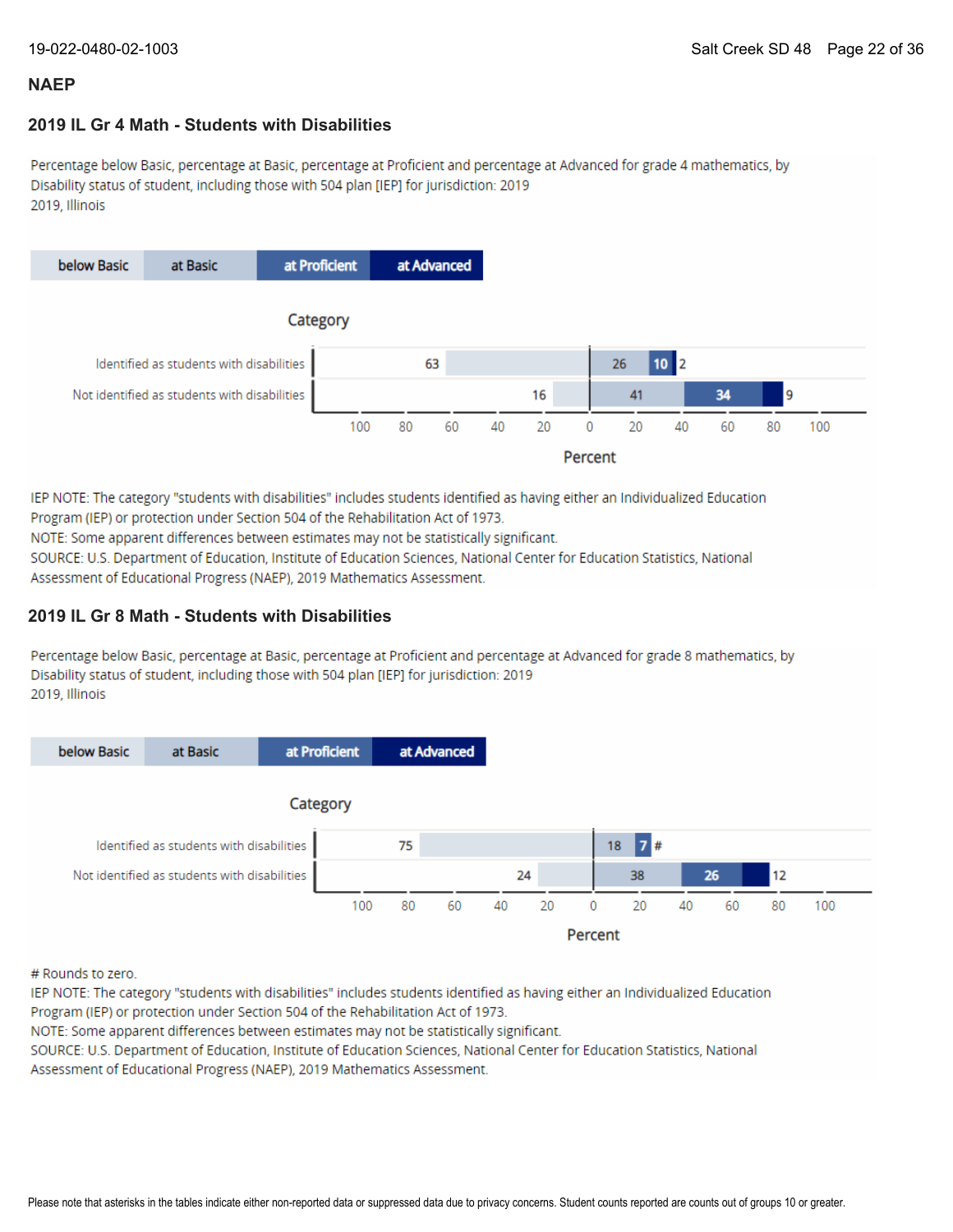#### **2019 IL Gr 4 Reading - Students with Disabilities**

Percentage below Basic, percentage at Basic, percentage at Proficient and percentage at Advanced for grade 4 reading, by Disability status of student, including those with 504 plan [IEP] for jurisdiction: 2019 2019, Illinois



IEP NOTE: The category "students with disabilities" includes students identified as having either an Individualized Education Program (IEP) or protection under Section 504 of the Rehabilitation Act of 1973.

NOTE: Some apparent differences between estimates may not be statistically significant.

SOURCE: U.S. Department of Education, Institute of Education Sciences, National Center for Education Statistics, National Assessment of Educational Progress (NAEP), 2019 Reading Assessment.

### **2019 IL Gr 8 Reading - Students with Disabilities**

Percentage below Basic, percentage at Basic, percentage at Proficient and percentage at Advanced for grade 8 reading, by Disability status of student, including those with 504 plan [IEP] for jurisdiction: 2019 2019. Illinois



# Rounds to zero.

IEP NOTE: The category "students with disabilities" includes students identified as having either an Individualized Education Program (IEP) or protection under Section 504 of the Rehabilitation Act of 1973.

NOTE: Some apparent differences between estimates may not be statistically significant.

SOURCE: U.S. Department of Education, Institute of Education Sciences, National Center for Education Statistics, National Assessment of Educational Progress (NAEP), 2019 Reading Assessment.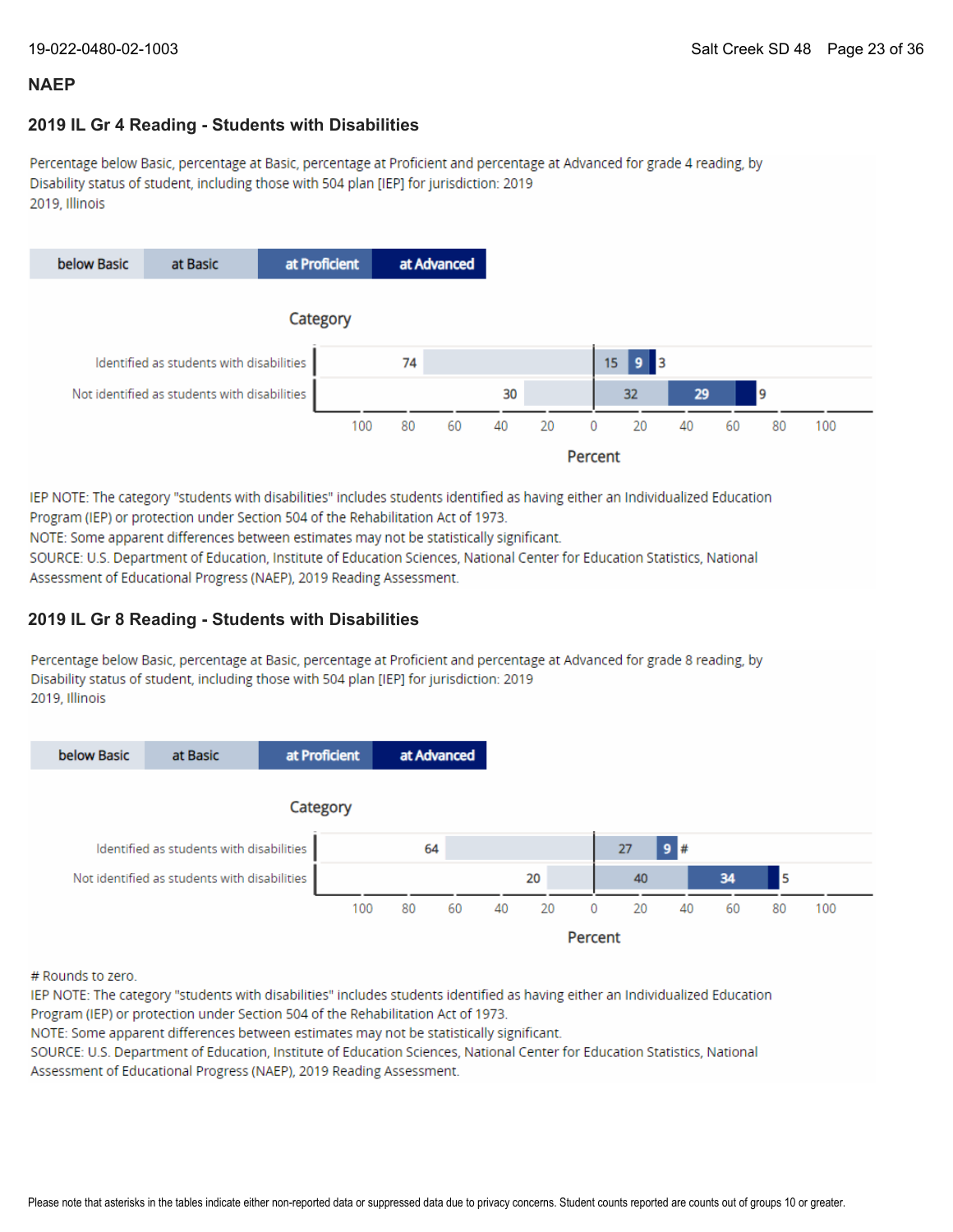#### **2019 IL Gr 4 Math - English Learners**

Percentage below Basic, percentage at Basic, percentage at Proficient and percentage at Advanced for grade 4 mathematics, by Status as English Language Learner, 2 categories [LEP] for jurisdiction: 2019 2019. Illinois



NOTE: Some apparent differences between estimates may not be statistically significant.

SOURCE: U.S. Department of Education, Institute of Education Sciences, National Center for Education Statistics, National Assessment of Educational Progress (NAEP), 2019 Mathematics Assessment.

### **2019 IL Gr 8 Math - English Learners**

Percentage below Basic, percentage at Basic, percentage at Proficient and percentage at Advanced for grade 8 mathematics, by Status as English Language Learner, 2 categories [LEP] for jurisdiction: 2019 2019. Illinois



# Rounds to zero.

NOTE: Some apparent differences between estimates may not be statistically significant.

SOURCE: U.S. Department of Education, Institute of Education Sciences, National Center for Education Statistics, National Assessment of Educational Progress (NAEP), 2019 Mathematics Assessment.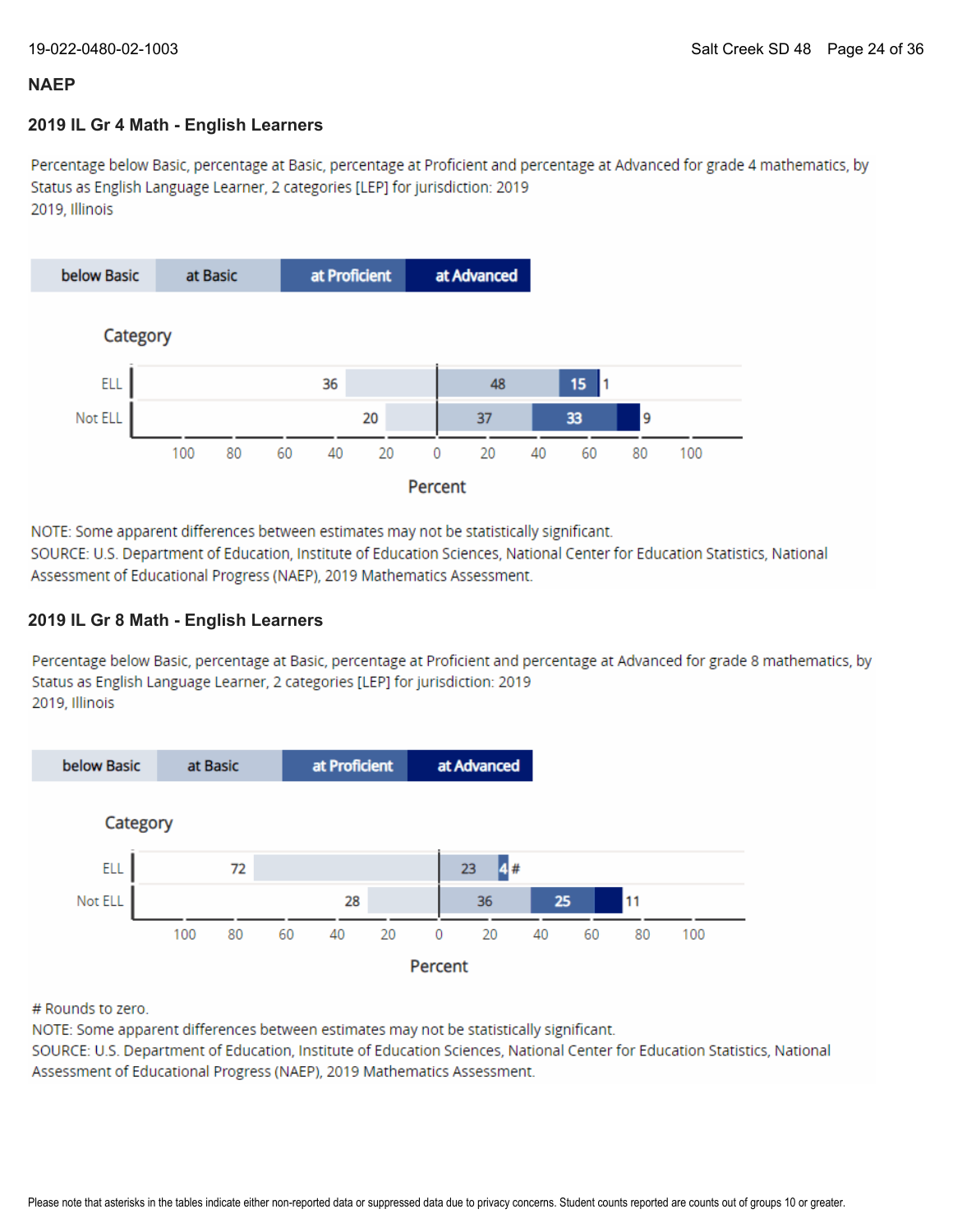### **2019 IL Gr 4 Reading - English Learners**

Percentage below Basic, percentage at Basic, percentage at Proficient and percentage at Advanced for grade 4 reading, by Status as English Language Learner, 2 categories [LEP] for jurisdiction: 2019 2019, Illinois



NOTE: Some apparent differences between estimates may not be statistically significant.

SOURCE: U.S. Department of Education, Institute of Education Sciences, National Center for Education Statistics, National Assessment of Educational Progress (NAEP), 2019 Reading Assessment.

### **2019 IL Gr 8 Reading - English Learners**

Percentage below Basic, percentage at Basic, percentage at Proficient and percentage at Advanced for grade 8 reading, by Status as English Language Learner, 2 categories [LEP] for jurisdiction: 2019 2019, Illinois



# Rounds to zero.

NOTE: Some apparent differences between estimates may not be statistically significant.

SOURCE: U.S. Department of Education, Institute of Education Sciences, National Center for Education Statistics, National Assessment of Educational Progress (NAEP), 2019 Reading Assessment.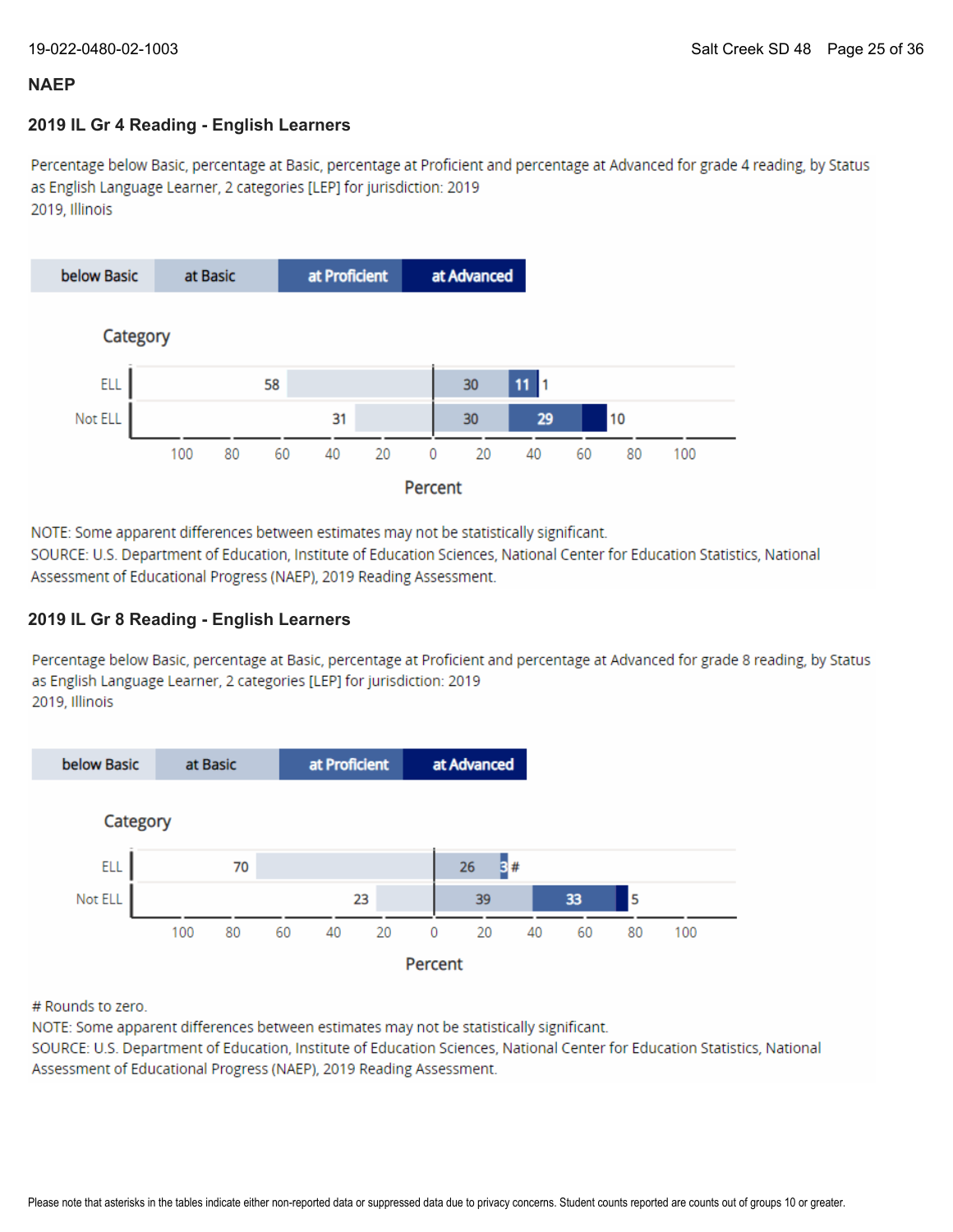The National Assessment of Educational Progress is a nationally representative and continuing assessment have been conducted periodically in reading, mathematics, science writing, U.S. history, civics, geography, and the arts.

NAEP does not provide scores for individual students or schools; instead, it offers results regarding subject-matter achievement, instructional experiences, and school environment for populations of students and sub-groups of those populations. NAEP results are based on a sample of student populations of interest.

Additional information regarding NAEP results can be found here:

- **Mathematics** 
	- o 2019 Grade 4 <u><https://www.isbe.net/Documents/naep-2019-math-snap-4.pdf></u>
	- o 2019 Grade 8 <u><https://www.isbe.net/Documents/naep-2019-math-snap-8.pdf></u>
	- o 2019 State Report Grades 4 and 8 <https://www.isbe.net/Documents/naep-2019-math-state-4-8.pdf>
	- o 2019 NAEP Inclusion Rates [https://www.nationsreportcard.gov/mathematics/supportive\\_files/2019\\_technical\\_appendix\\_math.pdf](https://www.nationsreportcard.gov/mathematics/supportive_files/2019_technical_appendix_math.pdf)
- **Reading** 
	- o 2019 Grade 4 <u><https://www.isbe.net/Documents/naep-2019-read-snap-4.pdf></u>
	- o 2019 Grade 8 <u><https://www.isbe.net/Documents/naep-2019-read-snap-8.pdf></u>
	- o 2019 State Report Grades 4 and 8 <https://www.isbe.net/Documents/naep-2019-read-state-4-8.pdf>
	- o 2019 NAEP Inclusion Rates [https://www.nationsreportcard.gov/reading/supportive\\_files/2019\\_technical\\_appendix\\_reading.pdf](https://www.nationsreportcard.gov/reading/supportive_files/2019_technical_appendix_reading.pdf)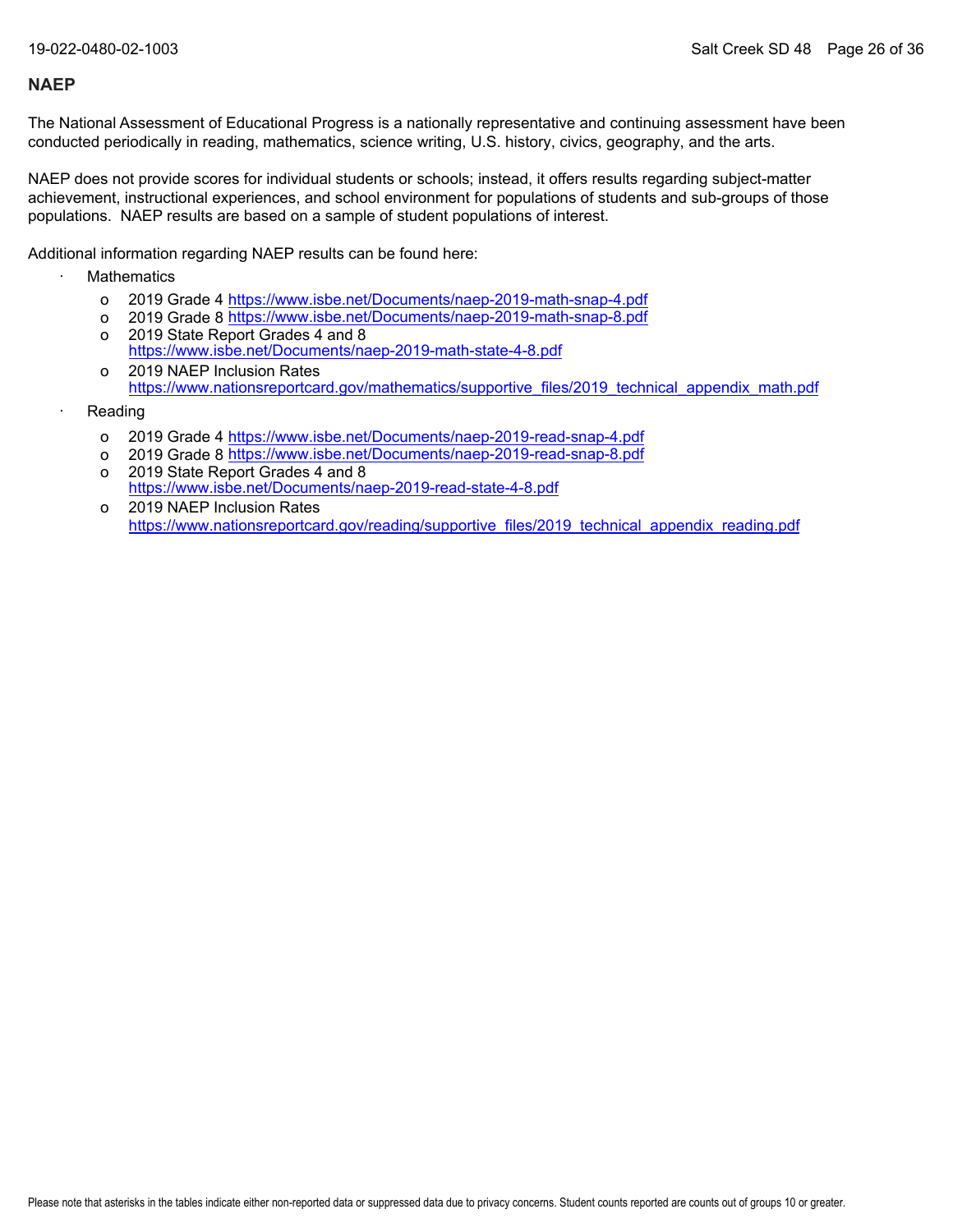### **CIVIL RIGHTS DATA COLLECTION - 2017-18 SCHOOL YEAR**

Data from the Civil Rights Data Collection comes directly from the U.S. Department of Education (ED). ED collects the data directly from ISBE and school districts and releases the information on a two to three-year delay.

ISBE also collects some of these data elements from districts and reports the results in the year it was collected. Current year data forin-school suspensions, out-of-school suspensions, and expulsions is reported by ISBE in a separate report on <u>www.isbe.net</u> . Current year data for chronic absenteeism can be found in the Students section of the Report Card. Current year data for accelerated coursework can be found in the Academic Performance section of the Report Card. Please note data may not match due to differences in data collection methods.

| <b>CRDC - IN-SCHOOL</b><br><b>SUSPENSIONS</b> |         |                 | <b>CRDC - OUT-OF-SCHOOL</b><br><b>SUSPENSIONS</b> |                 | <b>CRDC - EXPULSIONS</b> |
|-----------------------------------------------|---------|-----------------|---------------------------------------------------|-----------------|--------------------------|
| District                                      | $0.2\%$ | <b>District</b> | 0.6%                                              | <b>District</b> | $0.0\%$                  |
| State                                         | 5.1%    | <b>State</b>    | $3.5\%$                                           | <b>State</b>    | 0.1%                     |

| <b>CRDC - SCHOOL-RELATED</b><br><b>ARRESTS</b> |         |  |  |
|------------------------------------------------|---------|--|--|
| <b>District</b>                                | $0.0\%$ |  |  |
| <b>State</b>                                   | $0.1\%$ |  |  |

| TED     |                 | <b>CRDC - REFERRAL TO</b><br><b>LAW ENFORCEMENT</b> |                 | <b>CRDC - CHRONIC</b><br><b>ABSENTEEISM</b> |
|---------|-----------------|-----------------------------------------------------|-----------------|---------------------------------------------|
| 0.0%    | <b>District</b> | $0.0\%$                                             | <b>District</b> | 15.2%                                       |
| $0.1\%$ | <b>State</b>    | 0.7%                                                | <b>State</b>    | 16.3%                                       |

| <b>CRDC - INCIDENTS</b><br><b>OF VIOLENCE</b> |                                            |  |
|-----------------------------------------------|--------------------------------------------|--|
|                                               | Rate of<br>Incidents of<br><b>Violence</b> |  |
| <b>District</b>                               | $0.0\%$                                    |  |
| <b>State</b>                                  | 2.2%                                       |  |

| <b>CRDC - INCIDENTS OF VIOLENCE - FIREARM AND HOMICIDE</b> |                |          |  |  |  |
|------------------------------------------------------------|----------------|----------|--|--|--|
|                                                            | <b>Firearm</b> | Homicide |  |  |  |
| Schools in the                                             |                |          |  |  |  |
| District with                                              |                |          |  |  |  |
| Incidents of Violence                                      |                |          |  |  |  |
| Schools in the                                             | 153            | 5        |  |  |  |
| <b>State with</b>                                          |                |          |  |  |  |
| Incidents of Violence                                      |                |          |  |  |  |

Please note that at the school level, these metrics are displayed as a yes or no indicator. However, at the district and state level, these metrics are displayed as a count.

| <b>CRDC - NUMBER AND PERCENT</b><br><b>ENROLLED IN PRESCHOOL</b> |        |  |  |
|------------------------------------------------------------------|--------|--|--|
| <b>District</b>                                                  | 26     |  |  |
|                                                                  | 5.4%   |  |  |
| <b>State</b>                                                     | 78.272 |  |  |
|                                                                  | 3.9%   |  |  |

| CRDC - ADVANCED PLACEMENT COURSE WORK |                    |                                |                                  |                    |        |                                |  |  |  |
|---------------------------------------|--------------------|--------------------------------|----------------------------------|--------------------|--------|--------------------------------|--|--|--|
|                                       |                    | <b>ADVANCED PLACEMENT (AP)</b> | INTERNATIONAL BACCALAUREATE (IB) |                    |        |                                |  |  |  |
|                                       | <b>COURSE WORK</b> |                                |                                  | <b>COURSE WORK</b> |        | <b>DUAL CREDIT COURSE WORK</b> |  |  |  |
|                                       | Number             | Percent                        | <b>Number</b>                    | Percent            | Number | Percent                        |  |  |  |
| All                                   |                    |                                |                                  |                    |        |                                |  |  |  |
| <b>District</b>                       |                    | $0.0\%$                        |                                  | 0.0%               |        | 0.0%                           |  |  |  |
| <b>State</b>                          | 143.753            | 7.2%                           | 5.004                            | 0.3%               | 65.736 | 3.3%                           |  |  |  |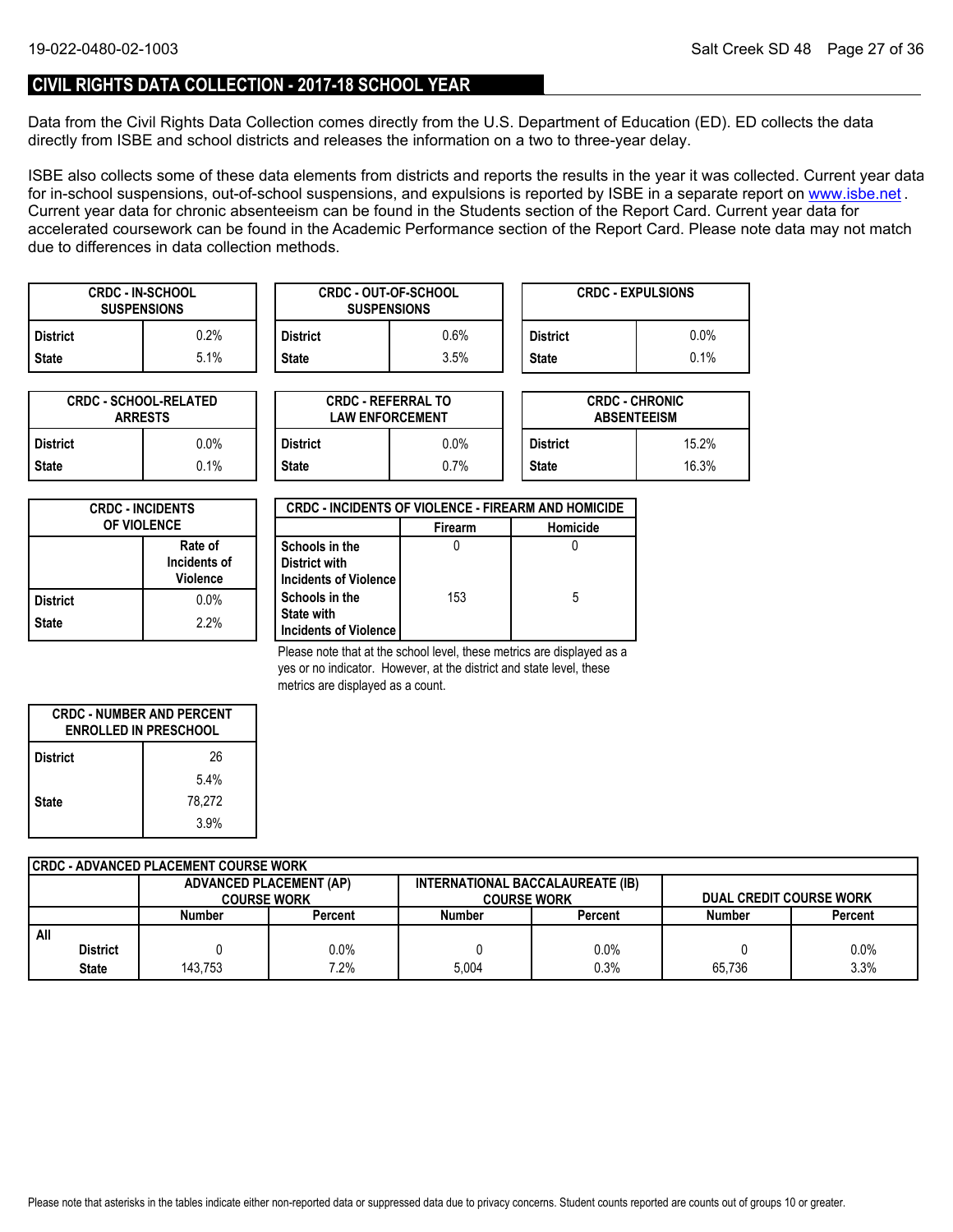# RACE/ETHNICITY AND DISABILITY CATEGORY FOR STUDENTS WITH IEPS

### **Percent of Students with IEPs by Race / Ethnicity**

|             |                     | White | <b>Black</b> | <b>Hispanic</b> | Asian   | <b>Native</b><br><b>Hawaiian</b> | <b>Native</b><br>American | <b>Two or More</b><br>Races |
|-------------|---------------------|-------|--------------|-----------------|---------|----------------------------------|---------------------------|-----------------------------|
|             | <b>All Students</b> | 58.0% | 8.6%         | 18.4%           | 12.6%   | 0.2%                             | $0.2\%$                   | 2.0%                        |
| District    | Students with IEPs  | 52.2% | 14.5%        | 26.1%           | $7.2\%$ |                                  |                           |                             |
| All Peer    | <b>All Students</b> | 49.5% | 13.2%        | 26.1%           | 6.7%    | 0.1%                             | 0.2%                      | 4.2%                        |
| Districts * | Students with IEPs  | 48.4% | 15.4%        | 27.5%           | 4.1%    | 0.1%                             | 0.2%                      | 4.3%                        |
| ∣State      | <b>All Students</b> | 47.5% | 16.6%        | 26.6%           | 5.2%    | 0.1%                             | 0.3%                      | 3.8%                        |
|             | Students with IEPs  | 46.5% | 19.7%        | 26.8%           | 2.7%    | 0.1%                             | 0.3%                      | 3.9%                        |

### **Percent of Students with IEPs in Each Disability Category**

|                                     | <b>Percent of All Students</b> |                 |              | <b>Percent of Students with IEPs</b> |                 |              |
|-------------------------------------|--------------------------------|-----------------|--------------|--------------------------------------|-----------------|--------------|
|                                     |                                | <b>All Peer</b> |              |                                      | <b>All Peer</b> |              |
| <b>Disability Category</b>          | <b>District</b>                | Districts*      | <b>State</b> | <b>District</b>                      | Districts*      | <b>State</b> |
| Autism                              | 0.6%                           | 1.4%            | 1.4%         | 4.3%                                 | 9.3%            | 9.6%         |
| Deafness                            |                                | $0.0\%$         | 0.0%         |                                      | 0.2%            | 0.2%         |
| Deaf-Blindness                      |                                | 0.0%            | 0.0%         |                                      | 0.0%            | 0.0%         |
| Developmental Delay                 | 1.2%                           | 3.2%            | 2.0%         | 8.7%                                 | 21.0%           | 13.4%        |
| <b>Emotional Disability</b>         | 1.6%                           | 0.8%            | 0.9%         | 11.6%                                | 4.9%            | 6.2%         |
| Hearing Impairment                  |                                | 0.2%            | 0.1%         |                                      | 1.0%            | 0.9%         |
| <b>Intellectual Disability</b>      | 0.2%                           | 0.4%            | 0.8%         | 1.4%                                 | 2.7%            | 5.1%         |
| <b>Multiple Disabilities</b>        | 0.2%                           | 0.1%            | 0.2%         | 1.4%                                 | 0.9%            | 1.0%         |
| Orthopedic Impairment               |                                | $0.0\%$         | $0.0\%$      |                                      | 0.3%            | 0.3%         |
| Other Health Impairment             | 1.0%                           | 1.7%            | 2.0%         | 7.2%                                 | 11.2%           | 13.2%        |
| <b>Specific Learning Disability</b> | 5.2%                           | 3.9%            | 5.1%         | 37.7%                                | 25.1%           | 33.6%        |
| Speech or Language Impairment       | 3.4%                           | 3.5%            | 2.4%         | 24.6%                                | 22.8%           | 16.0%        |
| Traumatic Brain Injury              | 0.2%                           | $0.0\%$         | 0.0%         | 1.4%                                 | 0.1%            | 0.2%         |
| <b>Visual Impairment</b>            | 0.2%                           | 0.1%            | 0.1%         | 1.4%                                 | 0.4%            | 0.3%         |

\*Peer districts are districts of the same type as this district: Elementary School, High School, or Unit District

\*\* Peer districts for Unit Districts do not include Chicago Public Schools

\*\*\* Students who are receiving special education and/or related services via an Individualized Service Plan (ISP) have been removed from all calculations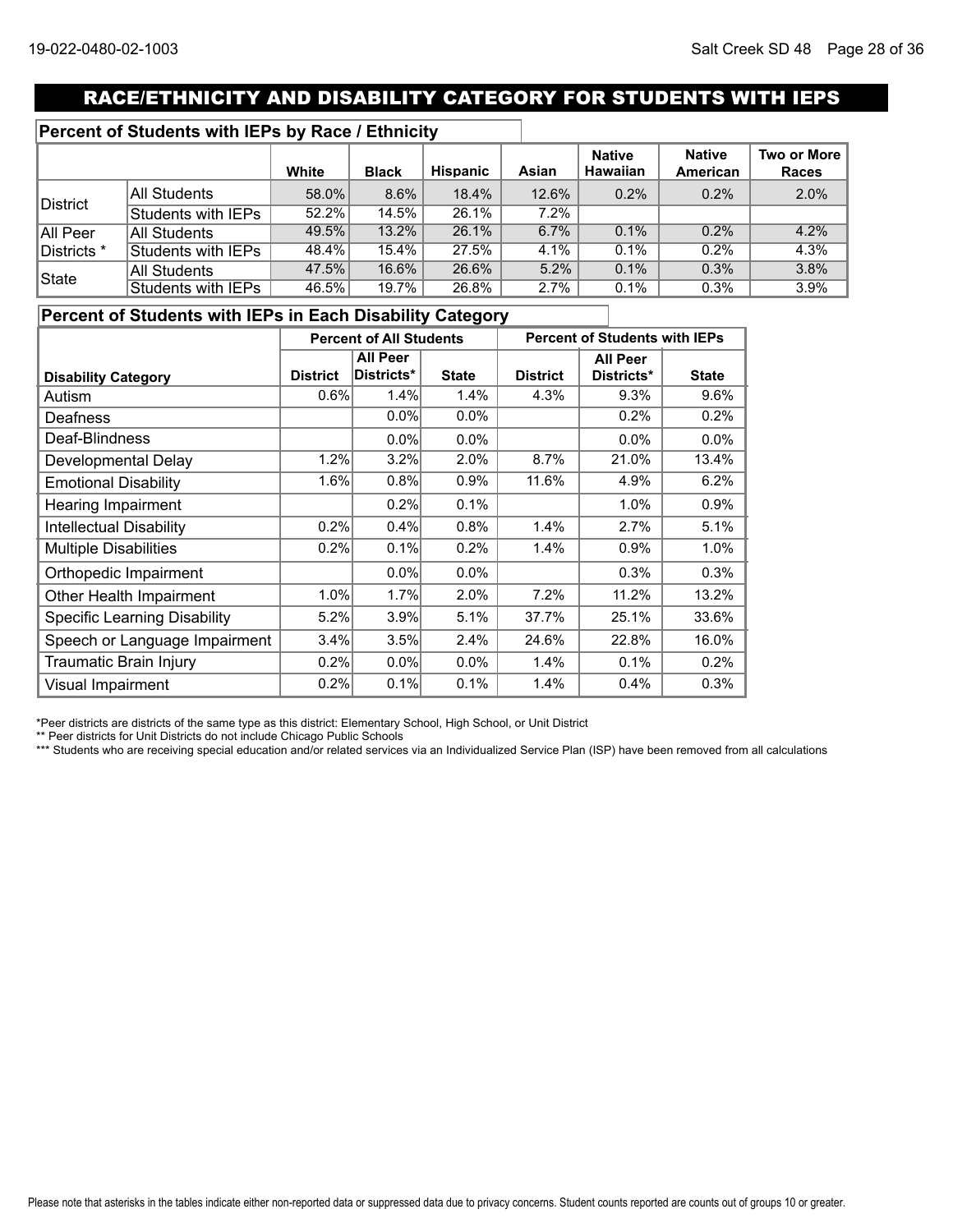## EDUCATIONAL ENVIRONMENTS FOR STUDENTS WITH IEPS

Educational environment refers to the extent to which students with IEPs receive special education and related services in classes or schools with their non-disabled peers. Research has shown that students with IEPs who received their special education and/or related services in the general education environment displayed increased motivation, higher self-esteem, improved communication and socialization skills, and greater academic achievement as compared to students who received their special education and/or related services in a more restrictive, or segregated, environment.

The educational environments in which students with IEPs ages 6-21 receive their special education and/or related services are generally classified into four settings:

- 1. Served inside the general education classroom 80% or more of the day
- 2. Served inside the general education classroom 40% to 79% of the day
- 3. Served inside the general education classroom less than 40% of the day
- 4. Served in separate educational facilities

The following information is provided for students ages 6 through 21.

| <b>Percent of Students with IEPs in Various Educational Environments</b>                            |                     |       |       |       |      |  |  |  |  |
|-----------------------------------------------------------------------------------------------------|---------------------|-------|-------|-------|------|--|--|--|--|
| <b>Separate</b><br>Inside $<$ 40 $\%$<br><b>Inside 40-79%</b><br>Inside $> 80\%$<br><b>Facility</b> |                     |       |       |       |      |  |  |  |  |
|                                                                                                     | <b>District</b>     | 67.2% | 19.0% | 6.9%  | 6.9% |  |  |  |  |
| <b>All Students</b><br>with an IEP                                                                  | All Peer Districts* | 60.0% | 20.3% | 13.7% | 6.1% |  |  |  |  |
|                                                                                                     | <b>State</b>        | 53.5% | 26.7% | 13.1% | 6.8% |  |  |  |  |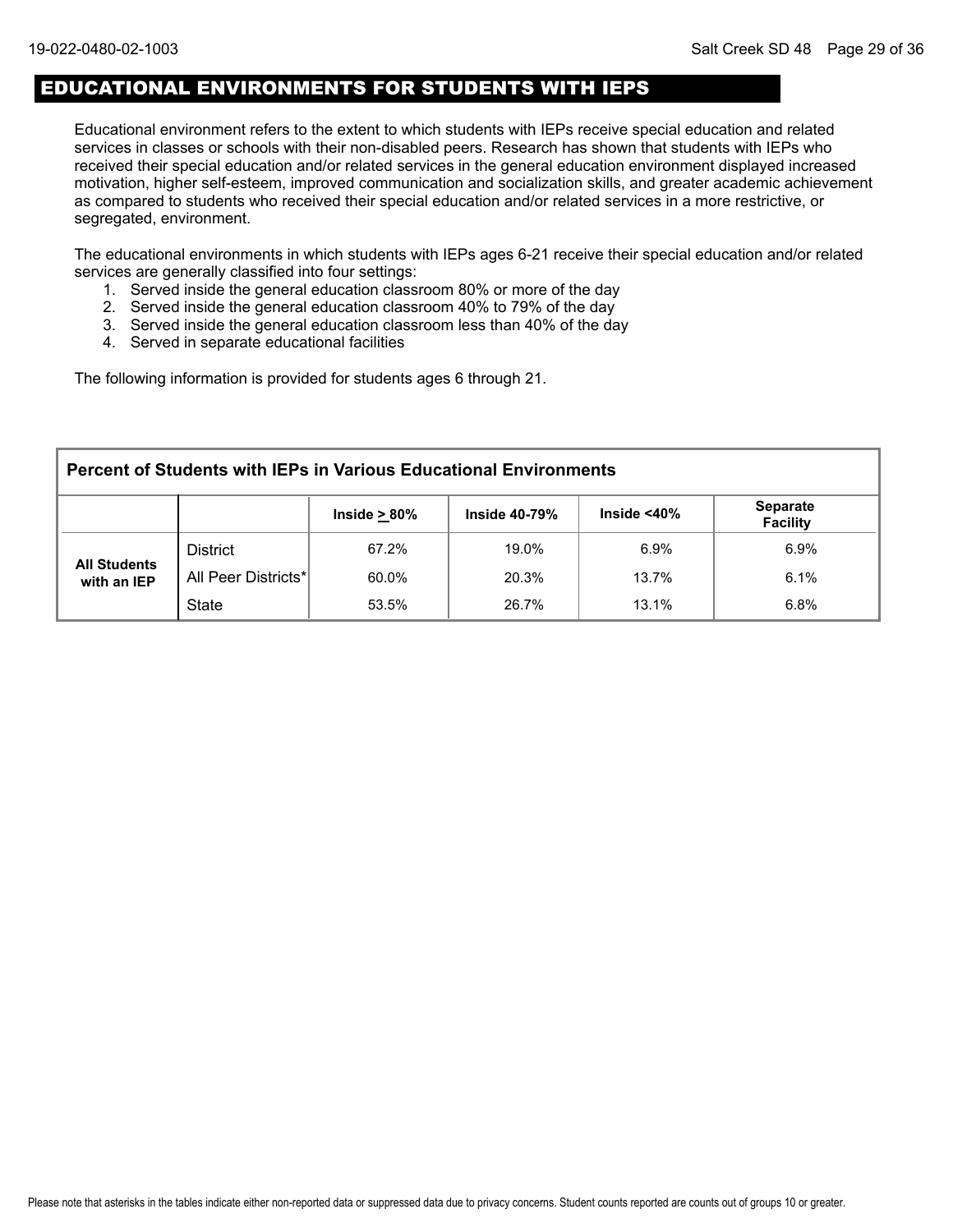| <b>Educational Environments by Race / Ethnicity</b> |                                                               |                         |                         |                         |                                    |  |  |  |
|-----------------------------------------------------|---------------------------------------------------------------|-------------------------|-------------------------|-------------------------|------------------------------------|--|--|--|
|                                                     |                                                               | Inside $\geq 80\%$      | <b>Inside 40-79%</b>    | Inside $<$ 40%          | <b>Separate</b><br><b>Facility</b> |  |  |  |
| <b>White</b>                                        | <b>District</b><br>All Peer Districts*<br><b>State</b>        | 70.0%<br>63.4%<br>56.9% | 16.7%<br>20.8%<br>25.2% | 6.7%<br>10.7%<br>11.1%  | 6.7%<br>5.1%<br>6.8%               |  |  |  |
| <b>Black</b>                                        | <b>District</b><br>All Peer Districts*<br><b>State</b>        | 77.8%<br>47.7%<br>44.8% | 11.1%<br>22.9%<br>30.2% | 11.1%<br>18.2%<br>16.3% | 0.0%<br>11.2%<br>8.7%              |  |  |  |
| Hispanic                                            | <b>District</b><br>All Peer Districts*<br><b>State</b>        | 66.7%<br>61.5%<br>54.2% | 20.0%<br>18.5%<br>27.4% | 6.7%<br>15.4%<br>13.3%  | 6.7%<br>4.7%<br>5.1%               |  |  |  |
| Asian                                               | <b>District</b><br>All Peer Districts*<br><b>State</b>        | 25.0%<br>60.6%<br>54.2% | 50.0%<br>16.2%<br>18.9% | 0.0%<br>18.3%<br>19.9%  | 25.0%<br>4.9%<br>7.1%              |  |  |  |
| Native Hawaiian                                     | <b>District</b><br><b>All Peer Districts*</b><br><b>State</b> | 57.6%<br>52.0%          | 20.3%<br>22.9%          | 15.3%<br>15.2%          | 6.8%<br>9.9%                       |  |  |  |
| Native American                                     | <b>District</b><br>All Peer Districts*<br><b>State</b>        | 60.3%<br>52.0%          | 19.0%<br>25.8%          | 13.2%<br>14.7%          | 7.4%<br>7.4%                       |  |  |  |
| Two or More Races                                   | <b>District</b><br>All Peer Districts*<br><b>State</b>        | 58.7%<br>53.7%          | 20.3%<br>24.1%          | 14.2%<br>14.1%          | 6.9%<br>8.2%                       |  |  |  |

\*Peer districts are districts of the same type as this district: Elementary School, High School, or Unit District

\*\* Peer districts for Unit Districts do not inlcude Chicago Public Schools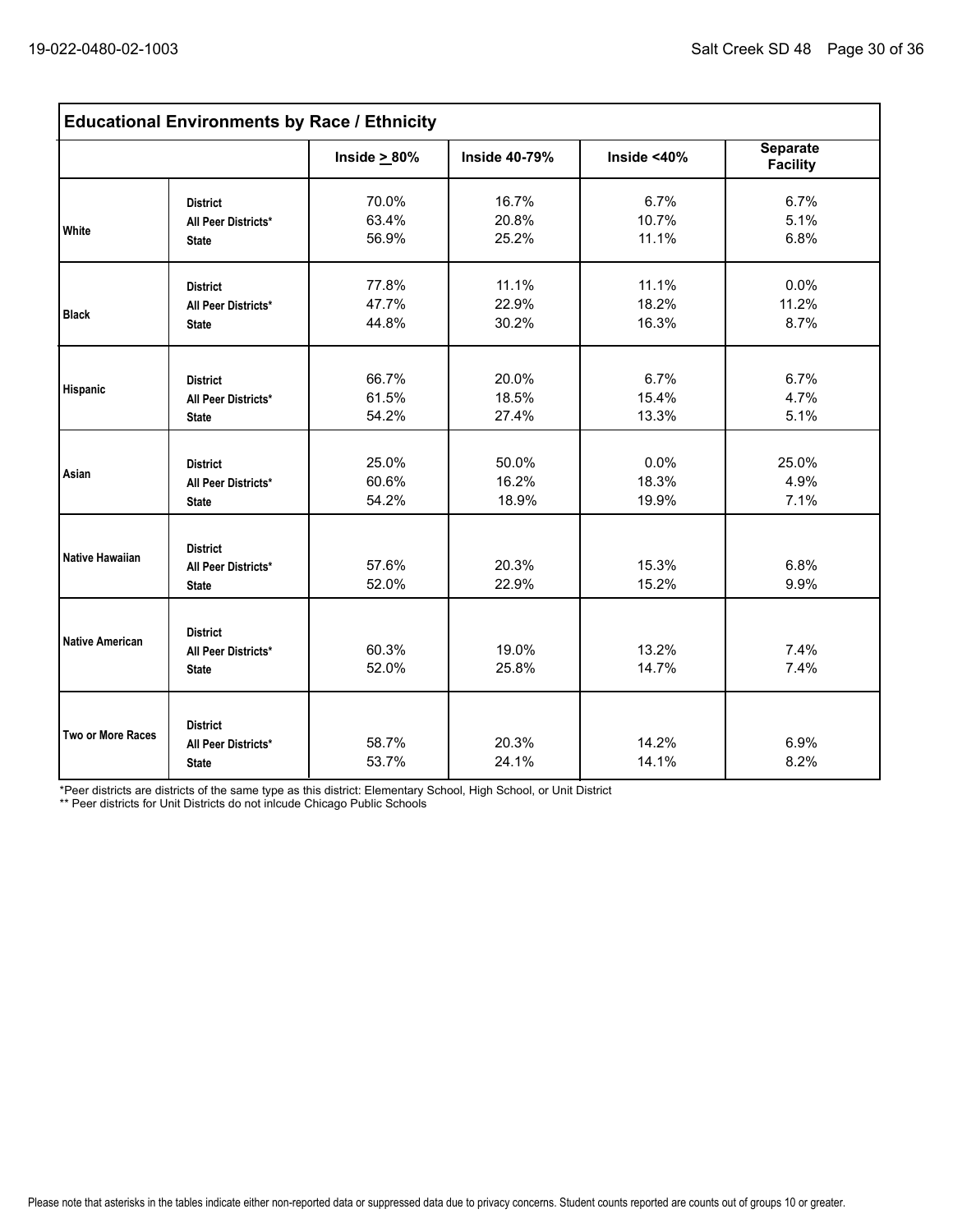| <b>Educational Environments for Students with IEPs for Selected Disabilities</b> |                                                        |                          |                      |                      |                                    |  |  |
|----------------------------------------------------------------------------------|--------------------------------------------------------|--------------------------|----------------------|----------------------|------------------------------------|--|--|
|                                                                                  |                                                        | Inside $\geq 80\%$       | <b>Inside 40-79%</b> | Inside $<$ 40%       | <b>Separate</b><br><b>Facility</b> |  |  |
| Autism                                                                           | <b>District</b>                                        | 100.0%                   | 0.0%                 | 0.0%                 | 0.0%                               |  |  |
|                                                                                  | All Peer Districts*                                    | 33.4%                    | 17.8%                | 33.7%                | 15.1%                              |  |  |
|                                                                                  | <b>State</b>                                           | 30.0%                    | 22.2%                | 31.4%                | 16.4%                              |  |  |
| <b>Emotional Disability</b>                                                      | <b>District</b>                                        | 50.0%                    | 25.0%                | 0.0%                 | 25.0%                              |  |  |
|                                                                                  | All Peer Districts*                                    | 39.8%                    | 13.1%                | 13.8%                | 33.4%                              |  |  |
|                                                                                  | <b>State</b>                                           | 34.6%                    | 19.6%                | 14.4%                | 31.3%                              |  |  |
| <b>Intellectual Disability</b>                                                   | <b>District</b>                                        | 0.0%                     | $0.0\%$              | 100.0%               | $0.0\%$                            |  |  |
|                                                                                  | All Peer Districts*                                    | 4.4%                     | 23.6%                | 56.0%                | 16.1%                              |  |  |
|                                                                                  | <b>State</b>                                           | 3.8%                     | 29.5%                | 50.6%                | 16.2%                              |  |  |
| <b>Other Health Impairment</b>                                                   | <b>District</b>                                        | 80.0%                    | 0.0%                 | 20.0%                | 0.0%                               |  |  |
|                                                                                  | All Peer Districts*                                    | 62.6%                    | 22.8%                | 9.9%                 | 4.7%                               |  |  |
|                                                                                  | <b>State</b>                                           | 57.7%                    | 27.8%                | 9.2%                 | 5.3%                               |  |  |
| <b>Specific Learning Disability</b>                                              | <b>District</b>                                        | 69.2%                    | 30.8%                | 0.0%                 | $0.0\%$                            |  |  |
|                                                                                  | All Peer Districts*                                    | 58.6%                    | 32.5%                | 8.1%                 | 0.9%                               |  |  |
|                                                                                  | <b>State</b>                                           | 55.7%                    | 37.1%                | 6.0%                 | 1.1%                               |  |  |
| Speech or Language<br>Impairment                                                 | <b>District</b><br>All Peer Districts*<br><b>State</b> | 100.0%<br>96.9%<br>97.4% | 0.0%<br>2.1%<br>1.9% | 0.0%<br>0.8%<br>0.7% | $0.0\%$<br>0.1%<br>0.1%            |  |  |

### **Early Childhood (EC) Educational Environments (ages 3-5)**

Educational environments for children ages 3 through 5 can be generally classified into one of the following settings:

- A. Children attending a regular early childhood program and receives the majority of special education and related services in the regular early childhood program.
- B. Children attending a regular early childhood program and receives the majority of special education and related services in some other location.
- C. Children receiving special education or related services full-time in a separate class/facility.
- D. Children receiving special education or related services full-time in the child's home.
- E. Children receiving special education or related services from a service provider, and who do not attend an early childhood or special education program.

| <b>Percent of Students with IEPs in Various Educational Environments</b> |                                                  |                                                          |                    |      |                            |  |  |  |  |  |
|--------------------------------------------------------------------------|--------------------------------------------------|----------------------------------------------------------|--------------------|------|----------------------------|--|--|--|--|--|
| <b>Separate</b><br><b>Regular Early Childhood Program</b>                |                                                  |                                                          |                    |      |                            |  |  |  |  |  |
|                                                                          | <b>Majority of Services</b><br>Inside EC Program | <b>Majority of Services</b><br><b>Outside EC Program</b> | Class/<br>Facility | Home | <b>Service</b><br>Provider |  |  |  |  |  |
| <b>District</b>                                                          | 63.6                                             | 27.3                                                     | 0.0                | 0.0  | 9.1                        |  |  |  |  |  |
| All Peer Districts*                                                      | 44.3                                             | 22.4                                                     | 26.7               | 0.2  | 6.4                        |  |  |  |  |  |
| <b>State</b>                                                             | 45.9                                             | 24.8                                                     | 23.3               | 0.2  | 5.7                        |  |  |  |  |  |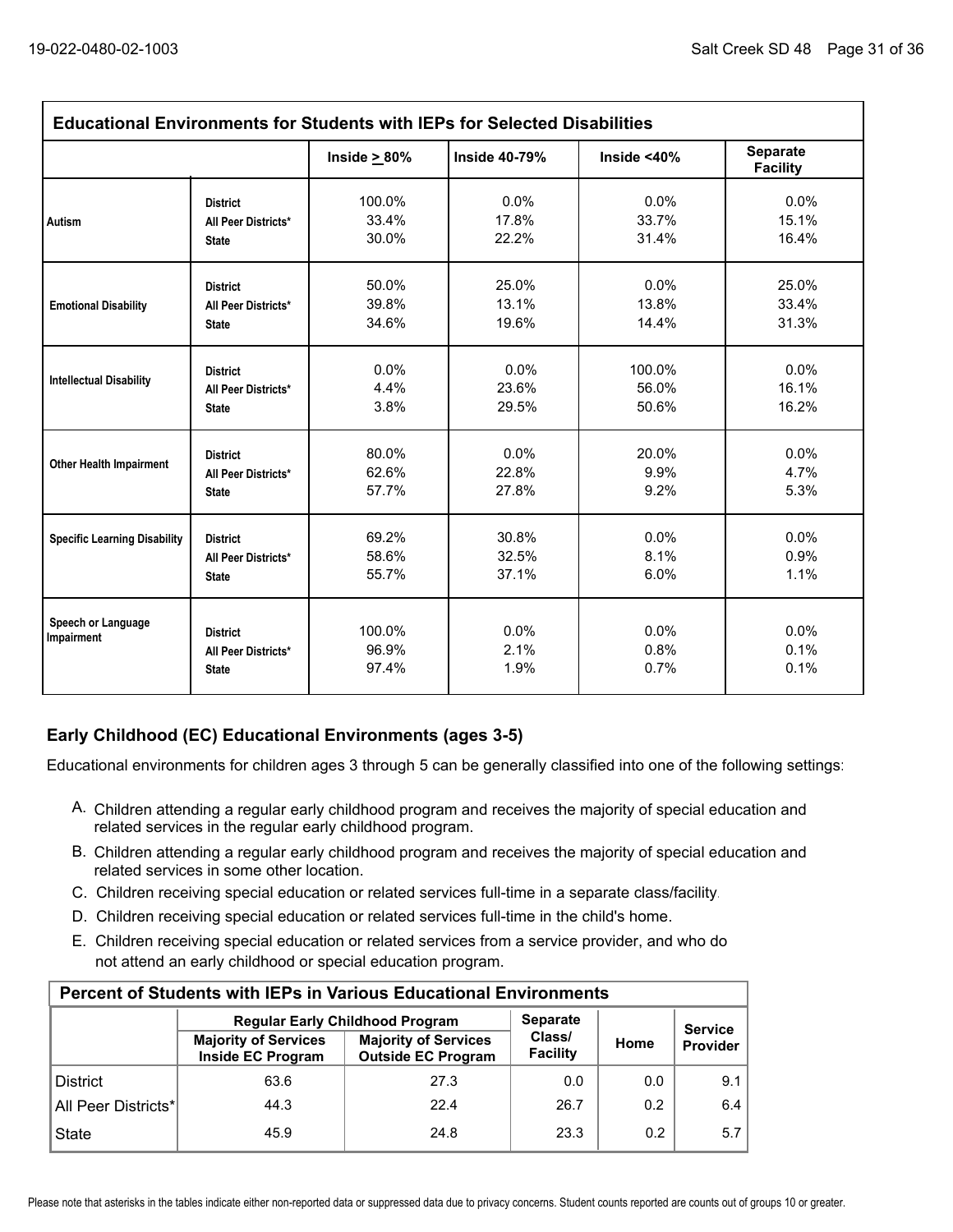ľ

| <b>Educational Environments by Race/Ethnicity</b> |                             |                                                                       |                           |                |          |  |  |  |
|---------------------------------------------------|-----------------------------|-----------------------------------------------------------------------|---------------------------|----------------|----------|--|--|--|
|                                                   | <b>Majority of Services</b> | <b>Regular Early Childhood Program</b><br><b>Majority of Services</b> | <b>Separate</b><br>Class/ | <b>Service</b> |          |  |  |  |
|                                                   | <b>Inside EC Program</b>    | <b>Outside EC Program</b>                                             | <b>Facility</b>           | Home           | Provider |  |  |  |
| White                                             |                             |                                                                       |                           |                |          |  |  |  |
| <b>District</b>                                   | 50.0%                       | 50.0%                                                                 | 0.0%                      | 0.0%           | 0.0%     |  |  |  |
| All Peer Districts*                               | 40.9%                       | 26.7%                                                                 | 23.7%                     | 0.2%           | 8.4%     |  |  |  |
| <b>State</b>                                      | 41.7%                       | 30.6%                                                                 | 20.1%                     | 0.2%           | 7.4%     |  |  |  |
| <b>Black</b>                                      |                             |                                                                       |                           |                |          |  |  |  |
| <b>District</b>                                   | 0.0%                        | 0.0%                                                                  | 0.0%                      | 0.0%           | 100.0%   |  |  |  |
| All Peer Districts*                               | 41.3%                       | 22.9%                                                                 | 33.3%                     | 0.1%           | 2.5%     |  |  |  |
| <b>State</b>                                      | 47.4%                       | 21.4%                                                                 | 28.9%                     | 0.1%           | 2.2%     |  |  |  |
| Hispanic                                          |                             |                                                                       |                           |                |          |  |  |  |
| <b>District</b>                                   | 100.0%                      | 0.0%                                                                  | 0.0%                      | $0.0\%$        | 0.0%     |  |  |  |
| All Peer Districts*                               | 51.1%                       | 15.5%                                                                 | 28.5%                     | 0.2%           | 4.8%     |  |  |  |
| <b>State</b>                                      | 54.1%                       | 15.8%                                                                 | 25.7%                     | 0.1%           | 4.2%     |  |  |  |
| Asian                                             |                             |                                                                       |                           |                |          |  |  |  |
| <b>District</b>                                   | 100.0%                      | 0.0%                                                                  | 0.0%                      | 0.0%           | 0.0%     |  |  |  |
| All Peer Districts*                               | 46.6%                       | 15.7%                                                                 | 32.2%                     | 0.3%           | 5.3%     |  |  |  |
| <b>State</b>                                      | 46.5%                       | 15.2%                                                                 | 32.1%                     | 0.2%           | 5.9%     |  |  |  |
| <b>Native Hawaiian</b><br><b>District</b>         |                             |                                                                       |                           |                |          |  |  |  |
| All Peer Districts*                               | 46.7%                       | 20.0%                                                                 | 33.3%                     | 0.0%           | 0.0%     |  |  |  |
| <b>State</b>                                      | 43.8%                       | 15.6%                                                                 | 40.6%                     | 0.0%           | 0.0%     |  |  |  |
| <b>Native American</b>                            |                             |                                                                       |                           |                |          |  |  |  |
| <b>District</b>                                   |                             |                                                                       |                           |                |          |  |  |  |
| All Peer Districts*                               | 40.0%<br>41.7%              | 21.8%                                                                 | 34.5%<br>31.7%            | 1.8%           | 1.8%     |  |  |  |
| <b>State</b>                                      |                             | 23.3%                                                                 |                           | 0.8%           | 2.5%     |  |  |  |
| Two or More Races                                 |                             |                                                                       |                           |                |          |  |  |  |
| <b>District</b>                                   | 45.6%                       | 23.0%                                                                 | 26.6%                     | 0.1%           | 4.6%     |  |  |  |
| All Peer Districts*                               | 44.6%                       | 28.0%                                                                 | 22.8%                     | 0.2%           | 4.4%     |  |  |  |
| <b>State</b>                                      |                             |                                                                       |                           |                |          |  |  |  |

\*Peer districts are districts of the same type as this district: Elementary, High School , or Unit

\*\* Peer districts for Unit Districts do not include Chicago Public Schools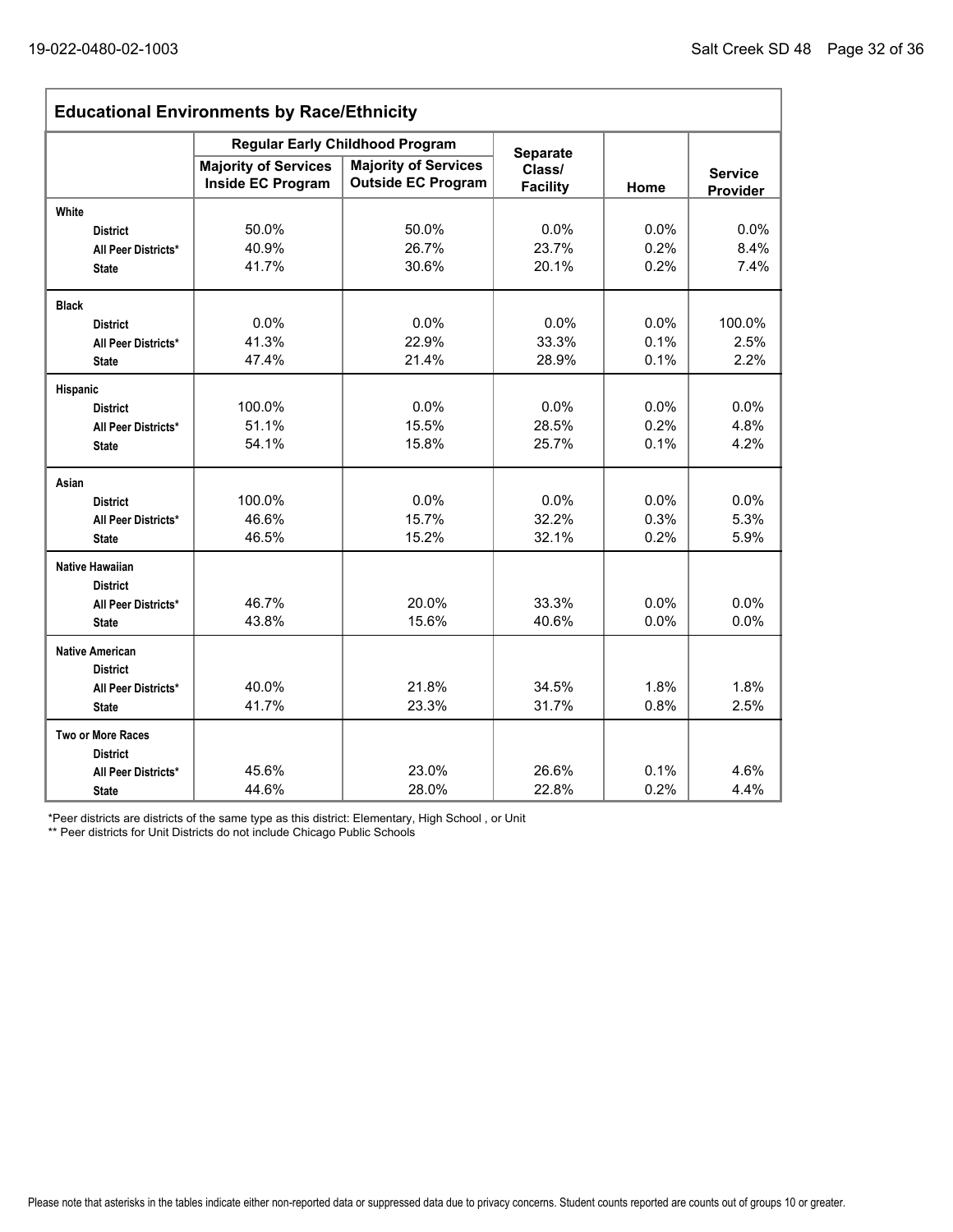Ē.

| <b>Educational Environments for Students with IEPs for Selected Disabilities</b> |                                                         |                                                          |                           |         |                            |  |  |  |
|----------------------------------------------------------------------------------|---------------------------------------------------------|----------------------------------------------------------|---------------------------|---------|----------------------------|--|--|--|
|                                                                                  |                                                         | <b>Regular Early Childhood Program</b>                   | <b>Separate</b>           |         |                            |  |  |  |
|                                                                                  | <b>Majority of Services</b><br><b>Inside EC Program</b> | <b>Majority of Services</b><br><b>Outside EC Program</b> | Class/<br><b>Facility</b> | Home    | <b>Service</b><br>Provider |  |  |  |
| <b>Autism</b>                                                                    |                                                         |                                                          |                           |         |                            |  |  |  |
| <b>District</b>                                                                  | 100.0%                                                  | 0.0%                                                     | 0.0%                      | 0.0%    | 0.0%                       |  |  |  |
| All Peer Districts*                                                              | 25.3%                                                   | 16.1%                                                    | 57.6%                     | 0.0%    | 1.0%                       |  |  |  |
| <b>State</b>                                                                     | 30.5%                                                   | 13.6%                                                    | 55.3%                     | 0.0%    | 0.5%                       |  |  |  |
| <b>Developmental Delay</b>                                                       |                                                         |                                                          |                           |         |                            |  |  |  |
| <b>District</b>                                                                  | 100.0%                                                  | $0.0\%$                                                  | $0.0\%$                   | $0.0\%$ | $0.0\%$                    |  |  |  |
| All Peer Districts*                                                              | 47.2%                                                   | 14.7%                                                    | 36.3%                     | 0.1%    | 1.7%                       |  |  |  |
| <b>State</b>                                                                     | 50.9%                                                   | 14.9%                                                    | 33.0%                     | 0.0%    | 1.0%                       |  |  |  |
| <b>Emotional Disability</b>                                                      |                                                         |                                                          |                           |         |                            |  |  |  |
| <b>District</b>                                                                  | 0.0%                                                    | 0.0%                                                     | 0.0%                      | $0.0\%$ | $0.0\%$                    |  |  |  |
| All Peer Districts*                                                              | 39.3%                                                   | 10.7%                                                    | 46.4%                     | 0.0%    | 3.6%                       |  |  |  |
| <b>State</b>                                                                     | 39.6%                                                   | 18.9%                                                    | 39.6%                     | 0.0%    | 1.9%                       |  |  |  |
| <b>Intellectual Disability</b>                                                   |                                                         |                                                          |                           |         |                            |  |  |  |
| <b>District</b>                                                                  | 0.0%                                                    | 0.0%                                                     | 0.0%                      | 0.0%    | 0.0%                       |  |  |  |
| All Peer Districts*                                                              | 25.9%                                                   | 14.8%                                                    | 59.3%                     | 0.0%    | 0.0%                       |  |  |  |
| <b>State</b>                                                                     | 22.9%                                                   | 24.3%                                                    | 52.9%                     | 0.0%    | 0.0%                       |  |  |  |
| <b>Other Health Impairment</b>                                                   |                                                         |                                                          |                           |         |                            |  |  |  |
| <b>District</b>                                                                  | 0.0%                                                    | 0.0%                                                     | 0.0%                      | 0.0%    | 0.0%                       |  |  |  |
| All Peer Districts*                                                              | 37.5%                                                   | 14.1%                                                    | 45.3%                     | 2.1%    | 1.0%                       |  |  |  |
| <b>State</b>                                                                     | 45.1%                                                   | 14.0%                                                    | 38.0%                     | 2.1%    | 0.7%                       |  |  |  |
| <b>Specific Learning</b><br><b>Disability</b>                                    |                                                         |                                                          |                           |         |                            |  |  |  |
| <b>District</b>                                                                  | 0.0%                                                    | 0.0%                                                     | 0.0%                      | 0.0%    | 0.0%                       |  |  |  |
| All Peer Districts*                                                              | 69.4%                                                   | 8.3%                                                     | 19.4%                     | 0.0%    | 0.0%                       |  |  |  |
| <b>State</b>                                                                     | 62.7%                                                   | 13.4%                                                    | 19.4%                     | 0.0%    | 4.5%                       |  |  |  |
| Speech or Language<br><b>Impairment</b>                                          |                                                         |                                                          |                           |         |                            |  |  |  |
| <b>District</b>                                                                  | 50.0%                                                   | 37.5%                                                    | 0.0%                      | 0.0%    | 12.5%                      |  |  |  |
| All Peer Districts*                                                              | 45.5%                                                   | 35.0%                                                    | 4.6%                      | 0.2%    | 14.6%                      |  |  |  |
| <b>State</b>                                                                     | 43.9%                                                   | 40.1%                                                    | 2.9%                      | 0.2%    | 12.9%                      |  |  |  |

\*Peer districts are districts of the same type as this district: Elementary, High School , or Unit

\*\* Peer districts for Unit Districts do not include Chicago Public Schools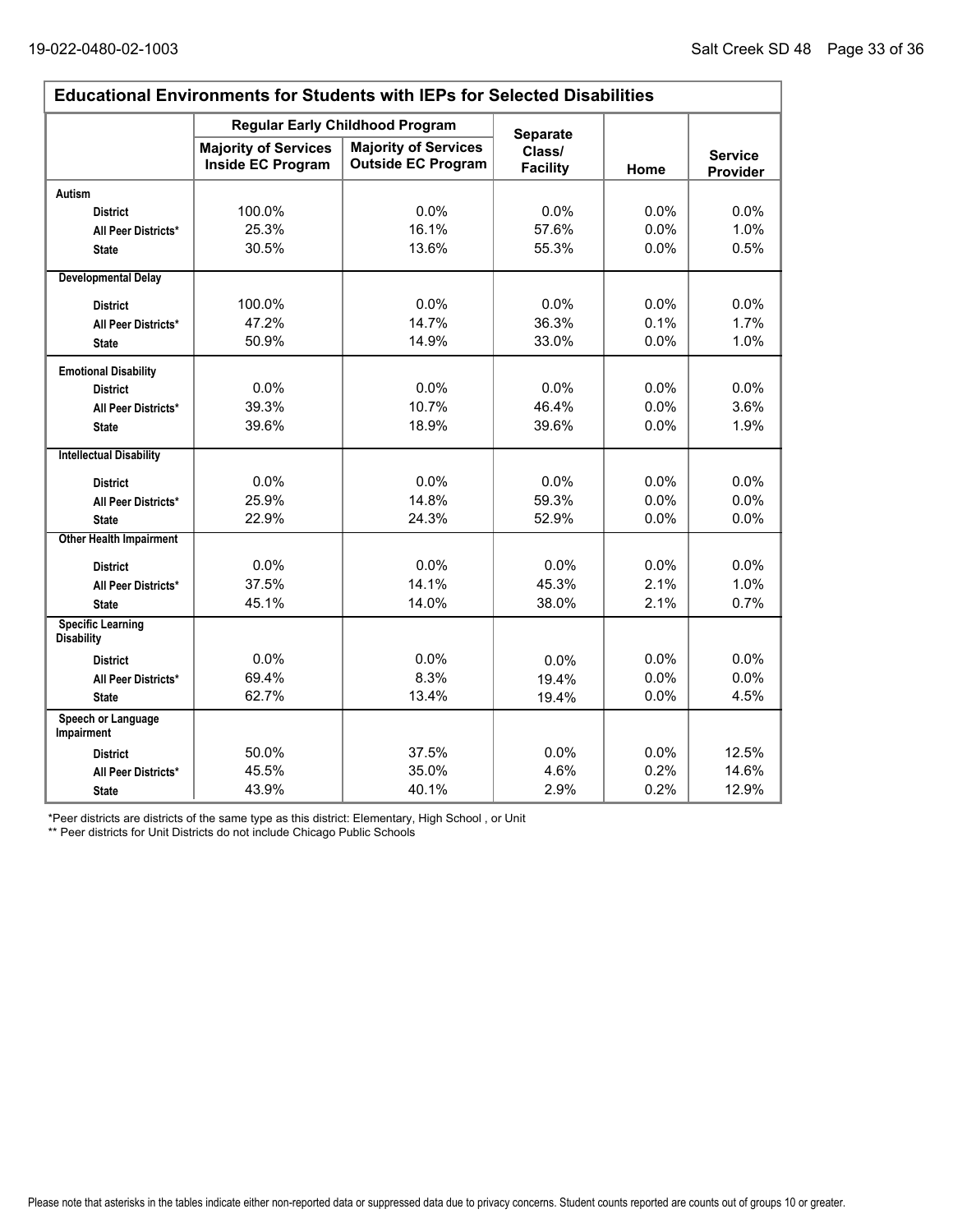### STATE PERFORMANCE PLAN INDICATORS FOR STUDENTS WITH IEPS

The Individuals with Disabilities Education Act (IDEA 2004) requires states to develop and submit a State Performance Plan (SPP) to the Office of Special Education Programs (OSEP) at the U.S. Department of Education. The SPP is designed to evaluate the State's efforts to implement the requirements and purposes of IDEA and describe how the State will improve its implementation. The plan consists of several priority areas with specific indicators defined for each area. Measurable and rigorous targets are defined for each indicator to show progress throughout the life of the SPP. States are required to publicly report on SPP Indicators 1-14. A link to the Illinois State Performance Plan, Part B can be found at: <https://www.isbe.net/Pages/State-Performance-Plan-Data-and-Accountability.aspx>

The table below shows how this school district performed on specific indicators and whether or not it met the annual state targets for those indicators as defined in the Illinois State Performance Plan. Some indicators require a minimum number of students before comparing district data to the state targets. "N/A" indicates that either the district did not have enough students to report on the district's performance for that particular indicator or the district does not serve students of the ages measured by the indicator.

The State Test Participation Rate is calculated by dividing the number of participants by the Tested Enrollment. At least 95% of students should be tested in ELA and mathematics with at least 10 students. If the state test participation rate is less than 95%, a 95% confidence interval is applied and the student group can meet the 95% target through the confidence interval.

| <b>SPP</b><br><b>Indicator</b> | <b>Indicator Description</b>                                                                                                                                                                                                                                   | 2019 - 2020<br><b>District Data</b> | 2019 - 2020<br><b>State Target</b> | <b>District Met</b><br><b>State Target</b> |
|--------------------------------|----------------------------------------------------------------------------------------------------------------------------------------------------------------------------------------------------------------------------------------------------------------|-------------------------------------|------------------------------------|--------------------------------------------|
| 1                              | Graduation Rate for students with IEPs (Data lag one<br>year)                                                                                                                                                                                                  |                                     | 74.2                               | N/A                                        |
| $\overline{2}$                 | Dropout Rate for students with IEPs (Data lag one year)                                                                                                                                                                                                        |                                     | 4.5                                | N/A                                        |
| 3a                             | Made adequate yearly progress (AYP) for students with<br><b>IEPs</b>                                                                                                                                                                                           | N/A                                 | N/A                                | N/A                                        |
| 3 <sub>b</sub>                 | Reading assessment participation rate for students with<br><b>IEPs</b>                                                                                                                                                                                         |                                     | 95.1                               | N/A                                        |
| 3 <sub>b</sub>                 | Math assessment participation rate for students with<br><b>IEPs</b>                                                                                                                                                                                            |                                     | 95.1                               | N/A                                        |
| 3 <sub>c</sub>                 | Students with IEPs meeting or exceeding standards on<br>state reading assessments                                                                                                                                                                              |                                     | 23.3                               | N/A                                        |
| 3 <sub>c</sub>                 | Students with IEPs meeting or exceeding standards on<br>state math assessments                                                                                                                                                                                 |                                     | 23.6                               | N/A                                        |
| 4a                             | Significant discrepancy in the rate of suspensions and<br>expulsions of greater than 10 days for children with IEPs<br>(Data lag one year)                                                                                                                     | <b>No</b>                           | No.                                | Yes                                        |
| 4 <sub>b</sub>                 | Significant discrepancy by race or ethnicity, in the rate of<br>suspensions and expulsions greater than 10 days of<br>children with IEPs and have policies, procedures and<br>practices that contributed to the significant discrepancy<br>(Data lag one year) | <b>No</b>                           | <b>No</b>                          | Yes                                        |
| 5a                             | Students with IEPs ages 6-21 served inside the general<br>classroom > 80% of the time                                                                                                                                                                          | 67.2                                | 58.0                               | Yes                                        |
| 5 <sub>b</sub>                 | Students with IEPs ages 6-21 served inside of the<br>general classroom < 40% of the time                                                                                                                                                                       | 6.9                                 | 15.5                               | Yes                                        |
| 5 <sub>c</sub>                 | Students with IEPs ages 6-21 served in separate<br>educational facilities                                                                                                                                                                                      | 6.9                                 | 3.9                                | No                                         |

Please note that asterisks in the tables indicate either non-reported data or suppressed data due to privacy concerns. Student counts reported are counts out of groups 10 or greater.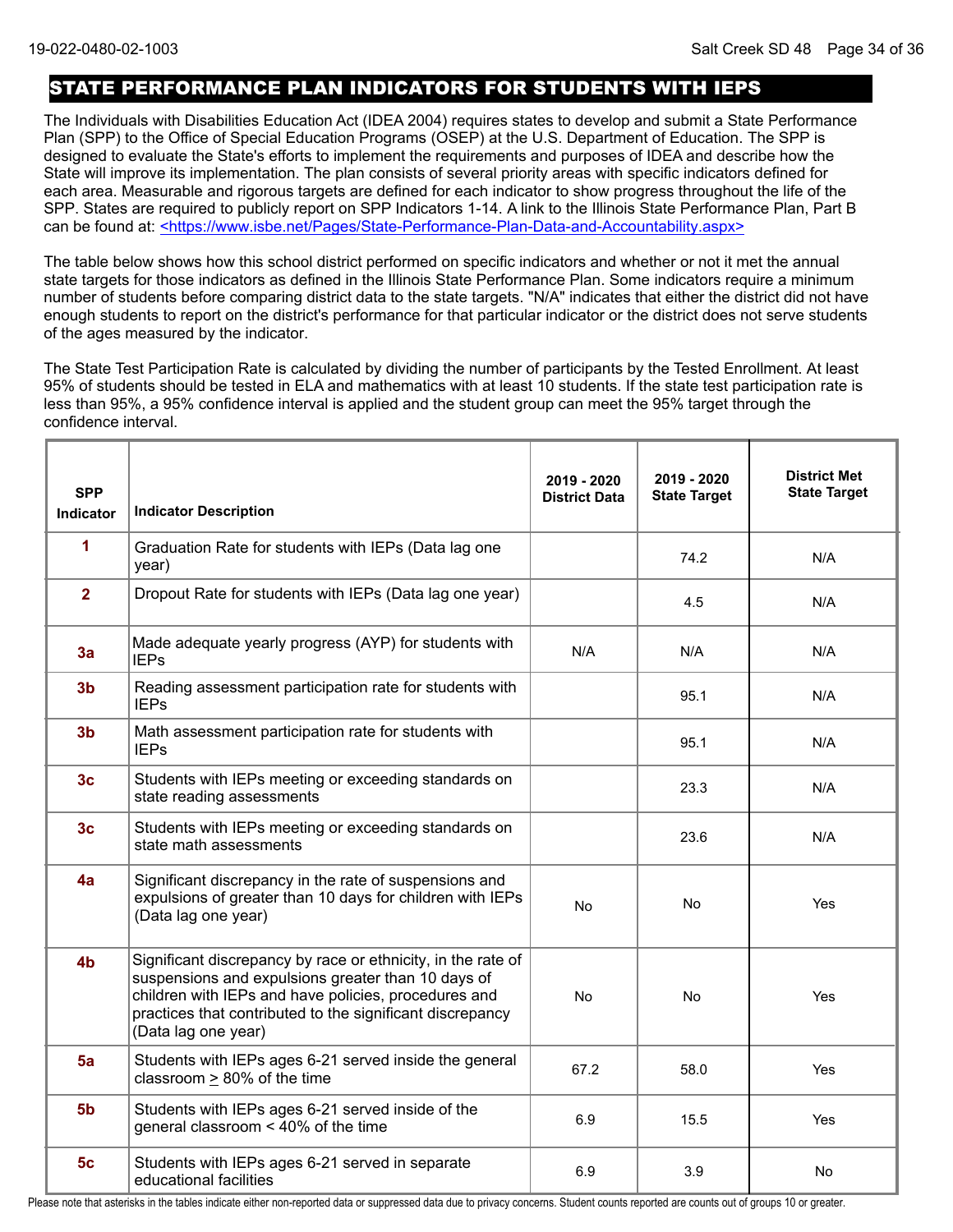| <b>SPP</b>       |                                                                                                                                                                                                                                                               | 2018 - 2019<br><b>District Data</b> | 2018 - 2019<br><b>State Target</b> | <b>District Met</b><br><b>State Target</b> |
|------------------|---------------------------------------------------------------------------------------------------------------------------------------------------------------------------------------------------------------------------------------------------------------|-------------------------------------|------------------------------------|--------------------------------------------|
| <b>Indicator</b> | <b>Indicator Description</b>                                                                                                                                                                                                                                  |                                     |                                    |                                            |
| 6a               | Children ages 3-5 in regular early childhood program<br>and receiving the majority of special education and<br>related services in the regular early childhood program                                                                                        | 63.6                                | 32.9                               | Yes                                        |
| 6 <sub>b</sub>   | Children ages 3-5 in separate special education class,<br>separate school or residential facility                                                                                                                                                             |                                     | 30.5                               | N/A                                        |
| 7a               | Children who entered or exited an Early Childhood<br>Special Education program below age expectations<br>who substantially increased their rate of growth with<br>improved functioning in positive social-emotional skills                                    | 100.0                               | 86.3                               | Yes                                        |
| 7a               | Children in an Early Childhood Special Education<br>program who were functioning within age expectations<br>with positive social-emotional skills by the time they<br>exited the program                                                                      | 83.3                                | 55.6                               | Yes                                        |
| 7b               | Children who entered or exited an Early Childhood<br>Special Education program below age expectations<br>who substantially increased their rate of growth with<br>improved acquisition and use of knowledge and skills<br>by the time they exited the program | 100.0                               | 87.0                               | Yes                                        |
| 7b               | Children in an Early Childhood Special Education<br>program who were functioning within age expectations<br>with acquisition and use of knowledge and skills by the<br>time they exited the program                                                           | 66.7                                | 53.9                               | Yes                                        |
| 7c               | Children who entered or exited an Early Childhood<br>Special Education program that substantially increased<br>their rate of growth in the use of appropriate behavior to<br>meet their needs by the time they exited the program                             | 100.0                               | 88.1                               | Yes                                        |
| 7c               | Children in an Early Childhood Special Education<br>program that were functioning within age expectations<br>regarding the use of appropriate behavior to meet their<br>needs by the time they exited the program                                             |                                     | 61.0                               | N/A                                        |
| 8                | Parents with a child receiving special education<br>services who report that schools facilitated parent<br>involvement as a means of improving services and<br>results for children with disabilities                                                         |                                     | 61.0                               | N/A                                        |
| $9^{\circ}$      | Disproportionate representation of racial and ethnic<br>groups in special education and related services that<br>was the result of inappropriate identification                                                                                               | No                                  | No                                 | Yes                                        |
| 10               | Disproportionate representation of racial and ethnic<br>groups in specific disability categories that was a result<br>of inappropriate identification                                                                                                         | No                                  | No                                 | Yes                                        |